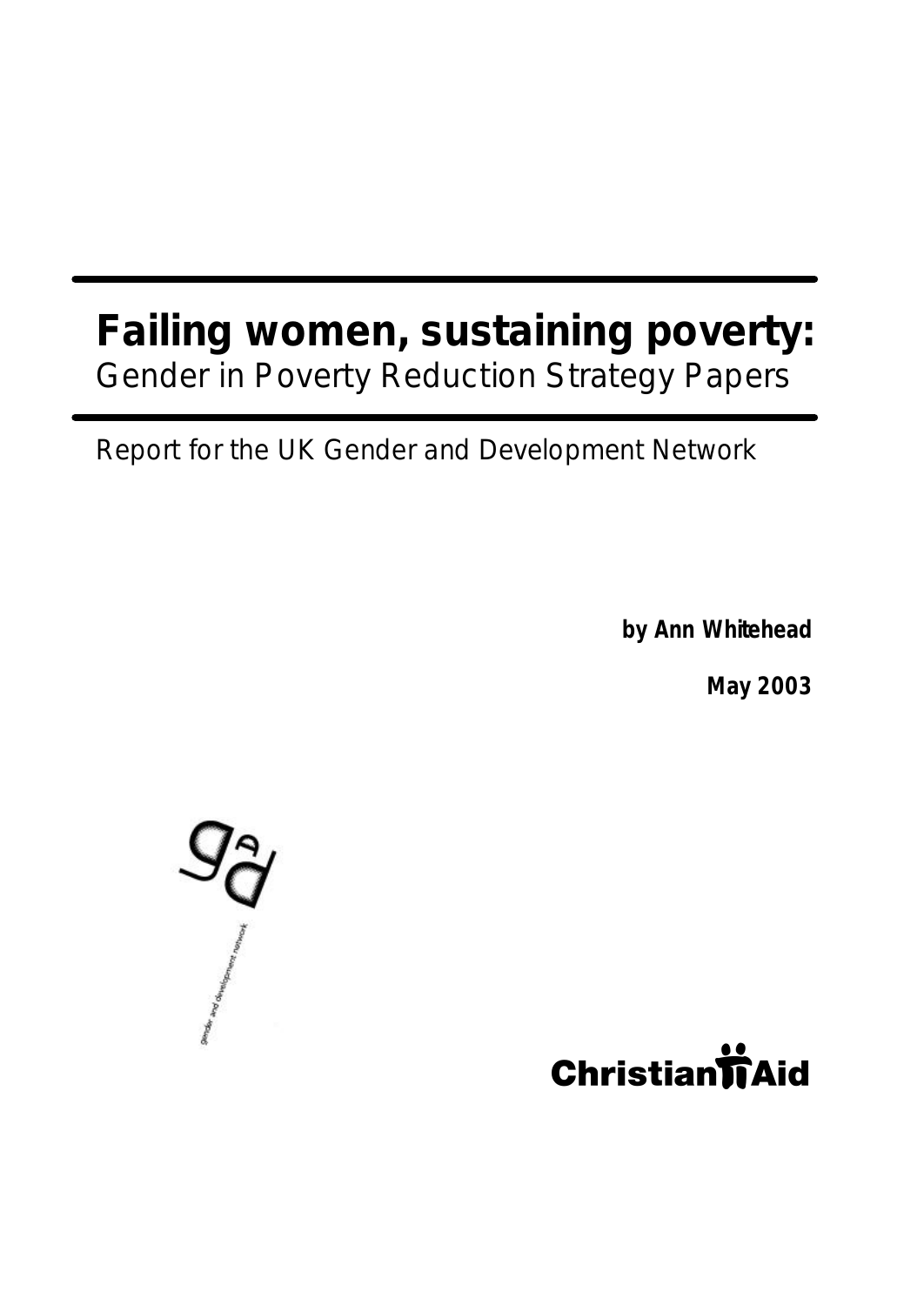## **Contents**

Acknowledgements

Summary

- Section 1: Introduction
	- 1.1 'Poverty has a woman's face'
	- 1.2 Methodology
	- 1.3 Structure of the report
- Section 2: Country ownership and alternative development visions
	- 2.1 What are PRSPs?
	- 2.2 Country ownership?

### Section 3: Poverty analysis and gender analysis in the PRSPs

- 3.1 Poverty analysis
- 3.2 Gender analysis and gender mainstreaming
- Section 4: Participation and consultation
	- 4.1 Participation or consultation in the PRSP process?
	- 4.2 'Popular' consultation
	- 4.3 PRSP monitoring incorporating participatory methodologies
	- 4.4 Participation and consultation of national-level civil society
	- 4.5 Evaluating the PRSP consultations from a civil-society and gender perspective

Section 5: Whose voices are heard?

Section 6: Conclusions and recommendations

Bibliography

- Annex 1 Acronyms
- Annex 2 People interviewed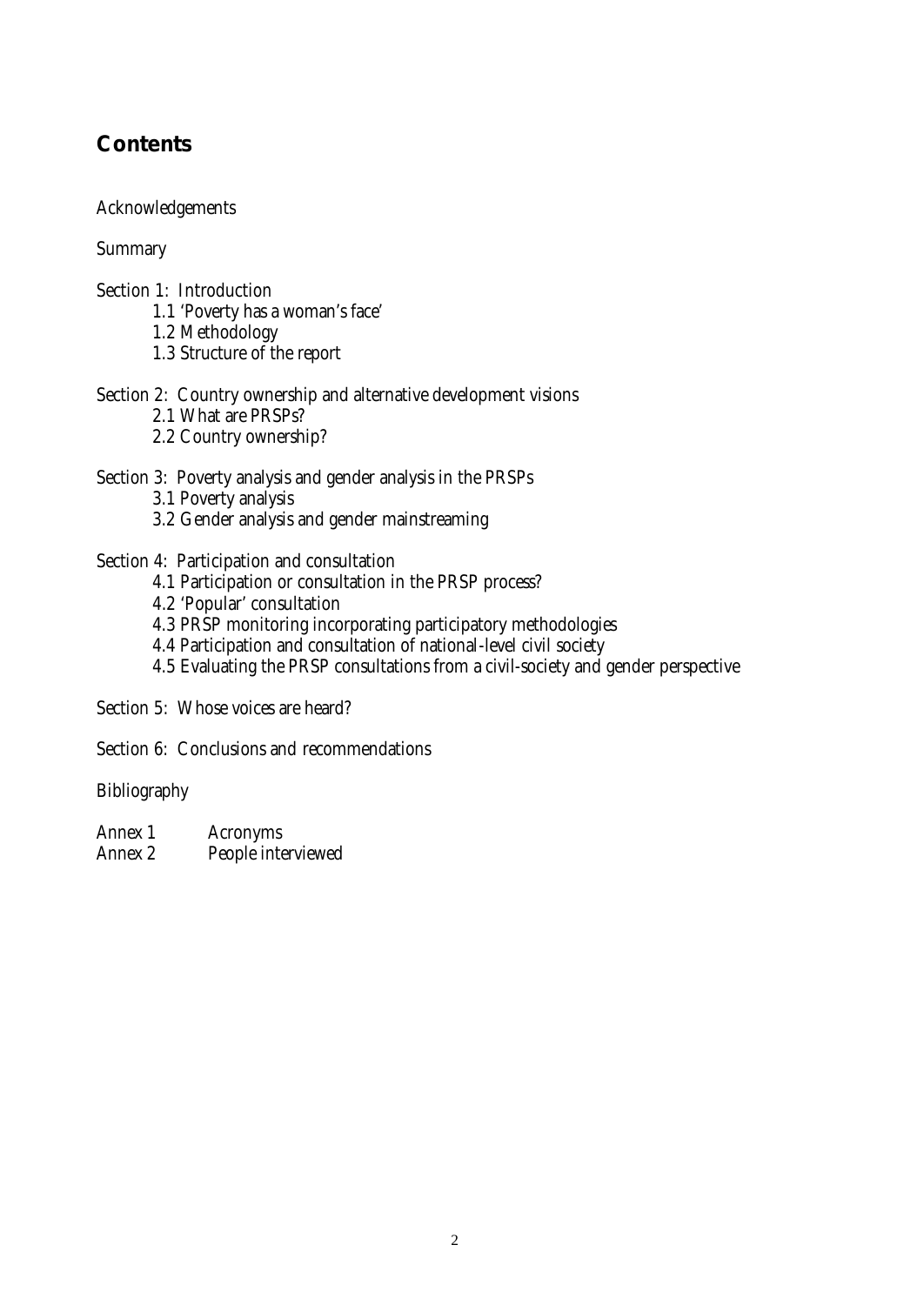## **Acknowledgements**

This report would not have been possible without the generous cooperation of a number of individuals. I am very grateful to all those who were interviewed for the time they gave and for their very full sharing of information and views. A special thanks to Paula Colmegna who carried out the interviews conducted in Spanish. Many thanks also to Jennie Richmond, Emma Bell and Genevieve Painter who have made many contributions throughout the project, and to other members of the Gender and Development Network for their feedback. Thanks also to Rosemary McGee for her detailed and insightful comments.

The report was edited by Katherine Nightingale and Jennie Richmond of Christian Aid and printed by Oxfam GB.

Ann Whitehead is a Social Anthropologist who works on gender and development issues at the University of Sussex. Ann can be contacted by email at awhitehead50@btopenworld.com.

## **The UK Gender and Development Network**

The Gender and Development Network (GADN) has been active in advocacy and awarenessraising on gender and development since its founding in 1985. The GADN represents 128 UK development organisations, academics, and individuals committed to promoting gender equality and gender mainstreaming in development.<sup>1</sup>

## **Christian Aid**

Christian Aid is the official relief and development agency of 40 British and Irish Church denominations. It works where the need is greatest, regardless of race or religion, in more than 60 countries worldwide. Christian Aid links directly with people living in poverty through local organisations, with the aim of strengthening poor people towards self-sufficiency. Christian Aid also seeks to address the root causes of poverty by spending around ten per cent of its income on development education and campaigning in the UK and Ireland.

 1 This briefing is published by the GAD Network and Christian Aid and does not necessarily reflect the views of all GAD Network members. The project has been made possible through the generous support of Christian Aid.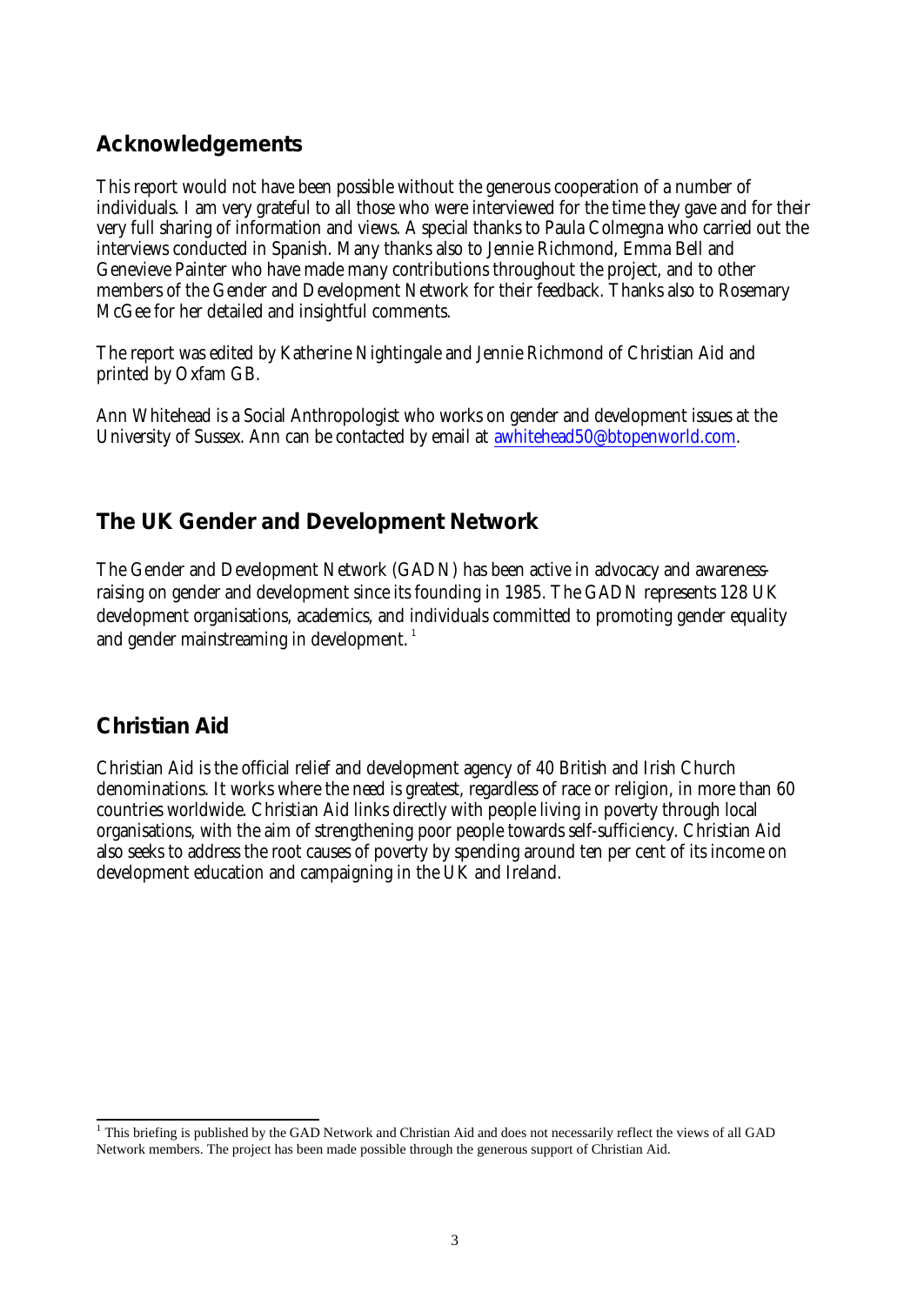## **Summary**

This report explores how the Poverty Reduction Strategy Papers (PRSPs) of four countries deal with gender issues. It assesses how far poverty is analysed as a gendered phenomenon, and whether gender is integrated into each country's policies on poverty and spending plans to combat it. It also addresses the processes by which different voices and interest groups influenced the content of the PRSPs and the processes' gender balance. The report examines the form that gender issues take in the PRSPs of Tanzania, Bolivia, Malawi and Yemen, why they take this form, and how this is linked to the unique design of each PRSP process. The analysis is based on telephone interviews and a review of primary and secondary documents.

The twin requirements of broad-based participation in PRSP formulation and endorsement by the Boards of the World Bank and IMF have produced major contradictions for the content, as well as the process, of PRSPs. In many cases governments have conducted national dialogue on poverty policy not out of a genuine commitment to participation in policy-making, but simply to fulfil this condition of the Heavily Indebted Poor Country (HIPC) initiative and to access debt relief funds. In some of the case studies, civil society opposition to neo-liberal adjustment, macroeconomic policies and indebtedness take the form of alternative visions of development that embody deep-rooted criticism of past government economic policy. Their criticisms of the link between these issues and poverty reduction have not been allowed to surface within the PRSP process.

Poverty analysis in the PRSPs is limited. The description of impoverished groups does not extend to analysis of why they are poor, so gender relations cannot be advanced as an explanation of women's poverty. There is insufficient disaggregation of data by sex. Women's incomes, livelihoods and resource constraints are poorly captured. Although attention is paid to the qualitative dimensions of poverty (vulnerability, 'voicelessness' and powerlessness) these are poorly integrated with the rest of the poverty analysis. There is inadequate integration between the poverty diagnosis and the policy sections of PRSPs.

Gender issues appear in a fragmented and arbitrary way in the body of the PRSPs dealing with policy priorities and budget commitments. Some women's needs issues are raised, especially in the sections on health and education, but gender is not integrated or mainstreamed. Despite being recommended by the PRSP Source Book, the separate chapter on gender is missing in half the PRSPs reviewed. They pay very limited attention to women's material well being, and there is no recognition that macroeconomic policy and national budgets can be gendered. In some cases a more elaborated set of gender and development policies is made, but the link between these general goals for improvements in women's position and tackling women's poverty is unclear.

Governments' efforts to listen to and consult women at all levels were unsatisfactory. At the popular level, the choice of who to consult and the way those consultations were carried out usually meant that few or no women's voices were sought. When more participatory processes were used in the PRSP formulation process, gender issues were given greater attention, but they were not then used to inform the policy priorities and spending plans.

Consultations with Civil Society Organisations (CSOs) in general were flawed, and civil society representatives had to work very hard to get their views recorded. However these views were rarely then reflected in the content of the PRSPs. Men's *and* women's voices were stifled in the contested space between government and CSOs, but this was exacerbated in the case of women and women's organisations. Women citizens were hardly consulted at all and gender advocates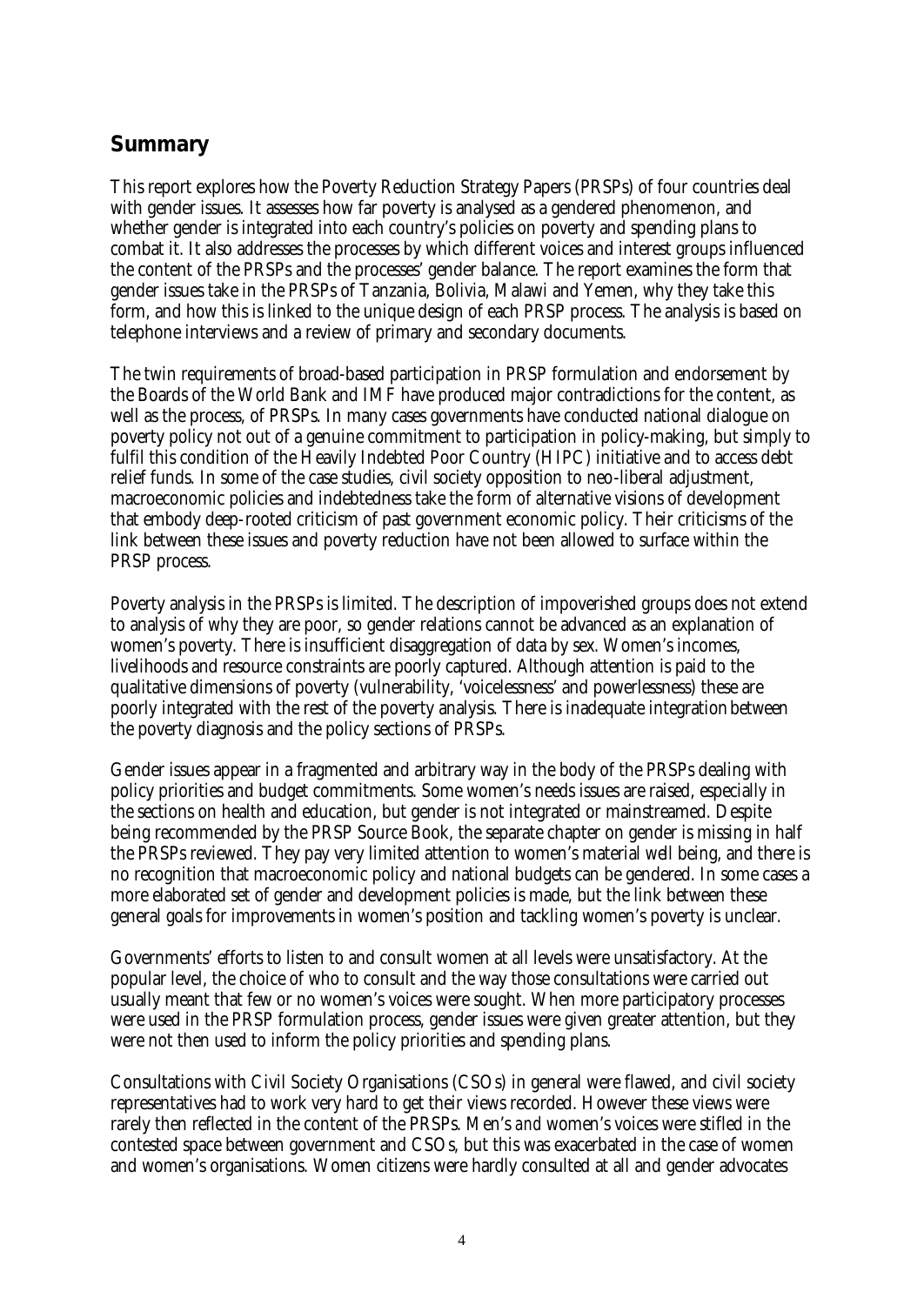within national CSOs had little success in influencing strategies. Women's voices have hardly been sought and have definitely not been heard.

National governments and the international financial institutions (IFIs) have played the biggest role in determining PRSP content. Their understanding of the scope of gender issues and the causes of women's poverty are thus extremely important. Within the IFIs, comprehension of gender issues is very uneven. Within national governments, understanding of gender issues is generally poor, particularly in the finance and planning ministries that are responsible for developing PRSPs. National bodies that represent women's interests, government ministries and civil society groups are often weak, lacking in influence and have limited capacity for gendered poverty analysis.

Within national civil society organisations as a whole, the commitment to and understanding of gender issues is at best variable and often weak. Gender advocates in national women's organisations and in a limited number of donor organisations and international NGOs (INGOs) are being left with the responsibility for pushing gender issues and advancing the understanding of women's poverty. In these case studies, donors and INGOs played a bigger role than national actors in getting gender onto the agenda. The influence and legitimacy of women's advocacy organisations affects their dialogue with other groups and some have been de-legitimised as they work within a hostile environment. In some cases, this is true of their relationships with other CSOs, but more often true of their relationships with governments, which are often very tense.

The poor development of gendered poverty analysis and gendered analysis of macroeconomic issues is common among all the key actors in PRSPs. These analyses should include attention to the sphere of reproduction; deconstructing the household; a focus on women's livelihoods, incomes and employment; and an analysis of gender implications of budget priorities and public spending. Integrating the non-economic dimensions of poverty – vulnerability, powerlessness, voicelessness and male-biased governance systems – with these economic dimensions is essential. Expertise in macroeconomics and in gendered national budgets, together with a specific focus on the micro issues that effect women's material well being, are needed in order to make PRSPs gender sensitive and effective in reducing the poverty of women and men.

Effective advocacy from groups who have adopted such perspectives will depend on much greater receptiveness within governments, the IFIs, some donors, and national and international CSOs. It remains to be seen whether an increased capacity for gendered poverty analysis and the understanding of national economies from a gender perspective will increase this receptiveness, or whether it will be blocked by a lack of political will.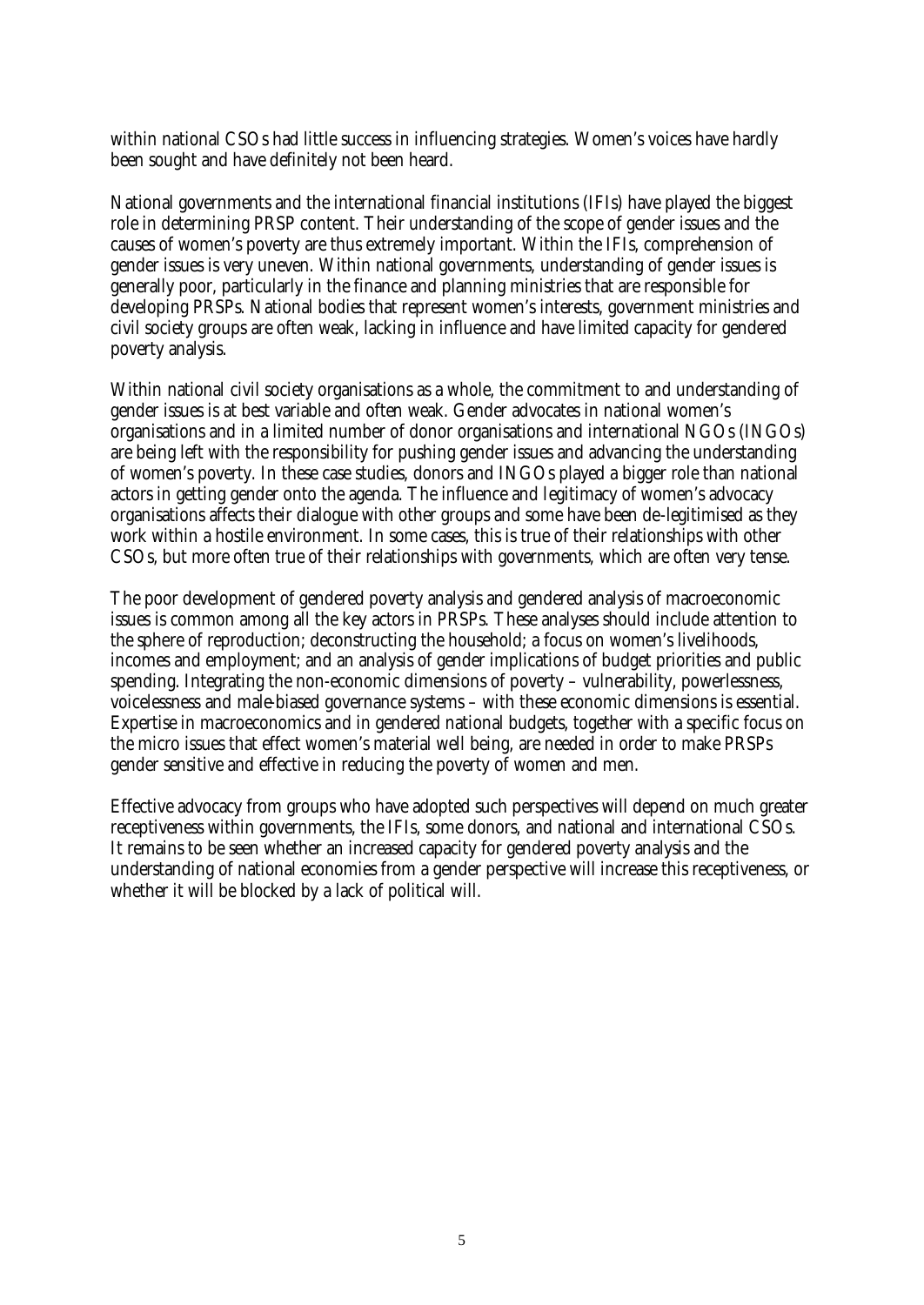## **Recommendations**

The Gender and Development Network of the UK makes the following recommendations to the various actors involved in PRSP processes around the world:

### **Gendered analysis**

- The analysis on which a PRSP is based must fully demonstrate the gender dimensions of poverty – highlighting the embedded gender biases in macroeconomics and structural policies; gender inequality as a cause of poverty; the different experiences of poverty for women and men; and the different effects of policy and budgetary decisions on women and men.
- PRSPs should be based on a multidimensional view of poverty, better integrating the non-economic dimensions of poverty (vulnerability, powerlessness, voicelessness and male-biased governance systems) with the economic dimensions, and giving space to the views of poor men and women about their own poverty.

### **PRSP processes**

- National governments should make gender-sensitive participatory methodologies central to poverty assessments, and the design and implementation of poverty-reduction strategies. All actors need a better understanding of how to make participatory poverty assessments gender sensitive. Particular support should be provided to the poorest and most marginalised people, the majority of whom are women. They tend to find it most difficult to participate, but are central to the success of a PRSP.
- All stakeholders within the PRSP process need to ensure that gender is mainstreamed within their own institutions and that gender inequalities are addressed.
- The PRSP assessment processes of the IFIs, including Joint Staff Assessments and IFI board discussions, should fully mainstream gender. They should consider whether a PRSP treats poverty as a gendered phenomenon and seeks to tackle the gender dimensions of poverty, as well as the quality of participation by women and other traditionally marginalised groups.

### **Policies for poor women and men**

- In order to have a long-term and sustainable impact on poverty levels, PRSPs must place measures to tackle women's poverty at their centre, because so many poor people in most countries are women.
- PRSP policies and associated spending plans should be firmly linked to gendered poverty analysis and gender equity.

### **Advocacy on gender**

- Advocacy by civil society groups around PRSPs should have a much sharper focus on the gender dimensions of poverty – highlighting the need for PRSP taskforces and working groups, and for the IFIs to take gender seriously.
- During the PRSP process, communication and trust building need to take place between women's organisations and other CSOs that have more access to the PRSP process.
- INGOs working on PRSPs should give special attention to gender issues and women's poverty in their international advocacy on the PRSP approach.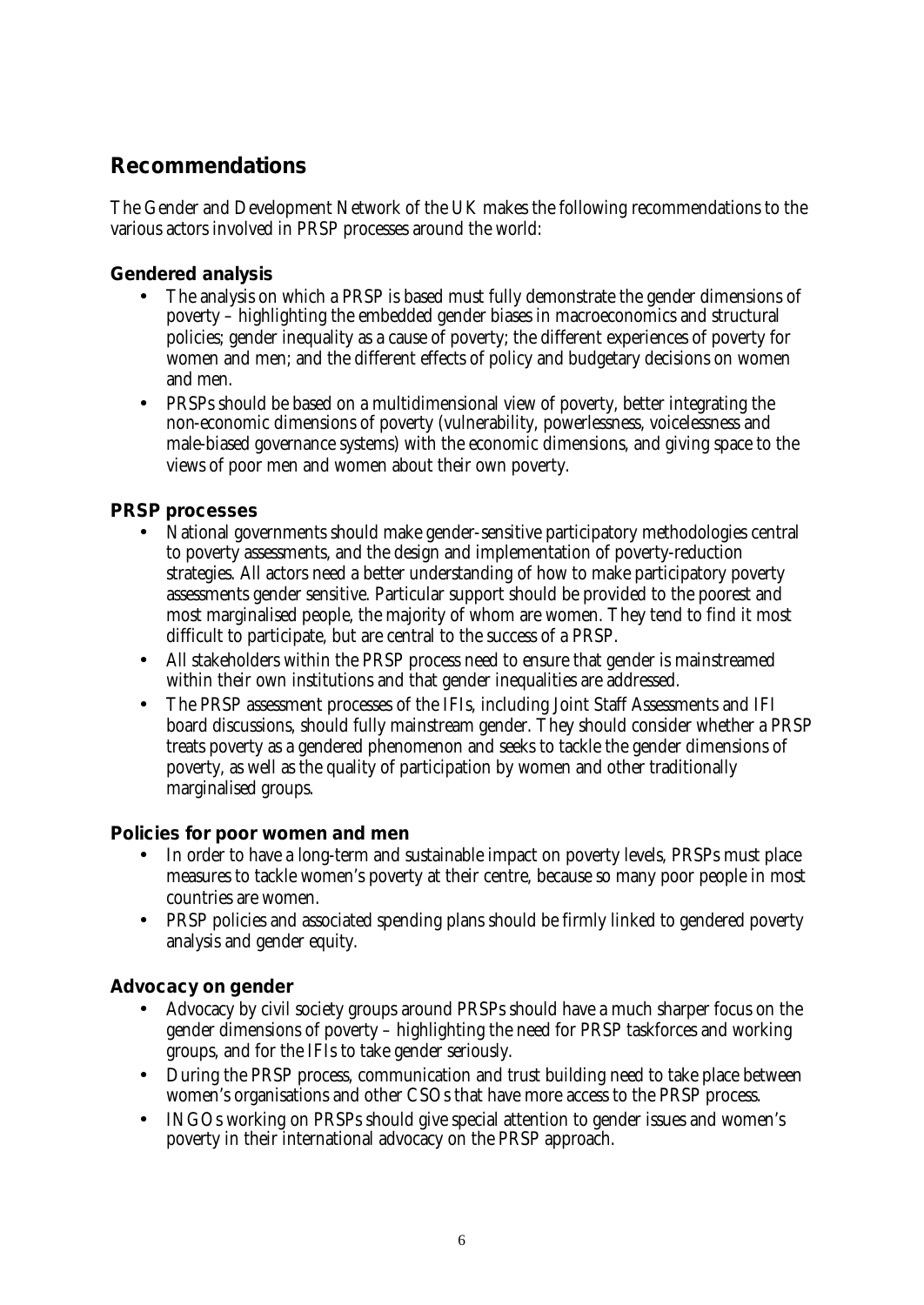### **Capacity building**

- Capacity building support on gendered poverty analysis and gendered policy solutions is needed by most national government ministries, especially ministries of finance and planning which generally lead PRSP processes. They also need improved capacity to listen to CSO voices in the PRSP process, in particular those voices representing poor women.
- Ministries of gender/women need capacity support to develop their economic analysis and advocacy skills, in order to influence PRSP processes to fully mainstream gender.
- Donors and INGOs should use innovative ways of supporting the capacity of local and national CSOs to analyse and promote gendered poverty issues through PRSP policymaking and implementation.
- Women and women's groups require specific help to overcome traditional and institutional barriers and become involved in policy-making and implementation, particularly on economic issues. Specifically, gender advocates will need to develop the skills to analyse budgets in terms of their differential impact on women and men. Such support could be provided by governments, INGOs, international donors and other CSOs, which have more influence over the PRSP process.
- IFIs must train staff, particularly those involved in advising on PRSPs, and members of technical missions that advise national governments about poverty analysis, macroeconomic policy, national budgets and sectoral policies, so that they are able to provide gendered poverty analysis and gendered economic analysis.

### **Monitoring**

- In order to avoid loosing sight of gendered PRSP policies during implementation, gender must be fully mainstreamed through PRSP monitoring indicators.
- National actors should collect and analyse sex-disaggregated data through both quantitative methods, such as a national survey, and qualitative, participatory methods, like interviews, and use this information for monitoring the implementation and effects of the PRSPs.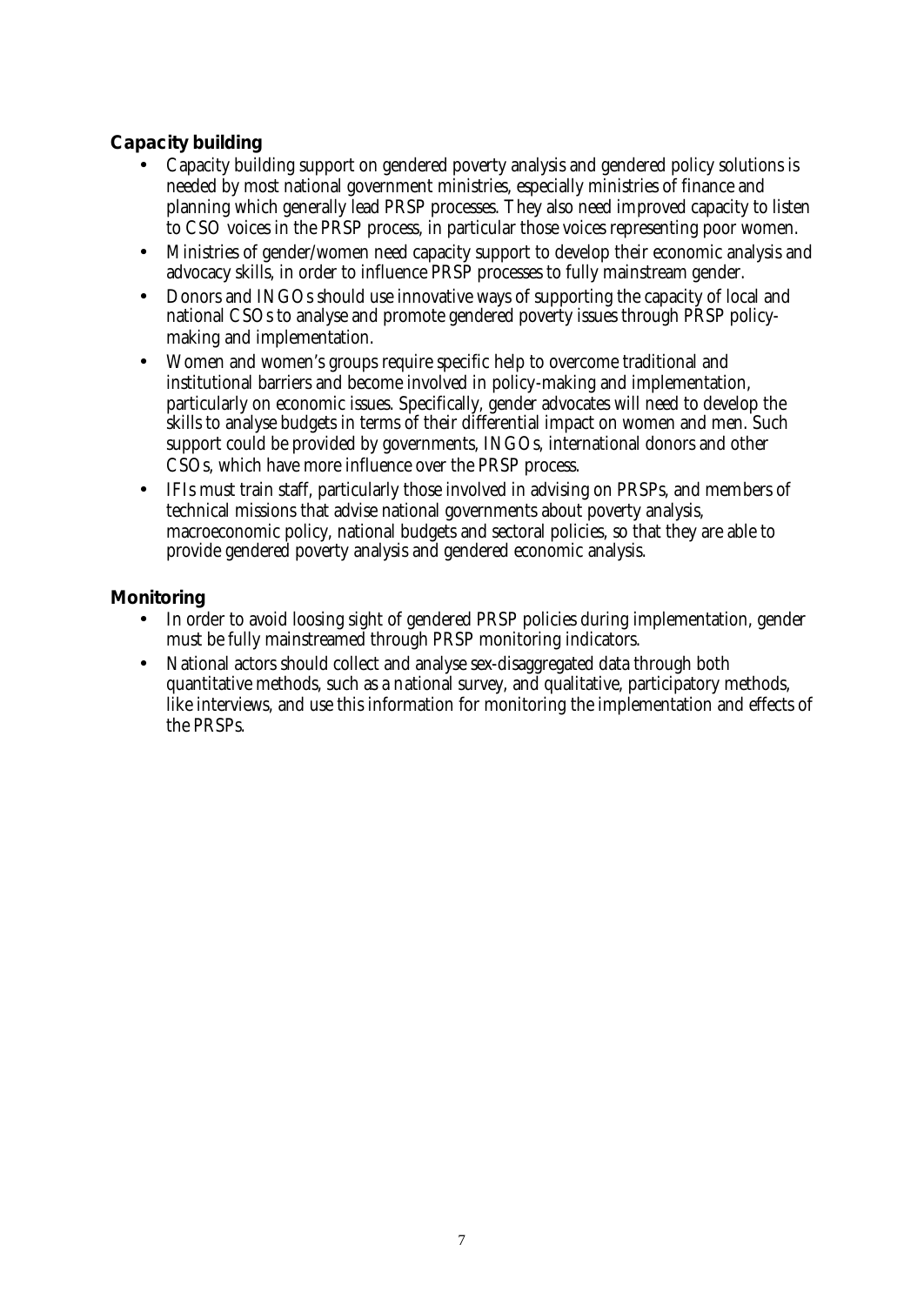## **Section 1: Introduction**

### **1.1 'Poverty has a woman's face'<sup>2</sup>**

More than half the poor citizens of heavily indebted developing countries are women. Since 1999, the international financial institutions (IFIs) have required these countries to formulate nationally owned participatory poverty-reduction strategies, in the form of Poverty Reduction Strategy Papers (PRSPs), as a condition of receiving concessional lending and debt relief under the enhanced Heavily Indebted Poor Countries (HIPC) initiative. These poverty reduction strategies must aim to reduce the enormous burden of poverty carried by poor women around the world. In order to be effective in reducing national poverty levels, PRSPs must address the needs of poor women, as well as of poor men.

It is not sufficient to simply acknowledge that poor people are both women *and* men. Poverty is more complexly gendered, as men and women are often poor for different reasons, experience poverty differently, and have differing capacities to withstand and or escape poverty. Gender inequalities and gender power relations interact with other inequalities and power relations to produce these differences. As Cagatay observes, 'Gender-based power relations mean that women experience poverty differently and more forcefully than men do' (2001:14), and 'women are more vulnerable to chronic poverty because of gender inequalities in the distribution of income, access to productive inputs, such as credit, command over property or control over earned income, as well as gender biases in labour markets' (2001: 6).

Nonetheless, it is important, as Jackson has pointed out, not to conflate poverty and gender inequality (Jackson 1998). Overcoming gender inequalities is a different kind of policy objective from that of reducing women's poverty, even though experience shows that gender inequalities tend to widen if anti-poverty policies are not gender sensitive (Cagatay 2001). Reducing women's poverty requires specifically gender-informed efforts to make an impact, but these are also required to reduce poverty as a whole. Because women make up such a significant number of poor people, if national governments are to reduce poverty, they must address women's poverty, as well as men's.

### **1.2 Methodology**

This report explores the way in which poverty is addressed as a gendered phenomenon in the Poverty Reduction Strategy Papers of four countries – Tanzania, Bolivia, Malawi and the Yemen – and in their policies and spending plans. It also addresses the processes by which different voices and interest groups were able to influence the content of the PRSPs and the gender balance in those processes. These case studies were selected for a number of reasons: because they provided a geographical spread; they have all completed PRSPs and are in the implementation stage; there was little existing work on gender and the PRSP in each; and they are significant countries for members of the Gender and Development Network.<sup>3</sup>

The analysis is based on telephone interviews and a review of primary and secondary documents.<sup>4</sup> For Bolivia and Tanzania, the exploration of gender issues is being made on the back of a significant body of more general evaluative work about the PRSP content and process, including

 2 UNDP 1995:4

<sup>&</sup>lt;sup>3</sup> For a summary of the various stages of IPRSPs and PRSPs see the World Bank website: www.worldbank.org/poverty.

<sup>4</sup> Annex 2 is a list of people interviewed by telephone. The bibliography includes documents reviewed, as well as those that have been quoted.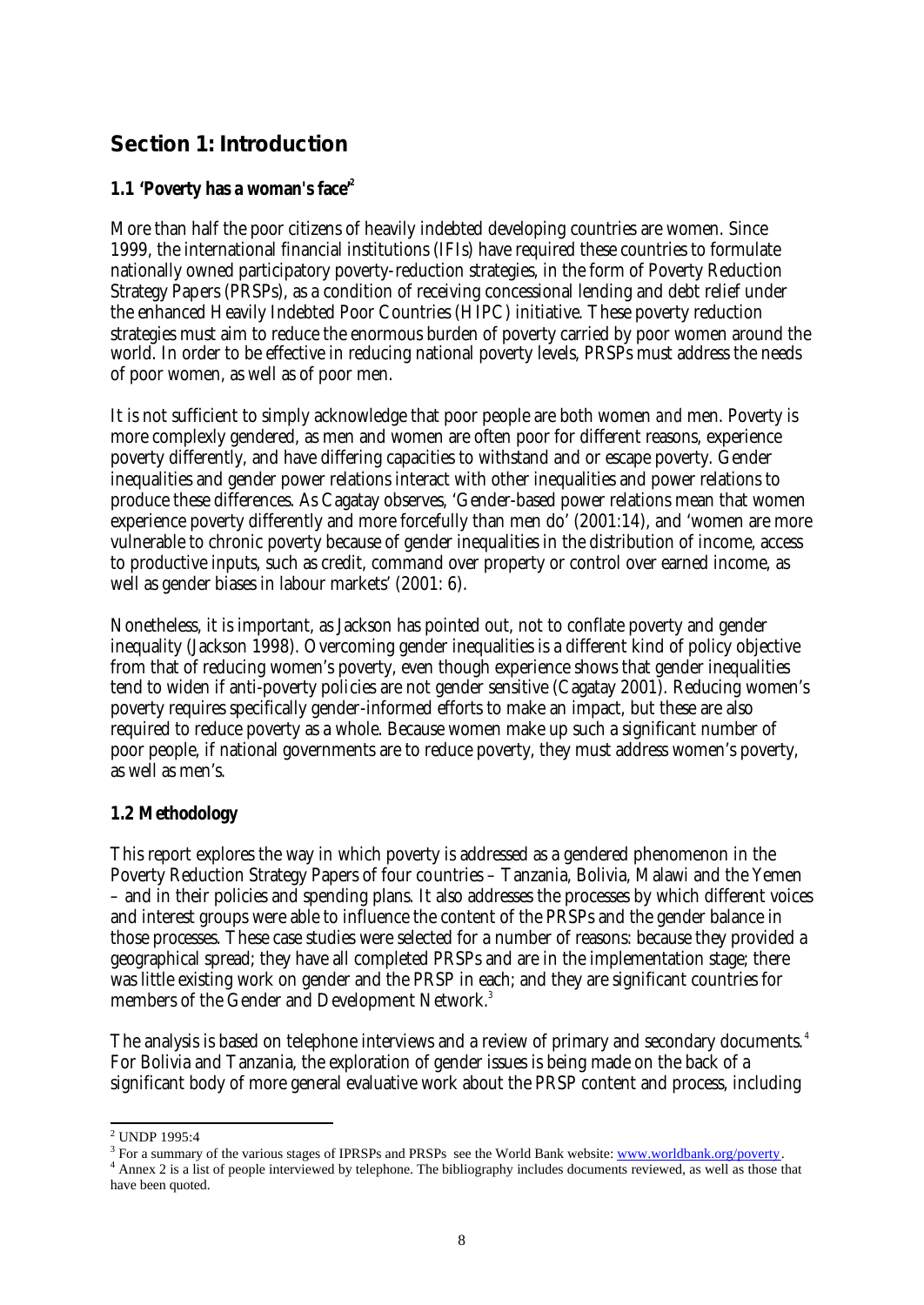civil society involvement. For Yemen and Malawi, there is much less existing evaluative work to build on. The report addresses the form that gender issues take in the PRSPs in these four countries, why they take this form, and, importantly, how this is linked to the PRSP process. The aim is to evaluate whether PRSPs have the potential to reduce women's poverty or threaten to widen gender inequality and make women poorer. 5 In doing so, the following questions have guided the investigation of the country case studies:

### **Key questions**

- What are the key features of PRSPs?
- What are the key elements of their poverty analysis?
- What are the key elements of their gender analysis?
- What have been the key elements of civil society participation and consultation?
- Were women's views specifically sought and did advocacy on gender issues take place?
- What has been the process by which PRSPs have been produced?
- Whose voices are most strongly represented in the final PRSP document?
- What are the key elements of monitoring the implementation of PRSPs and what progress has been made since PRSP completion?

### **1.3 Structure of the report**

Section 2 summarises what PRSPs are and looks at the issue of country ownership in the context of HIPC conditionality. It suggests that, while national governments have been responsible for their PRSPs, they have been so within the severe limits imposed by the HIPC context. Section 3 examines the poverty and gender analysis of the PRSPs. The part played by quantitative and qualitative identifications of poverty and the follow-through between poverty analysis and policy priorities are examined. Going on to explore the gender analysis, Section 3 initially takes a broadbrush approach, asking three main questions. What form do gender policies take? Is gender a cross-cutting issue? And is gender equality a stated objective of the strategy?

The report uses Derbyshire's definition of 'women in development' approaches as being 'characterised by small and separate projects and project components run by women for women, typified by women's income-generation projects' (2002a: 4). The contrast is made with gender mainstreaming which 'changes the focus of interventions from women as a target group to *gender analysis* of women's and men's roles and relations as part of the planning process of all development interventions, and to *gender equality* as a goal' (Derbyshire 2002a: 4). Each country case is also reviewed to ask whether the approach to gender fits in with poverty–reduction objectives. Section 3 ends by flagging the importance of economic analysis of gender issues at macro and micro level to address the gender dimensions of poverty.

Section 4 moves on to assess the participatory processes during PRSP formulation, and what influence these have had on the gender content of PRSPs. This section describes which people have participated at local levels, how they have participated and the content and quality of national-level consultations. It describes the considerable civil-society mobilisations that have

<sup>&</sup>lt;sup>5</sup> The time frame of HIPC Phase 2 is finite, so that PRSPs may not be repeated in this context. However, there is every reason to think that future lending will have many of the features of the HIPC-linked PRSPs (Robb and Scott 2001, Interview with Alison Evans, UNCTAD 2002). It is likely to be poverty focused and to involve widely-based sectoral, rather than project, support; it will also require country ownership and national consultations, transparent public spending plans and clear links between poverty reduction and public spending. So this investigation will have relevance beyond the current round of PRSPs.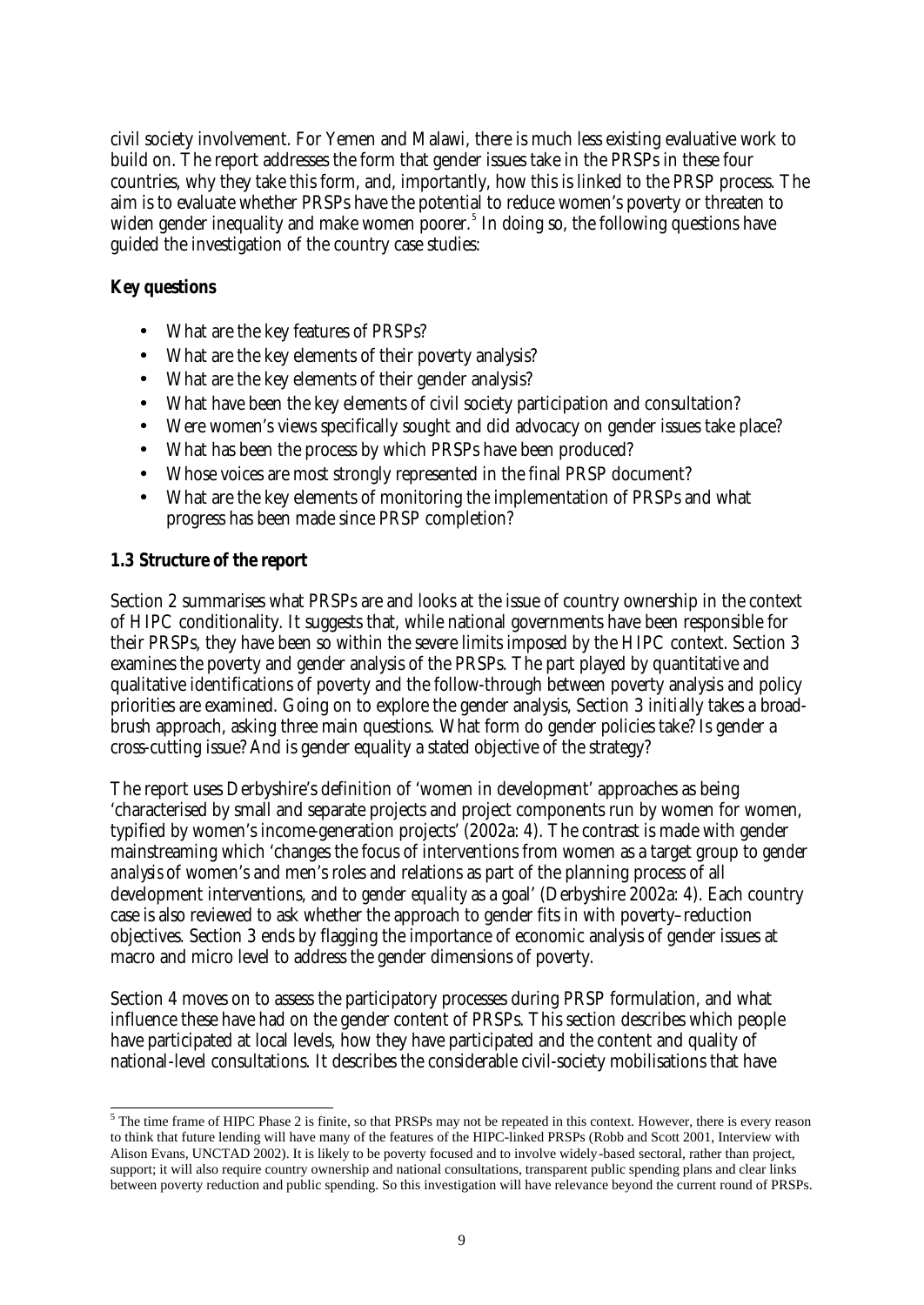taken place in response to new opportunities for engagement. This section also evaluates the extent to which women's voices have been heard through these activities.

Section 5 looks more explicitly at the politics of the drafting of the PRSP and its formulation at national levels. Governments have been relatively unwilling to incorporate civil society views. The shaping of the poverty-reduction strategies and the drafting of the PRSP emerge as intensely political processes at the national level. This section focuses on the relative roles of the IFIs, donors and INGOs as well as national women's organisations, in getting gender issues on the agenda. Two key issues are explored: first, the capacity to undertake gendered poverty analysis; second, the legitimacy and influence of the national women's groups.

The final section summarises some of the main reasons why gender has not been adequately mainstreamed in the reviewed PRSPs. It concludes with specific recommendations about how to improve the gender dimensions of PRSPs.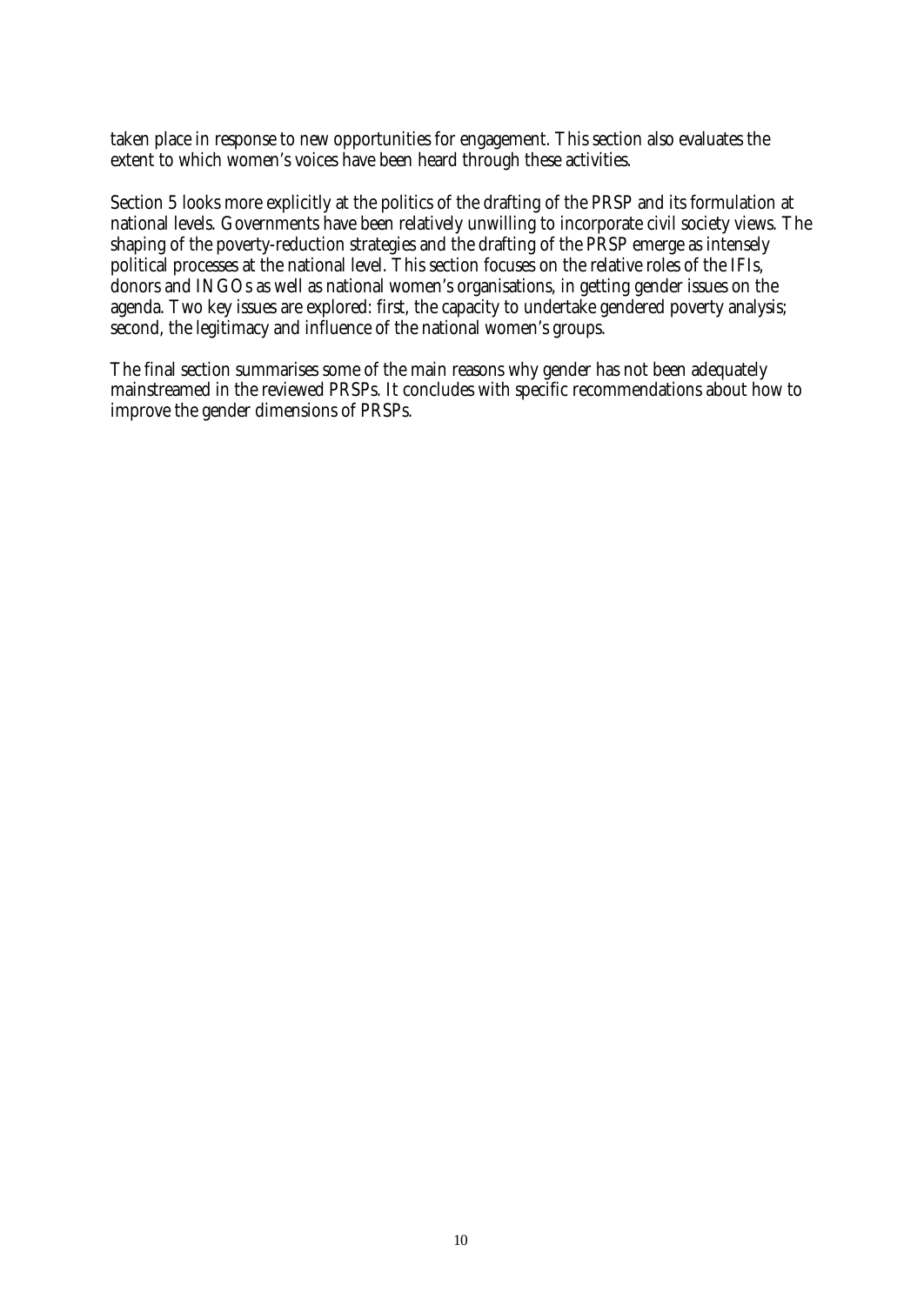## **Section 2: Country ownership and alternative development visions**

### **2.1 What are PRSPs?**

The requirement that countries produce  $\text{PRSPs}^6$  is part of an increasing involvement of international agencies in the detailed spending plans of national governments. This has occurred as issues of debt relief and a move from project-based aid have become more important: 'The PRSP is simultaneously the vehicle through which governments are expected to elaborate their nationally owned poverty-reduction policies, through which the IMF and the World Bank identify satisfactory policy environments and through which donors are expected to align their assistance for poverty reduction' (UNCTAD 2002: 168).

Three key features of PRSPs are:

- **country ownership** they should be devised by national governments and must involve wide national consultation
- that HIPC funding is linked to **pro-poor outcomes** concessional assistance and debt relief are provided only after a satisfactory joint staff assessment<sup>7</sup> of the PRSP and its endorsement by the executive boards of the World Bank and IMF.
- **transparency** in the use of government resources, better public expenditure management and good accounting systems.

### **2.2 Country Ownership?**

l

There has been widespread debate about the extent to which PRSPs represent a break from the past. Robb and Scott argue that, 'The PRSP concept is ambitious in its attempt to establish a framework that fully integrates – perhaps for the first time in some countries – poverty analysis, public policy, budgetary processes and monitoring systems; and to do this in a participatory way' (2001:6). Many CSOs are highly sceptical about the extent of any real changes, especially the issue of whether in practice the PRSPs embody national priorities (Jubilee South 2001, EURODAD 2001, Oxfam International 2001, Christian Aid 2001, Catholic Relief Services 2001).

The reality of country ownership is a much-vexed question given that the PRSPs are remarkably uniform in the strategies they outline for poverty reduction (Wilks and Lefrancoise 2001). PRSPs have been more firmly in the hands of national governments than previous policy documents required for World Bank lending. The IFIs remain firmly involved in PRSPs, but often far less obviously than before. The World Bank has been involved at earlier stages in the preparation of PRSPs, providing technical assistance to the committees responsible for various aspects of the process including poverty analysis and macroeconomic policies. Homogenous policies are also promoted through the World Bank/IMF PRSP Source Book, which aims to provide a detailed 'guide to assist countries in the development of poverty reduction strategies'.<sup>8</sup>

<sup>&</sup>lt;sup>6</sup> The World Bank website has a considerable number of documents from its own divisions on PRSPs. It also posts a substantial number of non-World Bank authored documents. http://www.worldbank.org/poverty/strategies/sourctoc.htm. UNCTAD 2002 contains a succinct and well-judged account of PRSPs and the likelihood that they will reduce poverty in low-income developing countries.

<sup>7</sup> Joint Staff Assessments (JSAs) are missions to PRSP countries involving World Bank and IMF technical staff that assess the context, process and content of a PRSP and report back to the boards of the IFIs. For Guidelines on these JSAs see http://poverty.worldbank.org/files/jsaguide\_annualprogrep.pdf

<sup>&</sup>lt;sup>8</sup> See the Source Book at http://www.worldbank.org/poverty/strategies/sourctoc.htm. The Source Book does not seem to have been very influential, especially on gender issues (Zuckerman 2001, 2002).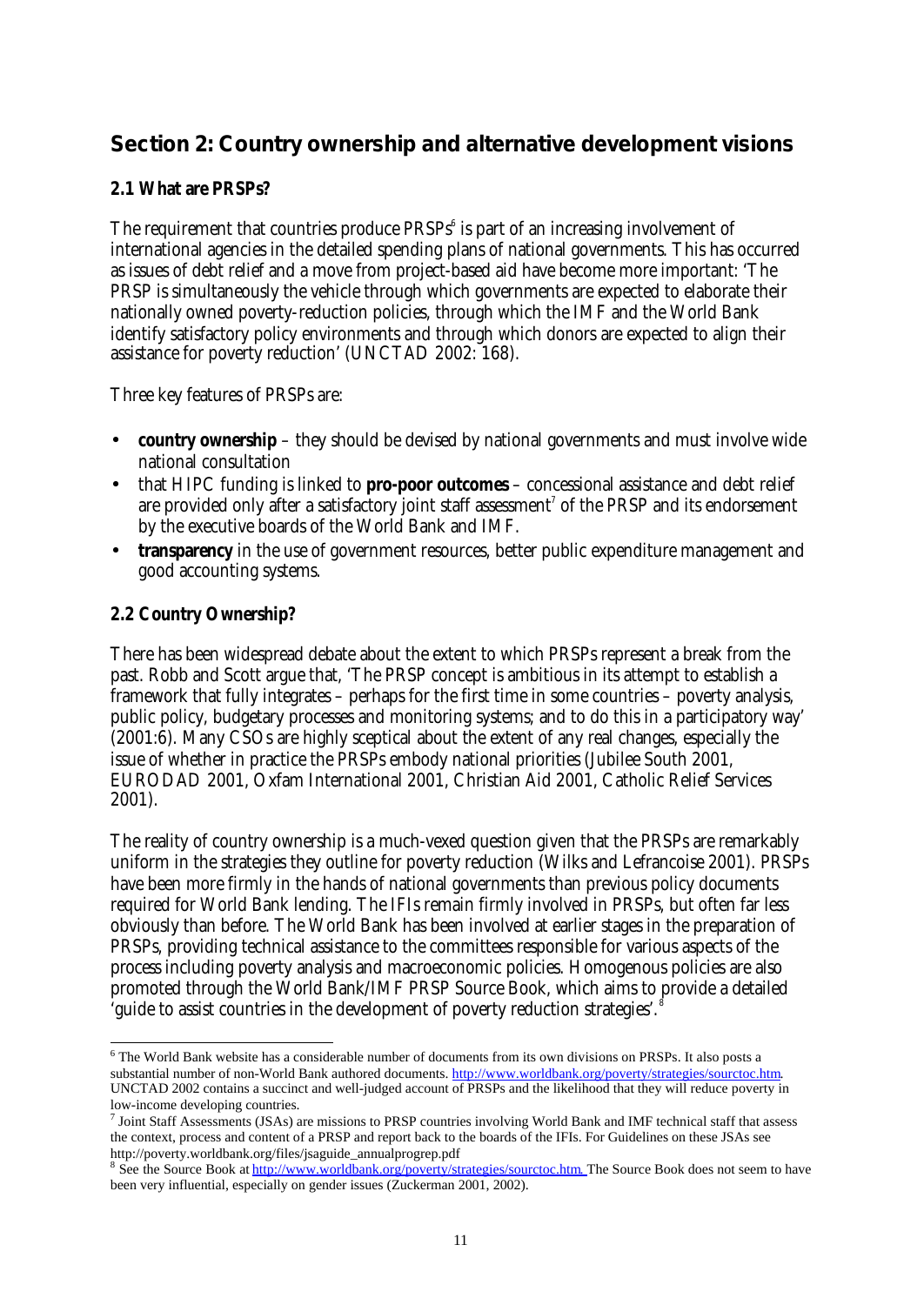The most critical point at which IFI views prevail over country ownership is undoubtedly through the processes of endorsement (Christian Aid 2001). UNCTAD identifies the responsibilities of the Joint Staff Assessments as being to assess:

- a) 'the adequacy of the poverty diagnosis
- b) targets, indicators and monitoring systems
- c) the appropriateness of the macroeconomic framework and the financing plan
- d) the adequacy of the structural sectoral policies
- e) improvements in governance and public sector management' (UNCTAD 2002:169).

A major issue here is that the IFIs' model for poverty reduction strategies shows strong continuity with the structural reform and liberalisation agendas that have been pursued for more than 20 years. Macroeconomic policy remains unaltered. 'There has been a much more significant break with the past in terms of the processes of policy formulation than in the content of the policies' (UNCTAD 2002:170), which show a continued commitment to the economic reform and liberalisation that characterised structural adjustment policies.

The twin requirements of participation in the formulation process and World Bank/IMF endorsement of the strategies have produced major contradictions for the content as well as the process of PRSPs. National governments have conducted consultations in very different ways, but in most cases popular voices have not been heard. Only a few stakeholders have been consulted and these consultations have rarely consisted of genuine dialogues. The PRSPs reflect these voices in only very limited ways. Some of these flaws can be attributed to the structure of the HIPC initiative and the tight timetables for completion. In Tanzania in particular, where the whole process took only seven months, the undue speed had a marked effect on the initial participation and consultation processes. Governments often conduct dialogues on policy simply in order to release HIPC funds, rather than from a genuine commitment to bringing the voices of poor people into policy-making.

Despite being heavily criticised by civil society as a superficial consultation rather than genuine participation, the efforts at broader participation have had one highly significant spin off. New spaces for influencing policy have been created. In the cases of Bolivia and Tanzania, these new spaces built on prior experiences of lobbying the government about economic and poverty policy. In Malawi, where many new and more critical CSOs have formed since the introduction of multi-party democracy in 1994, a new network – the Malawian Economic Justice Network (MEJN) – was founded around the PRSP process and has been extremely active (McGee with Levene and Hughes 2002).

Many Southern CSOs are extremely critical of their governments' macro-economic policies. Some have been at the forefront of national opposition to structural adjustment policies and debt campaigns for some time. In Bolivia, for example, while governments have strictly followed neoliberal economic reform for the last 15 years, CSOs have campaigned for radical economic and social policies and for sustainable solutions to debt. $^{\circ}$  The Bolivian poverty reduction strategy is seen by CSOs as simply a deepening of what has gone before and they oppose the basic premises of the poverty reduction model. There is a similar story in Tanzania, where CSOs have spent more than a decade campaigning against government adjustment policies and for more radical solutions to debt. As Bell suggests, CSOs in these countries see the PRSP as 'structural adjustment in disguise' (Bell 2003:17).

<sup>&</sup>lt;sup>9</sup> This point was emphasised in the interviews with civil society representatives from Bolivia.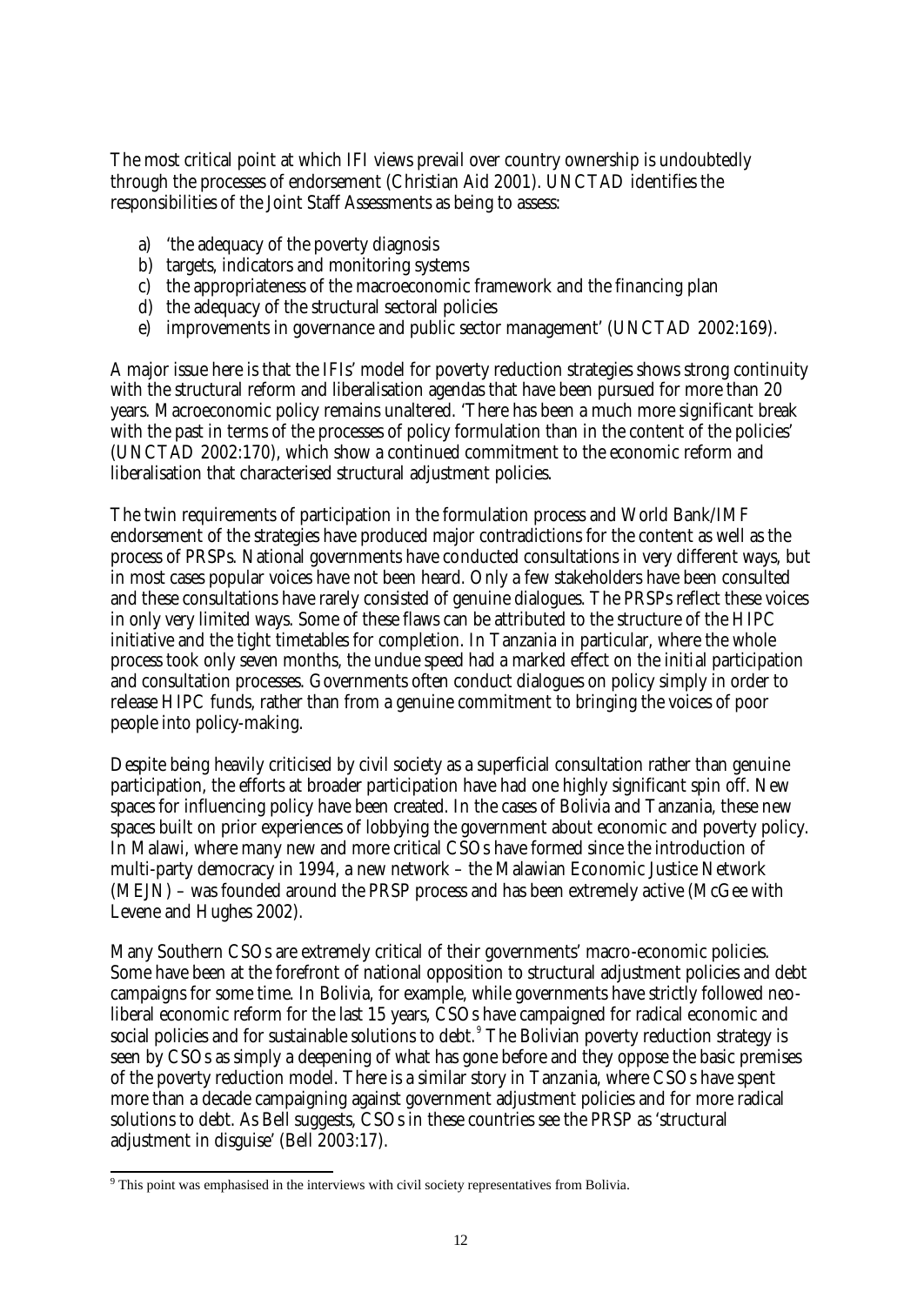In both Tanzania and Bolivia alternative visions of development have been advanced in opposition to neo-liberal adjustment, macro-economic policies and indebtedness. These have been extremely critical of government economic policy and oppose the core elements of the current round of PRSPs. Despite the increase in national debates around PRSPs about poverty and government spending, strong criticism of the existing economic model and its failure to reduce poverty has not been allowed to surface within process. The tension between governments and civil society on such issues is significant to the gender dimensions of PRSPs and their processes.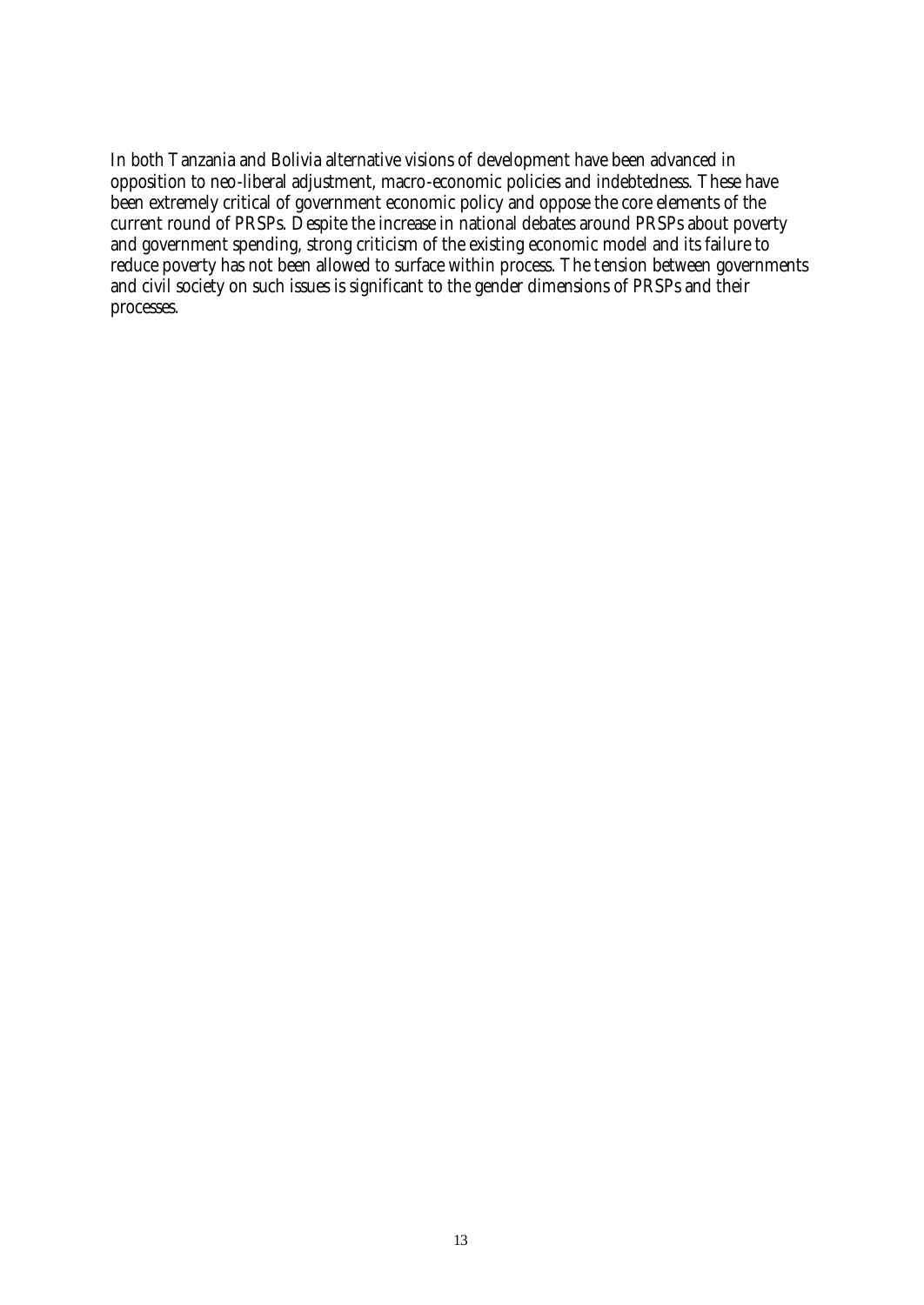## **Section 3: Poverty analysis and gender analysis in the PRSPs**

### **3.1 Poverty analysis**

There is a substantial literature that looks at the content of the PRSPs, and examines their poverty analyses, the coherence of their poverty reduction strategies and the institutional frameworks for their implementation. Very few of these evaluations, however, take gender seriously as the yardstick by which to measure PRSPs.<sup>10</sup> The poverty analysis, policy content and the institutional framework for ensuring follow-through (from diagnosis to plans, spending, and outcomes) are all significant for assessing gender mainstreaming. The following characteristics of PRSPs help explain their attitude to gender:

- There is remarkable uniformity among the frameworks of each PRSP, which are based on the four areas considered to be key to poverty reduction by the IFIs (employment-producing growth, human capital, governance and social protection).
- Each PRSP describes the main features of poverty in the country, based largely on quantitative data and using the household as the unit of analysis.
- The link between the description of poverty and policy diagnosis is often weak. A key reason for this is the limitations of the poverty analysis itself, which is more a description of poverty than an analysis of its causes. The processes that underlie the distribution of resources, income, human capital and power are not analysed or understood.<sup>11</sup>
- The link between policy priorities and budget plans and public spending is often poor.<sup>12</sup> This may be due to a lack of technical capacity and inadequate systems to track spending and relate it to outcomes.<sup>13</sup>
- Plans for the monitoring of PRSPs are poorly developed and clear indicators of poverty reduction lacking.

One of the key problems identified by reviews of PRSPs is inadequate follow-through and lack of linkage between different parts of the PRSP. Many PRSPs fail significantly in this regard,  $14$  which needs to be borne in mind when evaluating gender mainstreaming.

### **3.2 Gender analysis and gender mainstreaming**

Box 1 on page 21 summarises the main ways in which gender issues are addressed in the four country case studies. Even a cursory glance confirms that the attention to gender is shockingly limited.<sup>15</sup> Gender issues appear in a piecemeal and fragmented fashion – being addressed very little or not at all in policy sections of the documents. Despite guidelines in the PRSP Source Book to treat gender as a cross-cutting issue, two out of the four cases do not do so. Perhaps partly in response to the Millennium Development Goals, the most consistently mentioned policy areas for women are those of health and education.

The characteristics and profile of poverty generally do not provide sufficient detail on gender. In Box 1, the first column shows that gender findings from popular participations, where they took

l

 $10$  It is surprising how little attention is being paid to gender in many evaluations and reviews of the PRSPs. Gender advocates in women's organisations and in a limited number of donor organisations are being left to carry the responsibility for mainstreaming gender.

 $11$  This point is also made by Thin et al 2001 and PRSP Synthesis Notes 2001.

<sup>&</sup>lt;sup>12</sup> Booth 2001; UNCTAD 2002; Thin et al 2001.

<sup>13</sup> Jenkins and Tsoko 2001.

<sup>14</sup> Booth 2001; UNCTAD 2002.

<sup>&</sup>lt;sup>15</sup> A view confirmed by other studies of gender and PRSPs, such as Bell 2003, Derbyshire 2001, McGee with Levene and Hughes 2002, Rodenberg 2002, UNIFEM 2001, World Bank 2002, Zuckerman 2001, 2002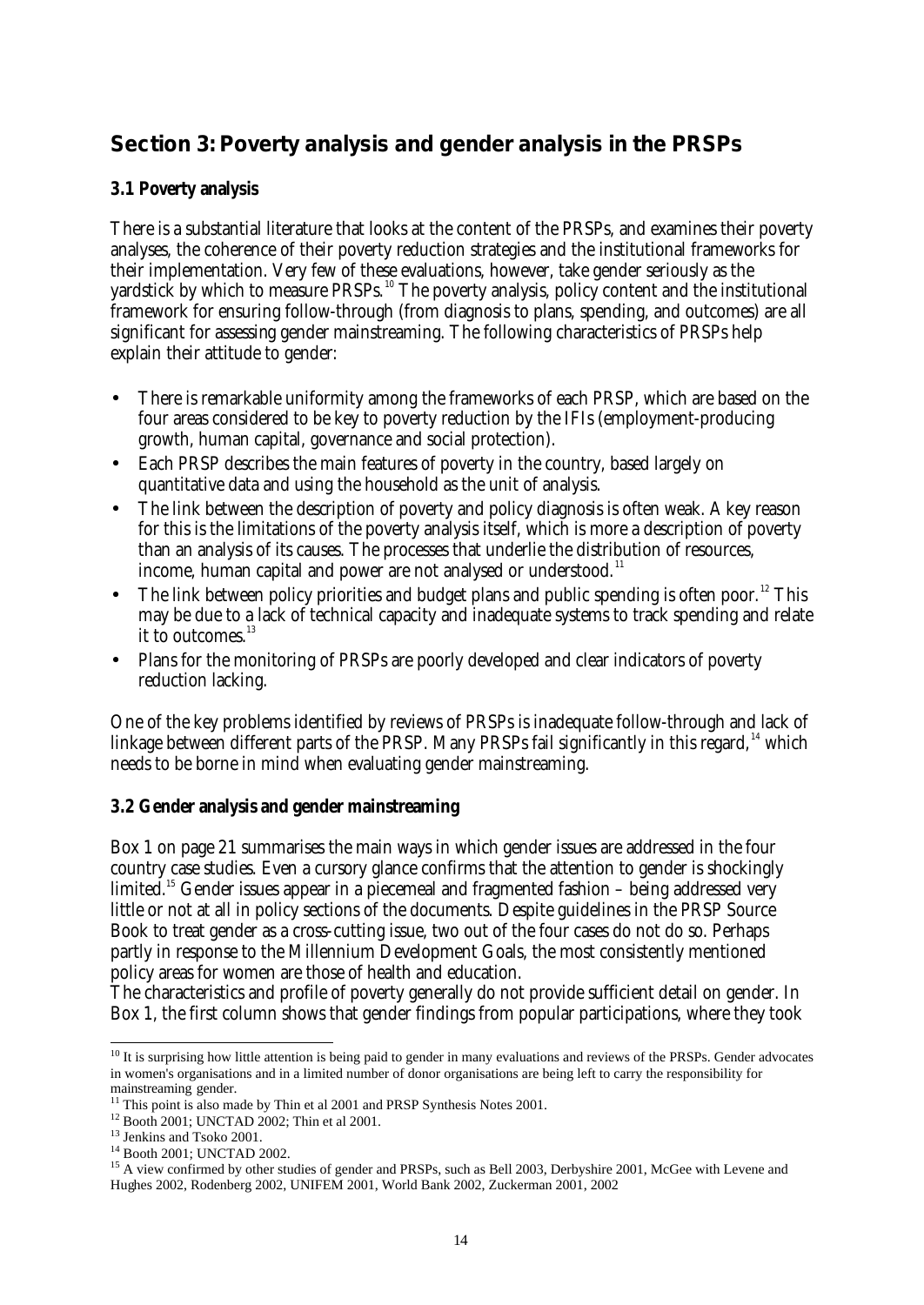place, were perfunctory (Bolivia), or uninformative (Tanzania). Poverty profiles are purely quantitative and use non-disaggregated household-based data (Column 3). The Bolivian and Tanzanian strategies particularly do not pay systematic attention to the gender dimensions of poverty. The Malawi PRSP mentions some aspects of women's poverty, but provides no quantitative data to back it up and in its summary of the poverty profile ignores all specific references to women. The Yemen poverty profile comes closest to integrating women and gender, providing quite a sophisticated examination of quantitative household-level data. However, this is still not disaggregated by sex. Women are instead highlighted through the 'Voices of the Poor' study, which informed the PRSP, and there is a strong section looking at the social and political dimensions of women's poverty. Yemen's low ranking on the Gender Development Index is mentioned here**.**

Even where there is some diagnosis of gendered poverty, there is little follow-through to policy or budget outlines. For example, in the Yemen case, despite the reasonable visibility of women in the poverty profile, the only gendered policy targets are for girls' and women's education. Malawi also has education targets, but conspicuously fails to mention women at all in its agricultural policies, despite earlier in the document identifying several categories of rural women who suffer gendered forms of poverty. These cases confirm the World Bank's observation of PRSPs that, 'Where gender-related poverty issues and constraints are included in the diagnosis, follow-up public actions were rarely identified and indications as to why other actions were considered to be higher priorities were rarely given' (World Bank 2002:5).

Where gender issues are addressed they mainly take a 'women in development' (WID) form (Derbyshire 2002a).<sup>16</sup> Piecemeal policies dealing with an aspect of women's disadvantage are not set within any wider analysis of the gender bases for these dimensions of vulnerability. Of the four cases, Malawi has the most elaborated policy prescription section on gender, where gender mainstreaming and gender inequality are discussed. A very wide set of policy objectives is included ranging from engendering budgets to eradicating gender-based violence. These are all important issues dealing with the multi-faceted aspects of women's poverty. Unfortunately there is not much in the rest of the document to suggest government spending commitments to meet these goals. In general the very weak commitment to gender is revealed not only in the absence of budget commitments, but also in the absence of plans for monitoring outputs and impacts.

These PRSPs, then, are clearly weak on gender issues and this is exacerbated by policy evaporation and the lack of connection between different sections of the document. The most elaborated gender policies are mainly informed by rights and empowerment frameworks. None of the PRSP gender sections address the material aspects of poverty and well-being – such as livelihoods, incomes and wages, and their relevance to women's poverty. The Bolivian Poverty Reduction Strategy Paper (EBRP) does in passing mention that women receive 66 per cent of the income of men of the same educational level, but no attempt is then made to analyse gender inequalities in incomes, wages and work opportunities more widely, or the contribution these may make to poverty. The remainder of this report will examine the processes by which this highly limited view of gender and poverty has found its way into the case study PRSPs.

l <sup>16</sup> This point was initially made by Zuckerman's review of gender in PRSPs (Zuckerman 2001).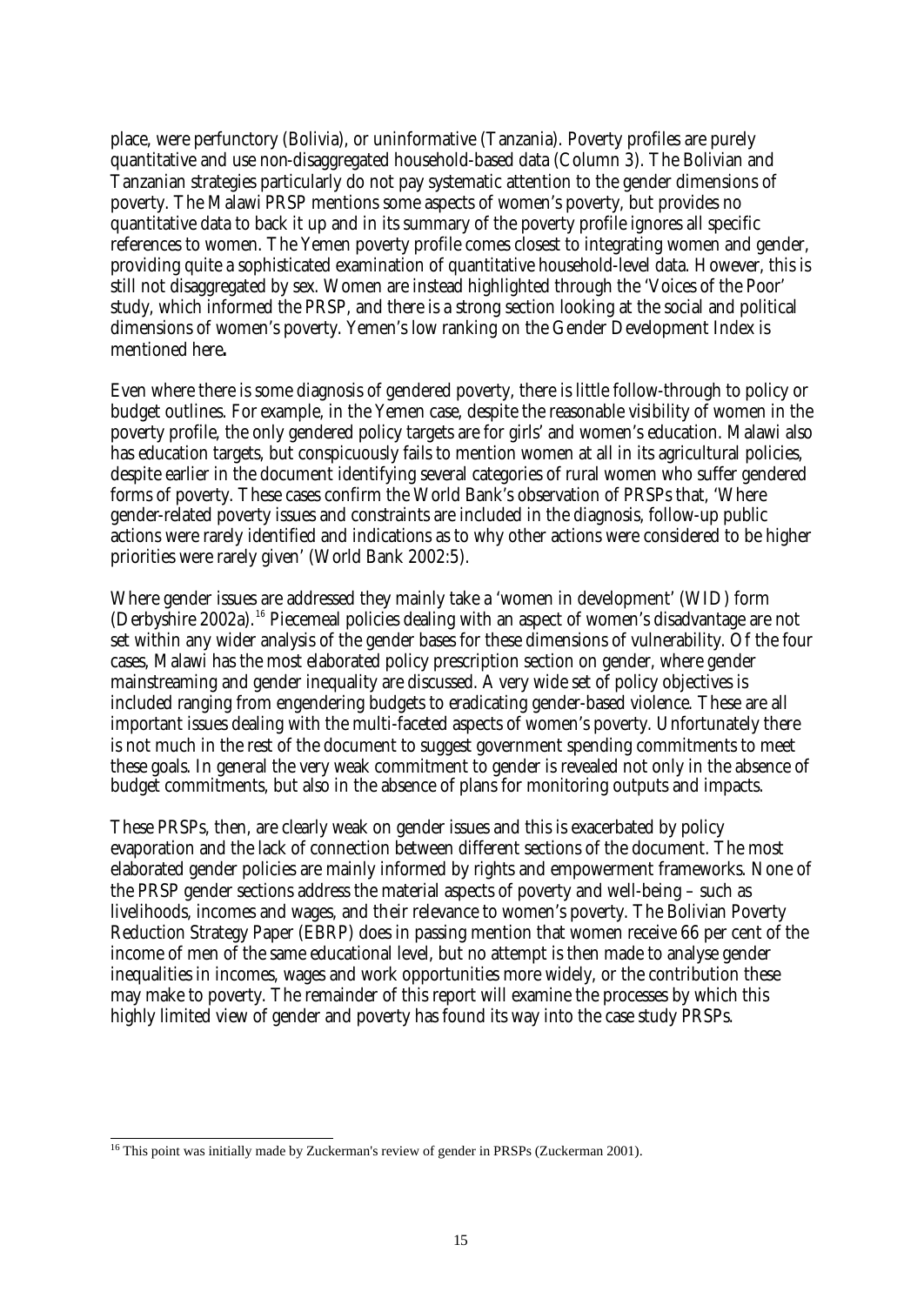## **Box 1 Gender in the PRSPs**

|                | Were any gender<br>findings reported from<br>the popular                                                                                                                                                                                                         | Were any women's<br>organisations on the official<br>committees?                                                                | In what way does gender<br>appear in the poverty<br>profile?                                                                                                                                                                                                                                                                                                   | In what way does gender appear<br>in policy sections?                                                                                                                                                                                                                                                                                                                                                                                                                                | In what way<br>does gender<br>appear in<br>monitoring and                                                                                                              |
|----------------|------------------------------------------------------------------------------------------------------------------------------------------------------------------------------------------------------------------------------------------------------------------|---------------------------------------------------------------------------------------------------------------------------------|----------------------------------------------------------------------------------------------------------------------------------------------------------------------------------------------------------------------------------------------------------------------------------------------------------------------------------------------------------------|--------------------------------------------------------------------------------------------------------------------------------------------------------------------------------------------------------------------------------------------------------------------------------------------------------------------------------------------------------------------------------------------------------------------------------------------------------------------------------------|------------------------------------------------------------------------------------------------------------------------------------------------------------------------|
|                | participations?                                                                                                                                                                                                                                                  |                                                                                                                                 |                                                                                                                                                                                                                                                                                                                                                                |                                                                                                                                                                                                                                                                                                                                                                                                                                                                                      | implementation?                                                                                                                                                        |
| <b>Bolivia</b> | <b>National Dialogue</b><br>identified abandoned<br>children, female-headed<br>households (FHHhDs),<br>the elderly and the<br>disabled as the groups<br>most affected by poverty.<br>Women facing domestic<br>violence were identified<br>as a vulnerable group. | No                                                                                                                              | Neither women nor<br>FHHhDs mentioned; no<br>gender disaggregated data<br>given.                                                                                                                                                                                                                                                                               | Gender is not mainstreamed and<br>main sections on production/<br>employment/infrastructure are<br>gender blind.<br>Separate section on gender<br>inequality contains a number of<br>piecemeal WID-type policy<br>promises.<br>Includes 'local ombudsman for<br>children and women' to deal with<br>domestic violence.                                                                                                                                                               | Goals 'to be<br>discussed' with<br>relevant<br>ministries re:<br>micro-<br>enterprises, rural<br>women's literacy,<br>identity cards<br>and access to<br>basic health. |
| <b>Malawi</b>  | No gender issues<br>reported coming out of<br>district consultations.                                                                                                                                                                                            | Yes – one out of 21 thematic<br>working groups was on<br>gender; included rep. from<br>National Businesswomen's<br>Association. | Rural FHHhDS are a poor<br>group; rural women face<br>labour constraints; high<br>reproductive work burden<br>due to HIV/AIDS; gender<br>inequality a cause of poverty;<br>high rates illiteracy.<br>Summary ignores women.<br>Some categories of women<br>included as vulnerable.<br>Women identified, but then<br>ignored by social safety net<br>programme. | Agriculture: women mentioned in<br>connection with HIV/AIDS'<br>effects; but no gender-specific<br>policies.<br>Education: improve girls and<br>women's participation.<br>Separate section on gender and<br>empowerment emphasises<br>decision-making but has wide list:<br>strengthen govt capacity;<br>engender budgets; eradicate<br>domestic violence; promote<br>gender sensitive legal<br>environment.<br>Vulnerability highlights women,<br>but safety net programme fails to | Targets given for<br>education and<br>maternal health.                                                                                                                 |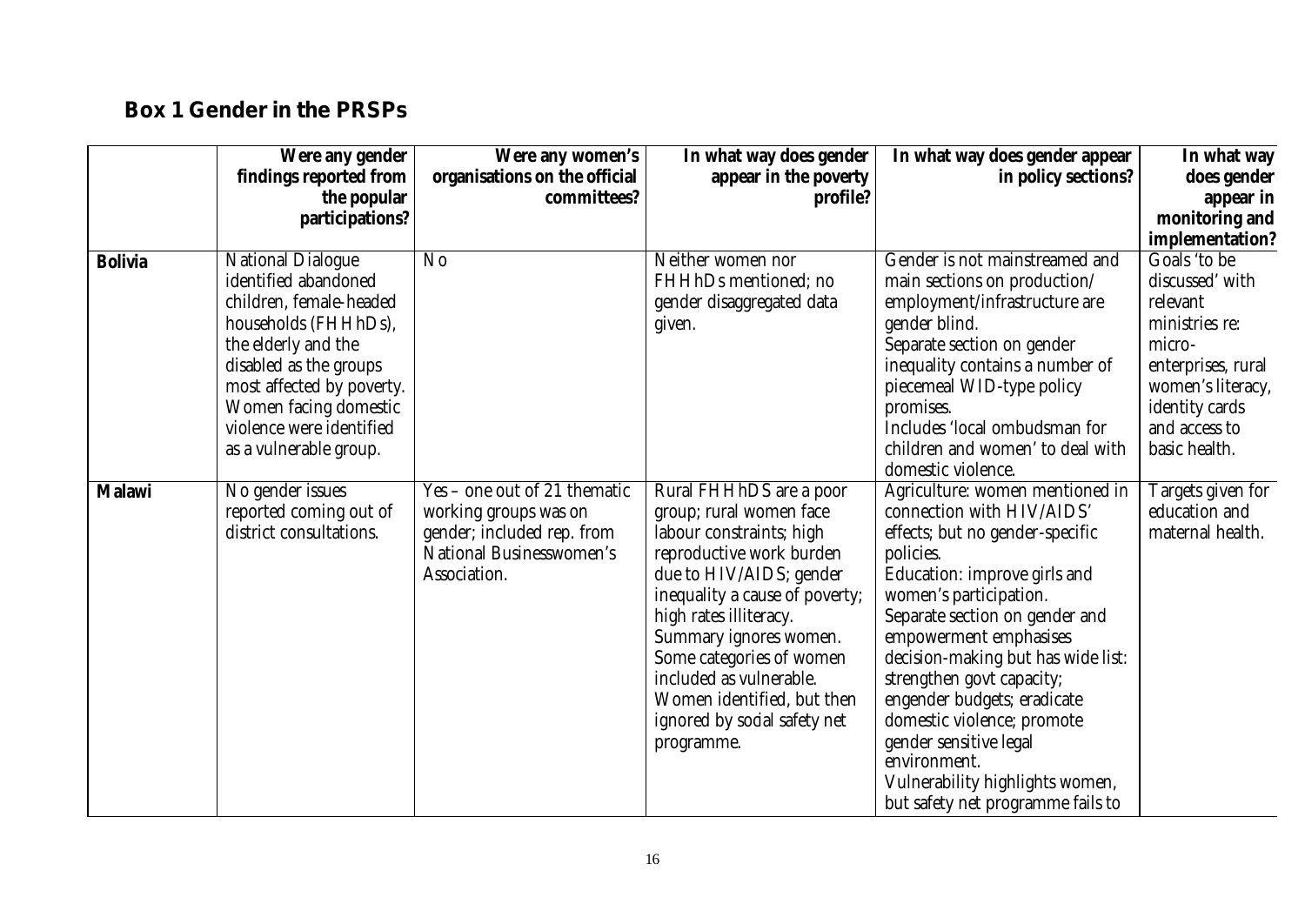|                 |                                                                                                                                                                                                                                                                                                                                                                                          |                                                                                                                                                                                                                                                                                                                                |                                                                                                                                                                                                                                                               | mention them.                                                                                                                                                                        |                                             |
|-----------------|------------------------------------------------------------------------------------------------------------------------------------------------------------------------------------------------------------------------------------------------------------------------------------------------------------------------------------------------------------------------------------------|--------------------------------------------------------------------------------------------------------------------------------------------------------------------------------------------------------------------------------------------------------------------------------------------------------------------------------|---------------------------------------------------------------------------------------------------------------------------------------------------------------------------------------------------------------------------------------------------------------|--------------------------------------------------------------------------------------------------------------------------------------------------------------------------------------|---------------------------------------------|
|                 |                                                                                                                                                                                                                                                                                                                                                                                          |                                                                                                                                                                                                                                                                                                                                |                                                                                                                                                                                                                                                               |                                                                                                                                                                                      |                                             |
| <b>Tanzania</b> | Zonal workshops<br>reported on 'gender,<br>social and cultural<br>issues'. Half the groups<br>mentioned cultural<br>customs and traditions<br>as an obstacle to poverty<br>reduction. One sixth of<br>groups cited gender<br>discrimination relating<br>to property, wage<br>employment and<br>decision-making. A<br>quarter of women<br>concerned about men's<br>drinking and laziness. | $\rm No$                                                                                                                                                                                                                                                                                                                       | No disaggregation of<br>household data, although<br>poverty profile looks at<br>FHHhDs. No systematic<br>disaggregation of health or<br>education statistics by sex.                                                                                          | Gender not addressed at all as a<br>specific policy issue.<br>Some health and education<br>targets for women.<br>Women not mentioned in<br>sections on agriculture or<br>employment. | Promise to<br>develop gender<br>indicators. |
| <b>Yemen</b>    | 'Voices of the Poor'<br>study informs chapter on<br>poverty situation and<br>includes some gender-<br>sensitive findings.                                                                                                                                                                                                                                                                | Yes – one of the two women<br>on the technical committee<br>for drafting the PRSP was<br>from the Women's National<br>Committee (WNC). Of the<br>three women of 20 members<br>of the technical committee<br>responsible for monitoring<br>the PRSPs, one was from the<br>WNC and another was from<br>the Yemeni Women's Union. | Quantitative poverty profile<br>based on household level.<br>Very low rate female headed<br>households who are no<br>poorer than male. Women<br>highlighted in other<br>dimensions of poverty,<br>especiallypoor Gender<br>Development Index, referred<br>to. | Hardly at all.<br>No separate section addressing<br>gender issues.<br>Target to increase women's<br>participation in education.                                                      | Hardly at all.<br>Education<br>targets.     |

\*\*The Tanzanian PRSP Progress Reports (2001, 2002) take the analysis and policy making far beyond that in the initial and very rushed PRSP.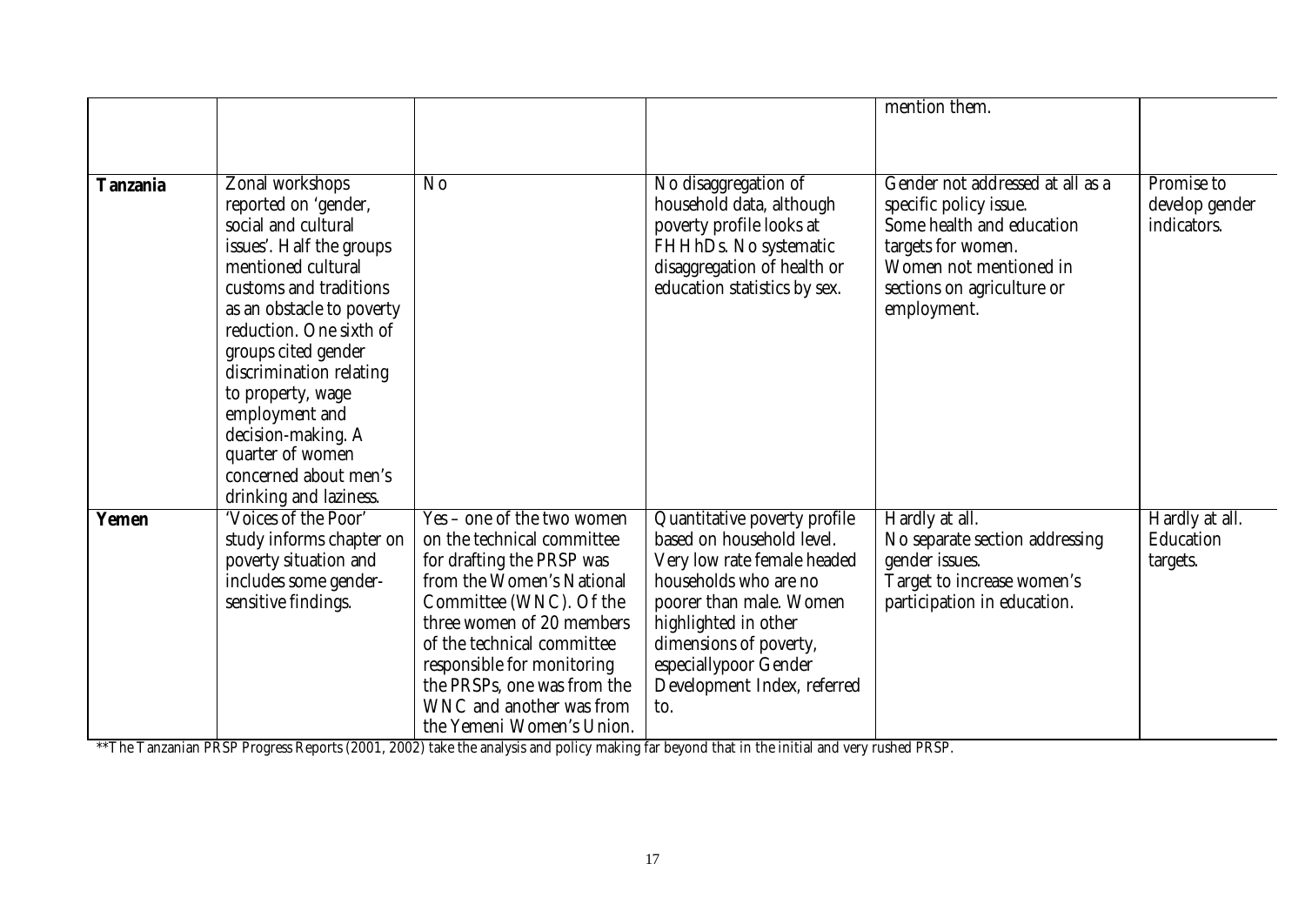## **Section 4: Participation and consultation**

### **4.1 Participation or consultation in the PRSP process?**

The requirement that governments consult widely with their populations during the formulation stage is built into the design of PRSPs. They are required to describe the consultation processes that took place in the PRSP document itself. However, this increased space for consultation still does not guarantee that civil society groups or citizens in general are adequately involved or heard through PRSP processes – a closer look is required. This section explores the quality and effectiveness of participation in these PRSPs from a gender perspective. The PRSP 'process' in this report, includes the discussion of policies, the drafting of the PRSP as well as some post-PRSP activities, such as the planning and carrying out of monitoring. The report particularly asks who has been included and excluded from consultations, as well as to what extent issues identified by participants inform the content of the PRSP. This discussion is returned to sharply in Section 5 – Whose Voices Are Heard?.

There is very substantial literature on participation in PRSPs and this builds on the increasingly sophisticated analyses more generally of participation in the field of development (McGee with Norton 2002, McGee and Brock 2001, McGee with Levene and Hughes 2002, Robb 2002, Norton, Bird and Brock 2001, Brock and McGee 2002, Cornwall 2002). Many of these publications make a basic distinction between differing levels and quality of participation, as determined by *who* is participating, *how* they are involved and the *impact* that their contributions are permitted to have on policy outcomes. McGee and Norton look at a number of different ways in which citizens and civil society can participate in policy making, from a rather minimalist form of top-down consultation to being partners in the determination of policy. They also summarise the ways in which participatory practices can contribute to the PRSP process.<sup>17</sup> The World Bank itself uses the idea of a ladder of participation which identifies different intensities of stakeholder participation: from information-sharing, to consultation, to joint decision-making and finally initiation and control of their process by stakeholders.<sup>18</sup>

McGee and Norton argue that participation and consultation are ill-developed in PRSP processes, and there is ambiguity as to what level of partnership can be expected. The four country case studies examined in this report confirm their main point that the involvement of stakeholders, beyond government representatives responsible for developing the strategy, takes the form primarily of information sharing and pays limited attention to their views. The IFIs have given only light guidance as to how participation and consultation should be carried out in the PRSP processes. Although arguably this was out of respect for country ownership, governments might also have received the message that the quality of participation was not important to the IFIs.

In each of the four case studies, governments made some effort to consult communities at the local level and a range of CSOs at the national level, although often in rather weak ways and on the governments' own terms. In evaluating the extent to which gender issues are considered and women consulted the discussion addresses two areas. First it looks at the ways in which local communities were consulted. This is called 'popular' consultation, although it will be clear that these consultations rarely reach into wide ranging sections of local communities and the voices of ordinary citizens are rarely heard. Secondly, the discussion looks at consultation at the centre – how CSOs of many kinds were consulted and how governments treated the contributions from

l <sup>17</sup> See McGee with Norton 2002 *Box 1: What can Participatory Approaches Add to the PRS* p 12.

<sup>&</sup>lt;sup>18</sup> See discussion in McGee with Norton 2002 p 14.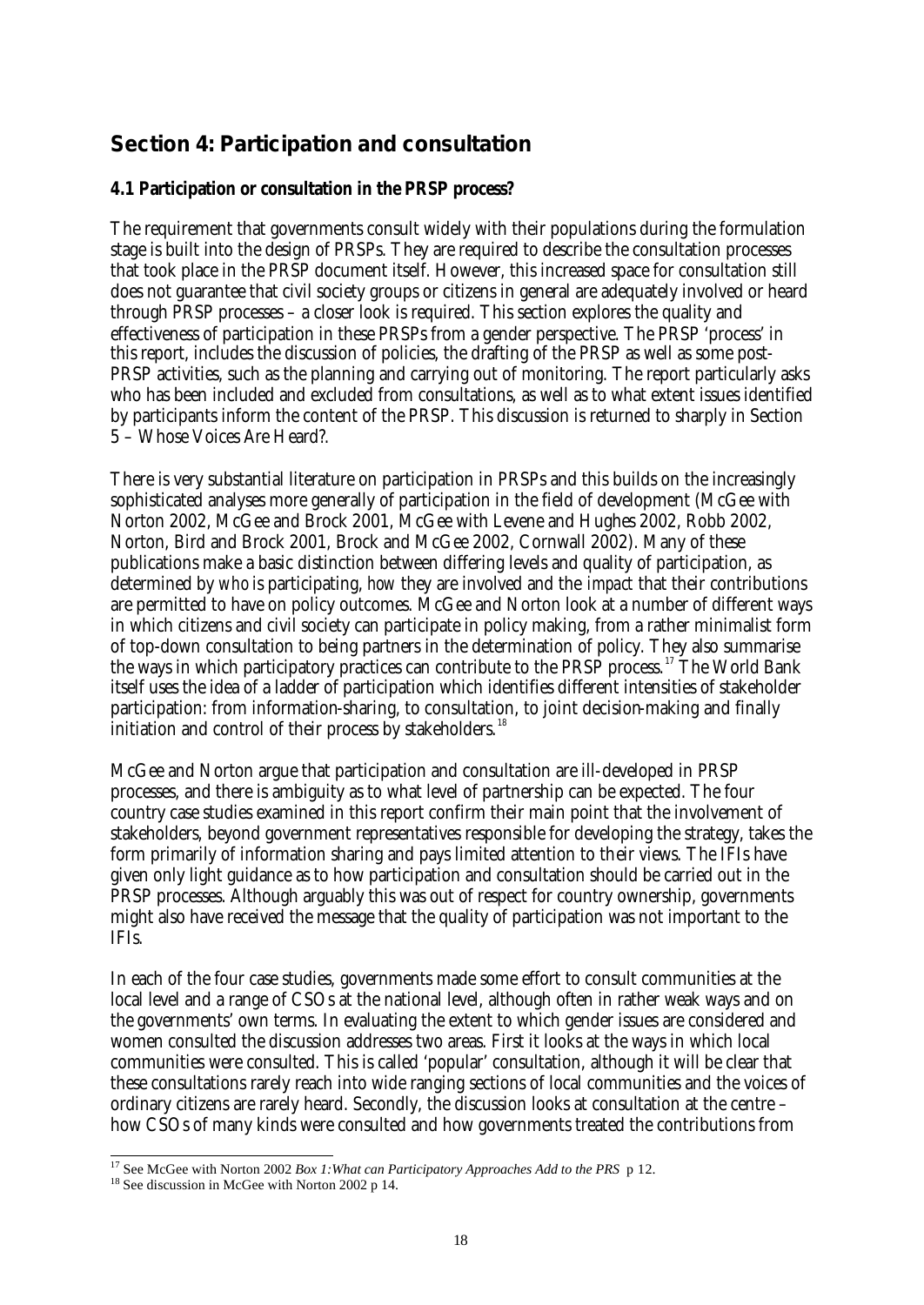these organisations in the PRSPs. The discussion also looks at the extent to which participatory methodologies are used, how they are used and at their quality.

### **4.2 'Popular' consultation**

l

The use of participatory methodologies in poverty analysis has been developing for the last decade. Essentially these methodologies, which include participatory poverty assessments, have been developed to enable citizens, especially poor people, to give their views on poverty (Norton, Bird and Brock 2001, Robb 2002). They are designed to take account of the fact that poor people are often illiterate, have rarely been consulted by government officials, and that their poverty restricts their physical mobility, and the social and political access they have to decisionmaking fora. Box 2 summarises some essential aspects of 'popular' participatory processes in the case study countries. The way in which ordinary people were asked to take part in the policy dialogue is very varied, although in all cases it is neither very extensive, nor very influential. Column 1 records whether participatory methodologies were used at all, while column 2 records who was involved.

In Bolivia (see Box 3), 'popular' consultation took place through a National Dialogue of roundtable discussions at the municipal, departmental and national levels. At the municipal level, participants were weighted towards local government officials and incorporated a quota system through which women were included. However, centring the process around the municipal authorities skewed local participation in important ways: it was 'more of a conversation between national and local government, rather than one which reached out to civil society organisations and poor communities' (Painter 2002). The decision to locate government dialogue at territorial level through municipalities was linked to the stance being taken by many civil society actors. Previous experience with government efforts to involve them in policymaking had left them disillusioned and cynical.<sup>19</sup> They had also become hostile to the government's PRSP dialogue because of the very secretive and non-consultative way in which the Interim PRSP (I-PRSP) had been written. Major CSOs were planning parallel dialogues that included independent participatory activities and major national networking events. $^{20}$ 

<sup>&</sup>lt;sup>19</sup> Notably through the 1995 Law of Popular Participation, which sought to bring the national budgeting process to the municipal level, and a previous National Dialogue held in 1997.

<sup>&</sup>lt;sup>20</sup> Quite a lot has been written about the Bolivian PRSP. This section draws on Action Aid 2002, Bell 2003, Catholic Relief Services 2001, Christian Aid 2002, CIDA 2001, Eyben 2001, Moser 2001, Moser and Antenese 2001, Painter 2002, PDIs Networks, World Bank 2001.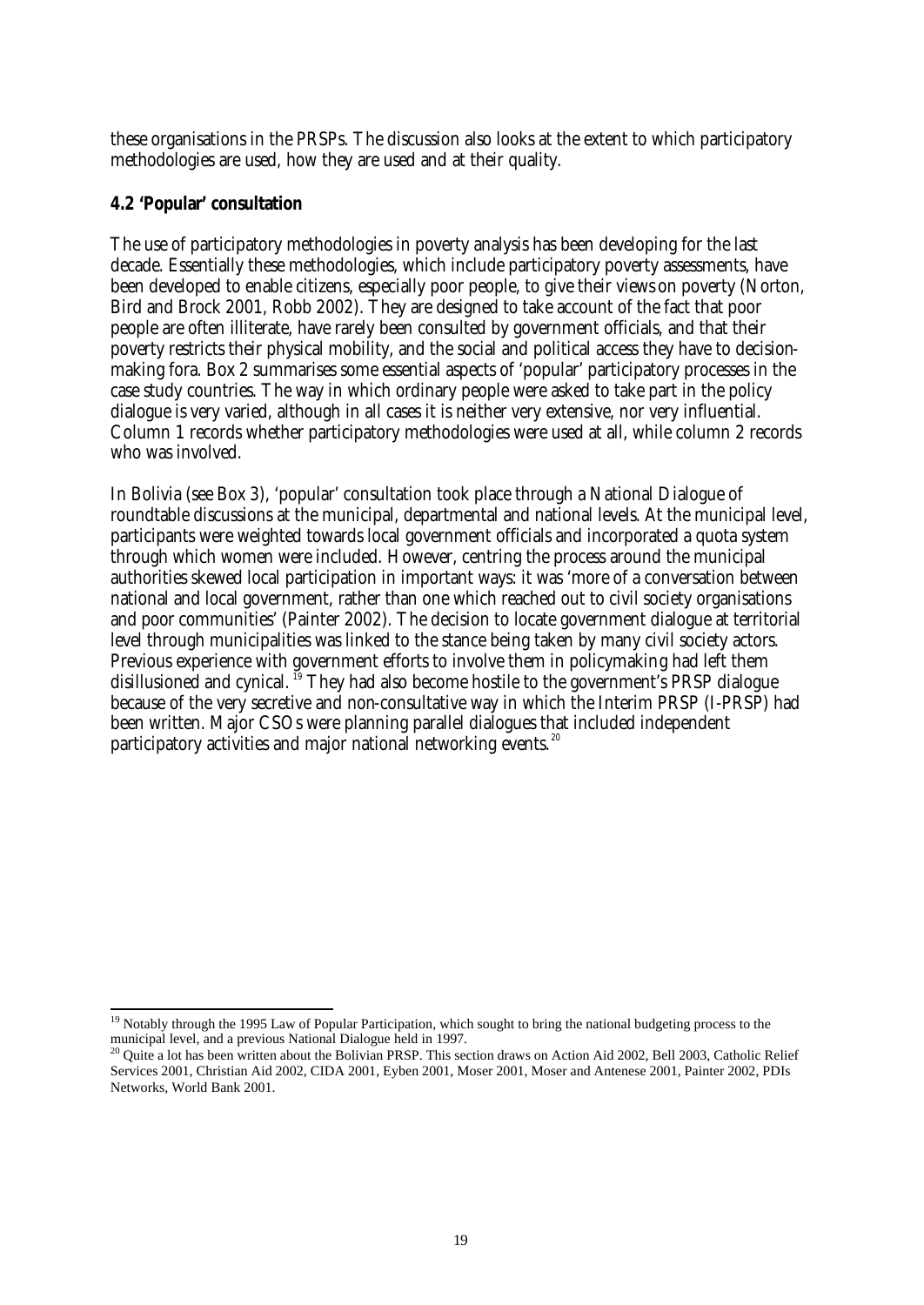## **Box 2 Overview of popular consultation**

|                                                                             | Was a<br>participatory<br>methodology<br>used? | Who participated?                                                                                                                            | What happened to the<br>findings?                                                                                                                                                                                   | Are the outcomes used<br>in the PRSPs?                                                                                                                                                                                                                    | Are<br>gender<br><b>issues</b><br>raised? |
|-----------------------------------------------------------------------------|------------------------------------------------|----------------------------------------------------------------------------------------------------------------------------------------------|---------------------------------------------------------------------------------------------------------------------------------------------------------------------------------------------------------------------|-----------------------------------------------------------------------------------------------------------------------------------------------------------------------------------------------------------------------------------------------------------|-------------------------------------------|
| <b>Bolivia</b><br><b>Municipal workshops in</b><br><b>National Dialogue</b> | $\overline{No}$                                | Mayor; vice president of<br>municipal council;<br>president of vigilance<br>committee; a quarter of<br>participants should be<br>women.      | Representatives attended<br>departmental workshops;<br>then representatives selected<br>to attend national<br>workshops.<br>Some agreements made<br>between govt. and national<br>workshop of National<br>Dialogue. | There was some limited<br>inclusion of outcomes of<br>National Dialogue in the<br>PRSP, such as 70 per<br>cent of HIPC funds<br>being sent to poorest<br>municipalities and a<br>social-control<br>mechanism put in place<br>to monitor HIPC<br>spending. | $\overline{No}$                           |
| <b>Malawi</b><br><b>District workshops</b>                                  | No                                             | Local elected officials; govt<br>employees; traditional<br>authorities and influential<br>people. All chosen by<br>district chief executive. | Written report on findings<br>from district workshops.                                                                                                                                                              | Findings of district<br>workshops were<br>reproduced in PRSP, but<br>no reference back to<br>them in rest of PRSP.                                                                                                                                        | $\overline{No}$                           |
| <b>Tanzania</b><br><b>Zonal workshops</b>                                   | Yes, but limited.                              | four villagers; one district<br>councillor; one district<br>executive officer; one<br>person each from about five<br>NGO <sub>s.</sub>       | Written reports on zonal<br>workshops sent to PRSP<br>technical committee.                                                                                                                                          | PRSP has section on the<br>findings of the zonal<br>workshops. This is not<br>referred to elsewhere in<br>the PRSP.                                                                                                                                       | <b>Yes</b>                                |
| <b>The Yemen</b><br>'Voices of the Poor'                                    | Yes                                            | Several communities in<br>three regions, using full<br>participatory methodology.                                                            | Findings sent to main<br>PRSP committees,<br>including drafting<br>committee.                                                                                                                                       | Integrated into the<br>PRSP.                                                                                                                                                                                                                              | <b>Yes</b>                                |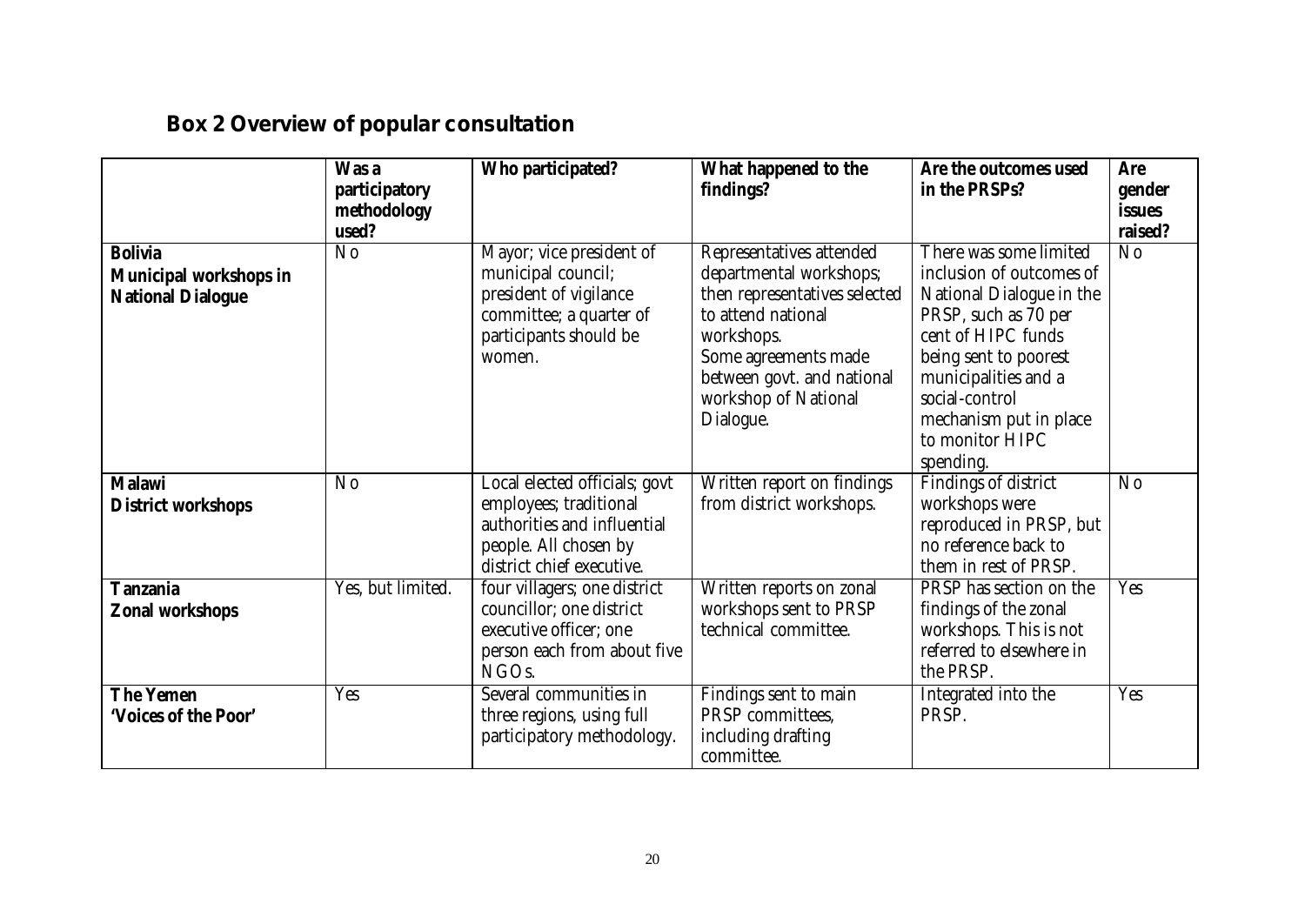#### **Box 3 Bolivia's 2000 National Dialogue**

The 2000 National Dialogue was a multi-stage process linking roundtable discussions held at municipal, departmental and national levels. At the local level, discussions took place in all 314 municipalities to identify priority groups of poor people, key issues for poverty reduction and how potential debt-relief resources might be spent and controlled. Participants were the local mayor, the vice-president of the municipal council, the president of the vigilance committee and a woman from civil society selected by the vigilance committee.<sup>21</sup> A representative from each municipality was then elected to departmental and national level dialogues. They only took forward proposals on which consensus had been reached at the municipal level.

The roundtable discussions were attended by government officials, parliamentarians and representatives from trades unions, NGO networks, Jubilee 2000, producers and sectoral CSOs. A total of 2,423 people took part, 1,215 at municipal level, 935 at departmental level and 273 at national level. However, while the quota system at municipal level ensured that women participated, far fewer women were at the departmental and national-level meetings.

The National Dialogue process was strongly supported by the government – especially the then vice-president, Quiroga (who was later president, 2001-02). It got a great deal of media attention, including on some Quechua and Aymara language channels, and it raised awareness of citizens' right to participate. There were even some outcomes from the exercise that found their way into policy, such as the allocation of 70 per cent of debt-relief funds to the poorest municipalities and the social control citizen watchdog mechanism.<sup>22</sup> However, the National Dialogue process had many and serious limitations. Ordinary people were not well represented, and women and indigenous people were particularly excluded. The technical committee of the National Dialogue decided the content of discussions and although the government agreed some formal resolutions containing binding agreements, many of them did not find their way into the PRSP.

The fact that the roundtable discussions at the municipal level were so closely associated with the formal governance structure meant that ordinary people's views were not well represented. The traditional structures of decision-making in indigenous communities were ignored. Indigenous people's views and those of women in particular were under-represented. There were no attempts to use participatory methodologies or to reach out into constituent communities. Painter comments: 'The PRSP process in Bolivia rested on a flawed assumption about the depth of local democracy in existing institutions' (Painter 2002:6). Symptomatic here was the use of the colonial language, Spanish, in the documents coming from the centre that formed the basis for the roundtable discussions and during departmental and national-level meetings. Spanish is not the first language of most poor people in Bolivia, and poor women are even less likely to be comfortable communicating in it than poor men.

'Popular' consultation in Malawi was similar in form to that in Bolivia. It consisted of districtlevel workshops that used the existing local government structures. These workshops were composed of 'local elected officials, government employees, traditional authorities and influential

l

<sup>&</sup>lt;sup>21</sup> Vigilance committees are groups of locally elected citizens that work at the municipal level to monitor the use of funds by the local authority.

<sup>&</sup>lt;sup>22</sup> The Mecanismo Control Social (Social Control Mechanism) is a network of inter-linked committees made up of citizens, which oversee the disbursement of HIPC funds and their impact on poverty reduction in Bolivia.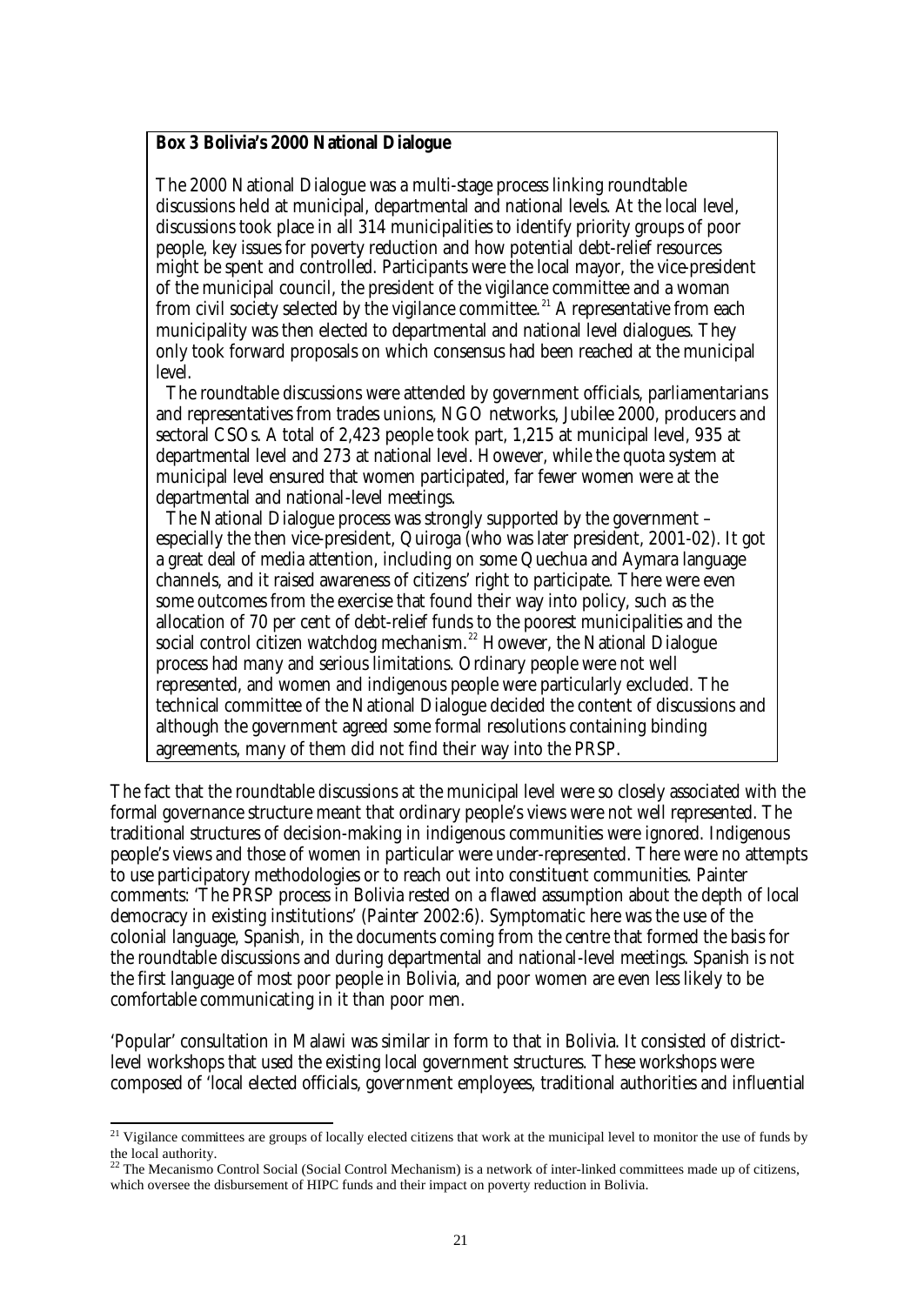people' (government of Malawi 2002 Annex 6a). The heads of local government districts (district chief executives) drew up the list of participants and there was little guidance from the centre about the type of participation that was desirable. Some women did participate, but they generally held low employee positions, such as working as cleaners, in local government hierarchies (Chijere and Nyirenda 2001). Observers report that low-paid local government workers were included to make up the numbers, suggesting little likelihood that they participated in genuine policy-making dialogues with the officers they worked for. Few representatives from local CSOs attended these meetings and widespread dissatisfaction with their timing, resourcing and format is reported (Chirwa and James 2002).

Critical gender questions are raised by these two examples. An important area of gender inequality is the extent to which women occupy decision-making positions, including at the local level. The existing comparative advantage of men over women in local decision-making structures is further increased when these structures then become the vehicles for consultation and policymaking agendas. Through PRSP processes, more men than women are also gaining new skills in poverty analysis and policy dialogue. Such shifts can serve to increase existing gender inequalities at the local level.

In the case of Malawi, there are no figures for the numbers of women who took part. But it is unlikely that there were many females among the senior local government officers who played such an important role in the process (see Box 2). The involvement of traditional leaders – chiefs and others – further skews the gender break down of participants towards men.

Some attempts were made to overcome this problem in Bolivia, where the PRSP technical committee stipulated a quota of women participants at the municipal level. This led to the involvement of about 22 per cent of women at local-level roundtables, although as no quota was in place for the departmental and national discussions, the proportions of women participating at these levels dropped. A limited number of national women's organisations and federations participated at this level. Bolivian interviewees expressed doubts that the quota system at the municipal level was successful in ensuring that women's voices were heard and gender issues raised. Diana Urioste of the Women's Co-ordination Network pointed out that 'The majority of women who were able to participate had no gender awareness…therefore they participated as any other citizen could have participated.' Furthermore, participants 'were often political appointees, who had no gender awareness'.<sup>23</sup> This example illustrates the key importance of gender awareness rather than simply women's representation in the PRSP process.

Both Tanzania and Yemen, in contrast, employed more participatory local-level methodologies directly with communities. The Yemen, which had little prior experience of participatory poverty assessments, set up a limited 'Voices of the Poor' study using a qualitative interview-based approach for its interim PRSP, which it then revisited for the PRSP. The United Nations Development Programme (UNDP) and Oxfam played key roles in carrying out participatory poverty assessments in a restricted number of the very poorest areas. In Tanzania, popular participation took place through a series of zonal workshops. These made some effort to use participatory methodologies to draw in community members beyond local government officials. Membership consisted of four villagers, one district councillor, one town councillor, one district executive director and one person each from about five local NGOs. The extent to which ordinary people participated in the zonal workshops is not clear from written accounts and it will have depended on which villagers attended. Women's participation was, however, actively

l

 $^{23}$  Interview with Diana Urioste, Co-ordinadora de la Mujer.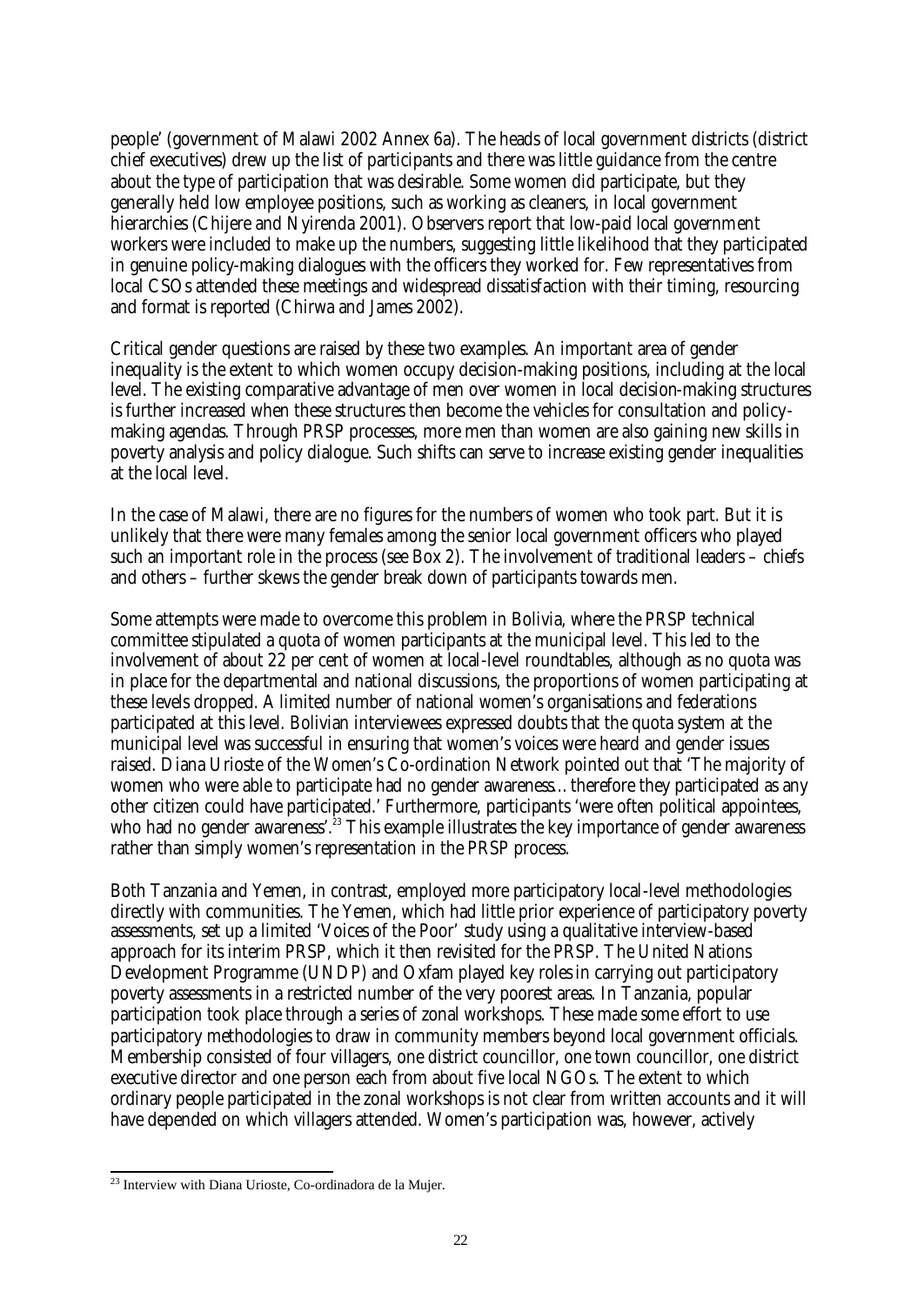promoted and some separate women's discussions were held. Of the total 804 participants, 22 per cent were women.

Beyond this, comparing Tanzania and the Yemen with Bolivia and Malawi brings out an important positive point. Box 2 suggests that gender issue discussions are more likely to emerge from popular participation and consultations if participatory methodologies have been used. So, whereas in Malawi a report of district workshops raised no gender concerns, in the Yemen and Tanzania, where more effort was made to ensure women's participation, gender concerns were raised, albeit in a limited way. In Tanzania the findings from each zonal workshop were presented to the PRSP technical committee. The PRSP document includes a section recording the findings of the zonal workshops and this has a paragraph on gender. The participatory findings from the Yemen 'Voices of the Poor' study are much the best integrated in the PRSP. Several gendersensitive findings are used throughout the chapter which deals with the the poverty context, usually in the form of boxes. In the case of Yemen, interestingly, there was a great deal of external technical support for the participatory work.<sup>24</sup> However much more needs to be done to improve participatory exercises and to ensure that they are gender sensitive.

Taken as a whole, the 'popular' consultations in the case studies were clearly inadequate, and participation was offered only to a small number of people from a limited set of local organisations. With the exception of the Yemen, local level participation hardly reached out to the poor and the poorest members of society. Gender was a particular source of bias – women were less involved and less heard, and the priorities raised in participatory workshops usually neglected women's poverty issues. The lessons from these case studies are that special measures are needed to ensure that popular consultation and the use of participatory methodologies reaches women and other disadvantaged groups. Giving proper notice, scheduling meetings when women can attend, and making the meetings non-technical, accessible and meaningful are all important efforts to ensure women's inclusion.

The inadequate resourcing and facilitation of meetings was another clear area of failure, with the exception of the Yemen. Governments usually set the parameters for the discussions in local workshops. In Bolivia workshops were only asked to discuss social issues and not economic or political ones. The Tanzanian they were more focused on hearing local views about poverty but the process was structured around a reference document provided by the government. In Malawi, the discussion centred on a document sent out very late by the government, who thus not only set the agenda, but didn't provide the resources and time for genuine discussion (Chijere and Nyirenda 2001; Chirwa and James 2002).

The most glaring problem, however, lies in the follow through from the findings of the local participation exercises to the PRSP document itself. Only the Yemen PRSP actively uses the findings from the 'Voices of the Poor' study in its policy priorities. Once described, the Tanzanian and Malawian PRSPs hardly refer to local-level findings again. Neither uses the findings to prioritise policy commitments. This demonstrates that there are few explicit links between policy choices and the poverty analysis, whether using quantitative or participatory methodologies. Perhaps the most important point to be made here is the distinct difference between appearing to engage in participatory practices and a process truly being participatory – which would involve a broad range of poor people, facilitate an empowering discussion of their experience of poverty and help people to identify appropriate policies to address their problems. It must be emphasised that whatever form popular 'participation' took in the four case studies, it was not effective participation.

l <sup>24</sup> Interview with Susan Razzaz, World Bank.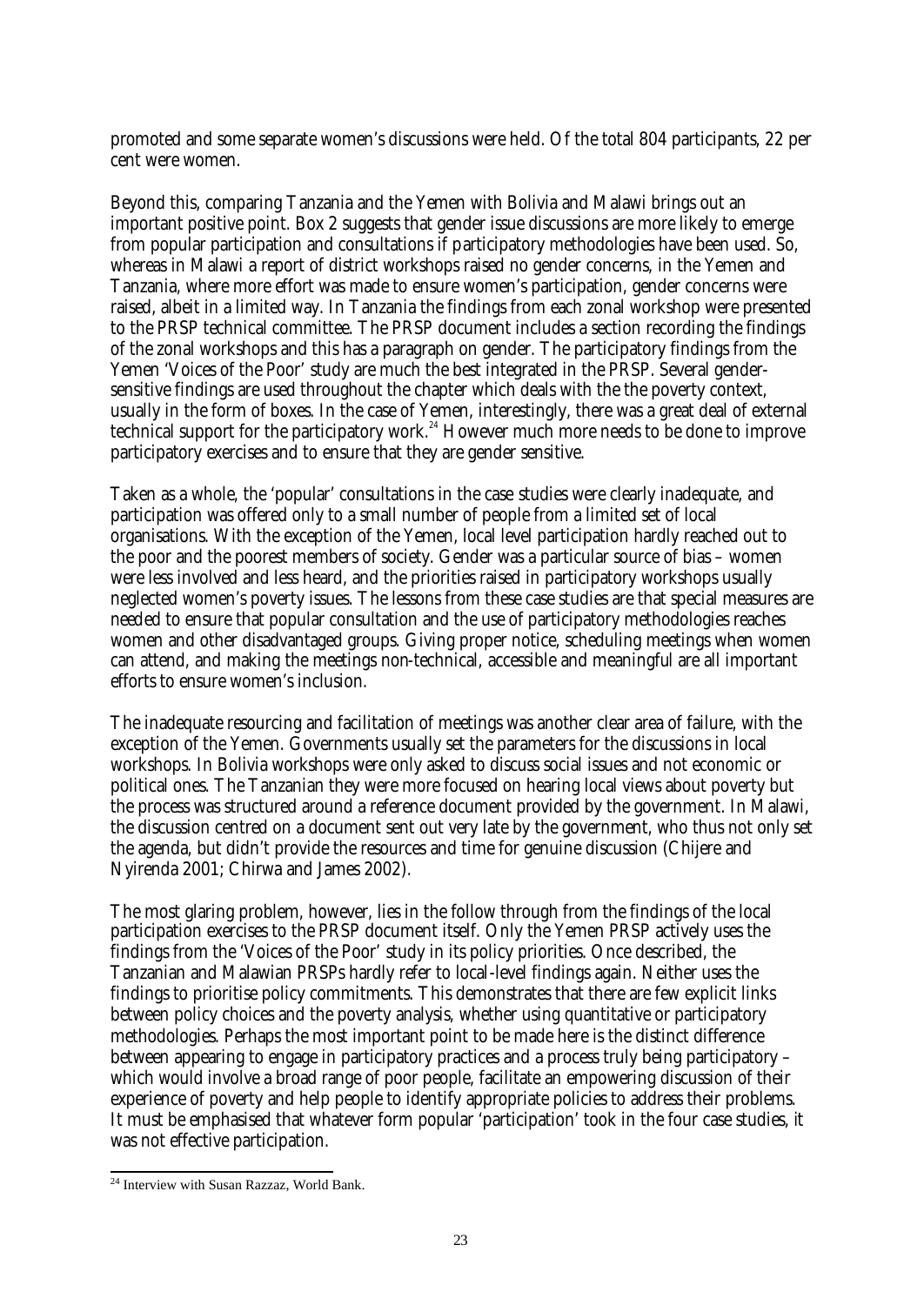### **4.3 PRSP monitoring incorporating participatory methodologies**

There are signs that PRSP processes thus far have provided some leverage for participation to be incorporated into post-PRSP activities. PRSPs are worthless without implementation, of course, and good monitoring systems will be required. Although poorly developed in the PRSP documents themselves, monitoring systems are being put in place in all PRSP countries, and it is also important to scrutinise these from a gender perspective.

The Yemeni government with Oxfam's support has achieved some positive steps in this area. There is a gender specialist working as part of a team in the government PRSP unit, who is responsible for monitoring the follow up to the PRSP. Gender budgeting training is planned for key government stakeholders.

In Bolivia, some of the main monitoring tools set up are locally owned mechanisms to overview the spending. The EBRP plans to spend 70 per cent of its debt-relief funds at the municipal level with local social oversight mechanisms to maintain this, drawing their members from municipalities and local organisations. Here, of course, the issue of gender inequalities in local government raised earlier remains relevant. Women participate less in these decision-making bodies and few of them have the capacity for gender advocacy.

In Tanzania, there has been a good deal of work downstream from the PRSP on the design of poverty monitoring and evaluation. The PRSP did not include a monitoring and evaluation strategy, but a comprehensive Poverty Monitoring Master Plan (PMMP) has subsequently been developed and appears to be well funded by donors. A central feature of this plan is the embedded use of participatory methodologies (see Box 4). Gender advocates and other CSOs have successfully lobbied for a role in monitoring.<sup>25</sup> Government, civil society, donor and academic representatives are involved in each of four main working groups of the PMMP, along with at least one highly qualified gender specialist per group.<sup>26</sup>

l  $^{25}$ Tanzania has to date produced two progress reports on its PRSP (Government of Tanzania 2001, 2002). These reports contain much more on gender issues than the initial report as well as outlining the PMMP.

<sup>&</sup>lt;sup>26</sup> Interview with Arthur van Diesen, UNDP Tanzania. The poverty monitoring system in Tanzania has not gained the full confidence of the CSOs who voiced a radical critique of the PRSP (see Box 7), despite its largely non-government base. They have set up their own monitoring systems, in which gender issues are well embedded, at least on paper. They are distrustful of ESRF as being insufficiently critical of the government's macro-economic policies.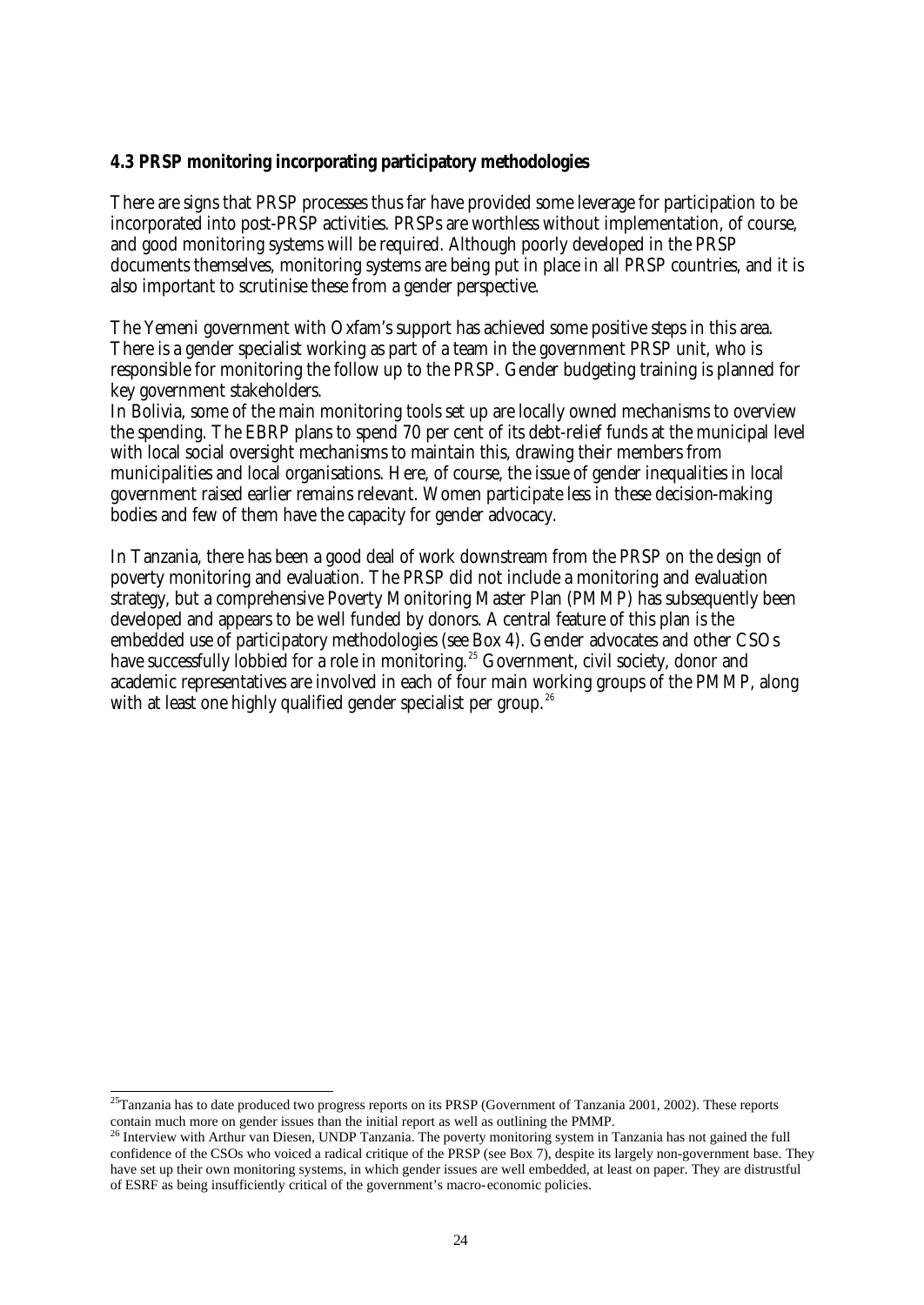### **Box 4 Monitoring in Tanzania: Use of Participatory Poverty Assessments**

The Research and Analysis Working Group is undertaking in-depth research studies to identify the trends behind the statistics. A core element of their work takes the form of successive rounds of Participatory Poverty Assessments (PPAs) in 30 different localities. The Economic and Social Research Foundation (ESRF), whose experience and expertise on qualitative methodologies arises out of previous participatory poverty work in Tanzania, are carrying these out.<sup>27</sup> The ESRF is committed to gender sensitivity in conducting the PPAs, with men's and women's groups discussing issues separately and then exploring the differences in their views together.

Box 4 outlines how poverty monitoring in Tanzania has been sensitive to gender issues, but it will be important to monitor the gender outcome of the current round of PPAs. Some local-level reports currently on the Economic and Social Research Foundation (ESRF) website do not mention gender issues.<sup>28</sup> Where they do, the language is often paternalistic and women do not emerge as active agents. This raises the question of how local gender findings are discussed and/or interpreted by facilitators. More comparative work is needed on gender-sensitive poverty participatory methodologies and on the efficacy of guidelines to ensure women's participation and that gender issues emerge.

Additionally, the commitment to gender sensitivity in participatory monitoring needs to be backed by gender equality measures in the organisations that carry it out. Independent organisations containing increasingly highly skilled professionals are carrying out more and more PRSP-related work that provides new opportunities for skilling and influence. In the ESRF, some women with appropriate postgraduate training have been hired, but male professionals predominate. The capacity for gendered participatory policy analysis needs to be supported and young women professionals trained in the necessary social science skills.

### **4.4 Participation and consultation of national-level civil society**

During PRSP processes governments were also required to consult relevant stakeholders at national level, and most of these consultations were top-down (McGee with Norton 2002).<sup>29</sup> A key feature of the consultations with national level civil society was that they were contested and evolving – initial consultation plans were often heavily criticised by national CSOs. These contestations led to networking among CSOs and workshops to formulate lobbying strategies, which provoked varied government responses.

In Bolivia, this policy consultation took two forms. The national-level roundtables were the culmination of the departmental and municipal-level discussions of the National Dialogue. As described earlier, many CSOs boycotted these after the PRSP had been drafted, the government held a meeting at short notice for a small circle of civil society representatives in the capital, La Paz, to solicit comments on the draft. Diana Urioste claims that 'the consultation process was essentially a formality, they sent us the document on a Friday, expecting a response by Monday because it was being sent to the publisher the same day.<sup>30</sup> Government officials agreed to take the widespread critical comments on the draft into account but few changes were made to the final EBRP.

l <sup>27</sup>For example, the 1995 World Bank 'Voices of the Poor' study in which 6,000 people participated.

<sup>28</sup> www.esrftz.org

<sup>&</sup>lt;sup>29</sup> McGee and Norton point out that for the PRSPs they reviewed no governments had carried out stakeholder mappings,

which are an essential first step in designing a participation strategy.

<sup>30</sup> Interview with Diana Urioste, Co-ordinadora de la Mujer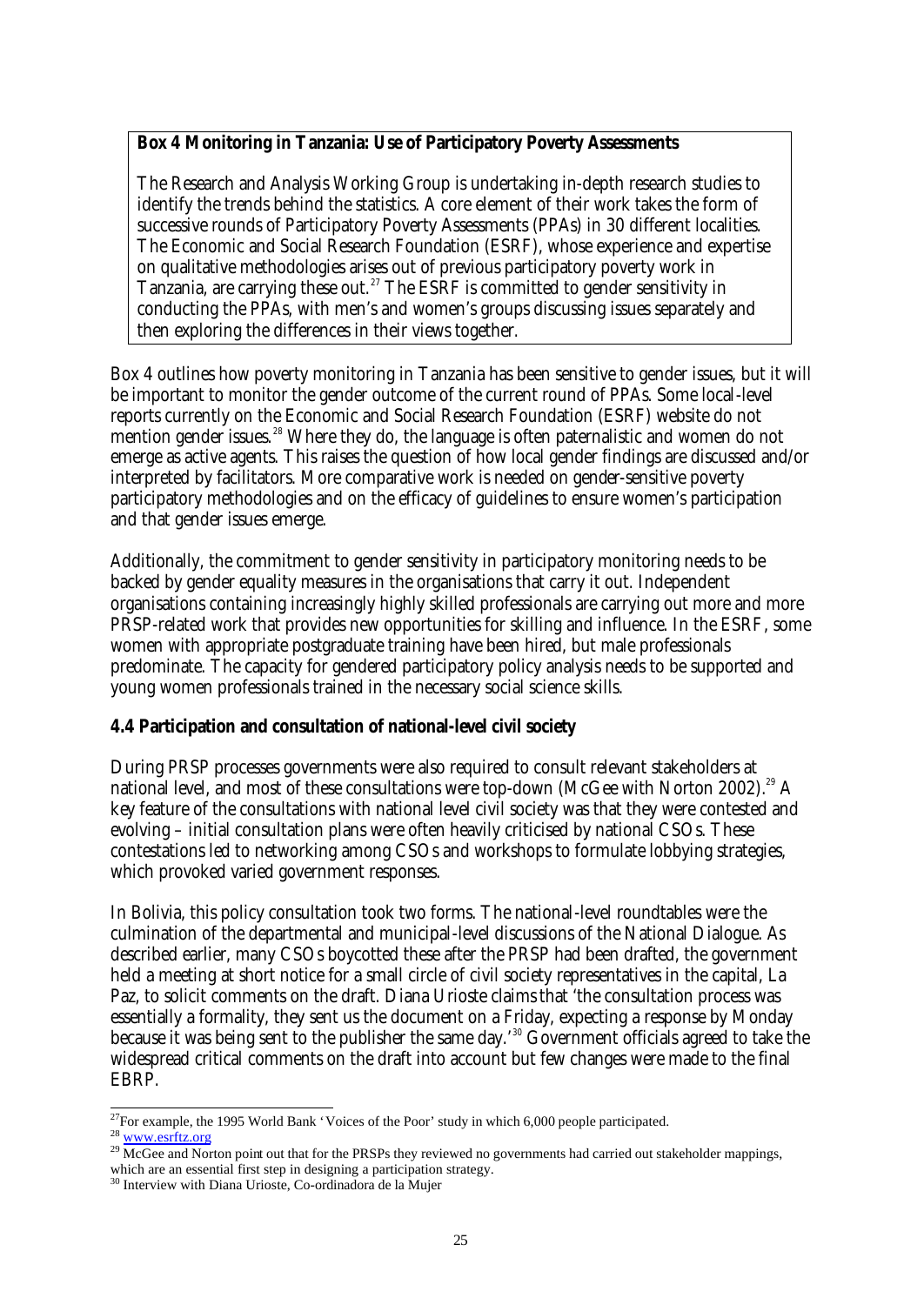### **Box 5 Parallel civil society dialogues in Bolivia**

The level of social conflict in Bolivia in 2000 at the time of the National Dialogue and the PRSP process was already considerable. A highly developed civil society, composed of a wide range of active organisations (trades unions, social movements, indigenous movements, rural interest groups), constitutes part of a broadly left-wing opposition to the centre-right government. Their opposition to the government's macro-economic and social policies, plus the negative experiences of earlier government dialogues, led many of them to boycott the proposed National Dialogue. Several groups started mobilising to organise their own dialogues quite early on. The Comité de Enlace, a broad network of small producers' organisations, involved about 32,000 people in their discussion process, which included seminars on sectoral issues. The Catholic Church led Jubileo 2000, a nation-wide consultation processes that aimed to reach the community level. The National Dialogue Technical Committee provided some funding to both parallel civil society dialogues, although much of the funding for Jubileo 2000 came from the Catholic Church abroad (CARITAS). Representatives from Jubileo 2000 were invited to present their findings at the National Dialogue's roundtable discussions.

In Malawi (see Box 6) the Malawi Economic Justice Network (MEJN) succeeded in expanding the timetable of consultations, but the extent of civil society's participation in the policy dialogue was still limited and there was widespread frustration at their experiences.

### **Box 6 Stakeholder participation and consultation in Malawi**

In Malawi, high levels of mistrust exist between the population and government. There is significant political and financial corruption at all levels of the ruling hierarchy and the government is relatively autocratic and uninterested in the views of other stakeholders. Until recently, most local Malawian CSOs have been project-based, service-delivery organisations, and many of them faith-based welfare organisations. New CSOs that are more critical of government policy have come into being since 1994 with the introduction of multi-party democracy, and they are on a steep learning curve with respect to lobbying and policy dialogue skills.

The government planned to consult around the PRSP with a wide range of national-level stakeholders of its own choice, initially over a very short time frame. The inadequacy of these plans spurred a number of CSOs into forming a new network, the Malawian Economic Justice Network, which then campaigned for more time to discuss the PRSP and for considerably more consultation with CSOs. The time frame for consultations was extended by several months.

Consultations with stakeholders were planned and carried out by the government, very much on its own terms. They took the following form:

• 20 thematic working groups (TWG), whose core members were from the relevant line ministries, did include external experts from donors and civil society organisations. Participants were all hand picked government appointees, and TWGs generally functioned poorly. There was a TWG on gender – over half of whose participants came from the Ministry of Gender. The main women's group represented was the National Association of Business Women.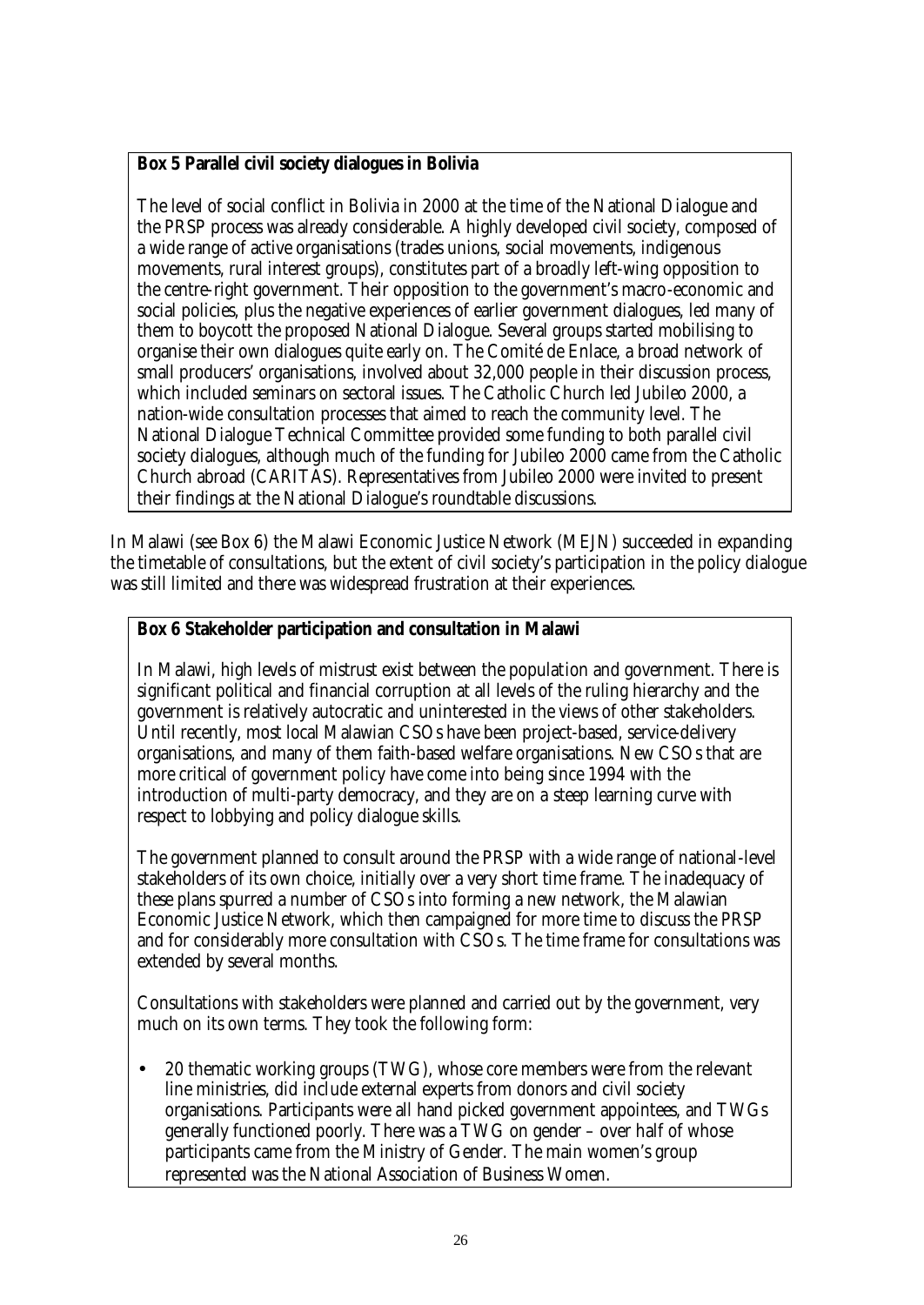- Consultation also included discussions of PRSP drafts at a series of stakeholder workshops, involving government officials, principal secretaries, MPs, the private sector, traditional authorities, councillors, donors, NGOs, civil society, faith communities and trades unions.<sup>31</sup>
- Malawi is unusual in that it had civil society representation on the drafting committee. Although the government rejected some civil society nominations, it agreed to three civil society places on the 25- to 30-strong drafting team. These civil society representatives had to meet their own costs. The government rejected the presence of the Malawian Economic Justice Network (MEJN) co-ordinator on the drafting committee, reportedly for being 'too critical' of the government. The third civil society representative was from an international NGO appointed by the government without consultation. These civil society representatives were all male.

The MEJN, which co-ordinated many CSOs and NGOs, had to work very hard to open up the consultation process at all. CSOs found the consultation meetings highly unsatisfactory – they were given inadequate notice, documentation was very poor and they were often poorly attended by CSOs.

In Tanzania, consultations were rushed and many civil society organisations felt they were superficial, with little actual dialogue taking place (Evans and Ngalwea 2001). The government held a consultation workshop with donors and a World Bank/IMF mission in attendance. It also held a later workshop with 25 participants that included government representatives (such as permanent secretaries and regional commissioners), donor and multilateral representatives, as well as representatives from NGOs, the private sector and the public media. These mainly male representatives did not raise gender issues. Throughout the process, the government was unwilling to share documents with stakeholders, especially civil society stakeholders (Mbilinyi 2001) and the dialogue between civil society organisations and the government was very conflictual (see Box 7 below). (See Bretton Woods 2002, Globalisation Challenge Initiative 2000, Muna 2001, Social Watch 2002.)

Many organisations were understandably critical of these consultations, but became even more so as the drafting stage was reached. The policy dialogue closed down at this particularly important point. A relatively small committee always undertakes drafting and these are commonly dominated by government finance ministers and economists. In Bolivia:

A small circle of government economists undertook drafting for more than four months without including or even informing civil society organisations that had participated in the National Dialogue. Bolivian organisations tried repeatedly to pressure the government to be more inclusive, even appealing to international donors the World Bank and the IMF, but to no avail (Catholic Relief Services 2001:10).

Drafting was also a closed process in Tanzania. Many organisations and lobby groups attempted to enter the dialogue – all were refused access. The drafting committee is described by van Diesen of UNDP as being 'entirely men – economists of a certain age and outlook'. As outlined above, in Malawi the drafting committee was unusual in having civil society representation, although its members were hand-picked by the government and mainly male.

l <sup>31</sup> Government of Malawi 2002.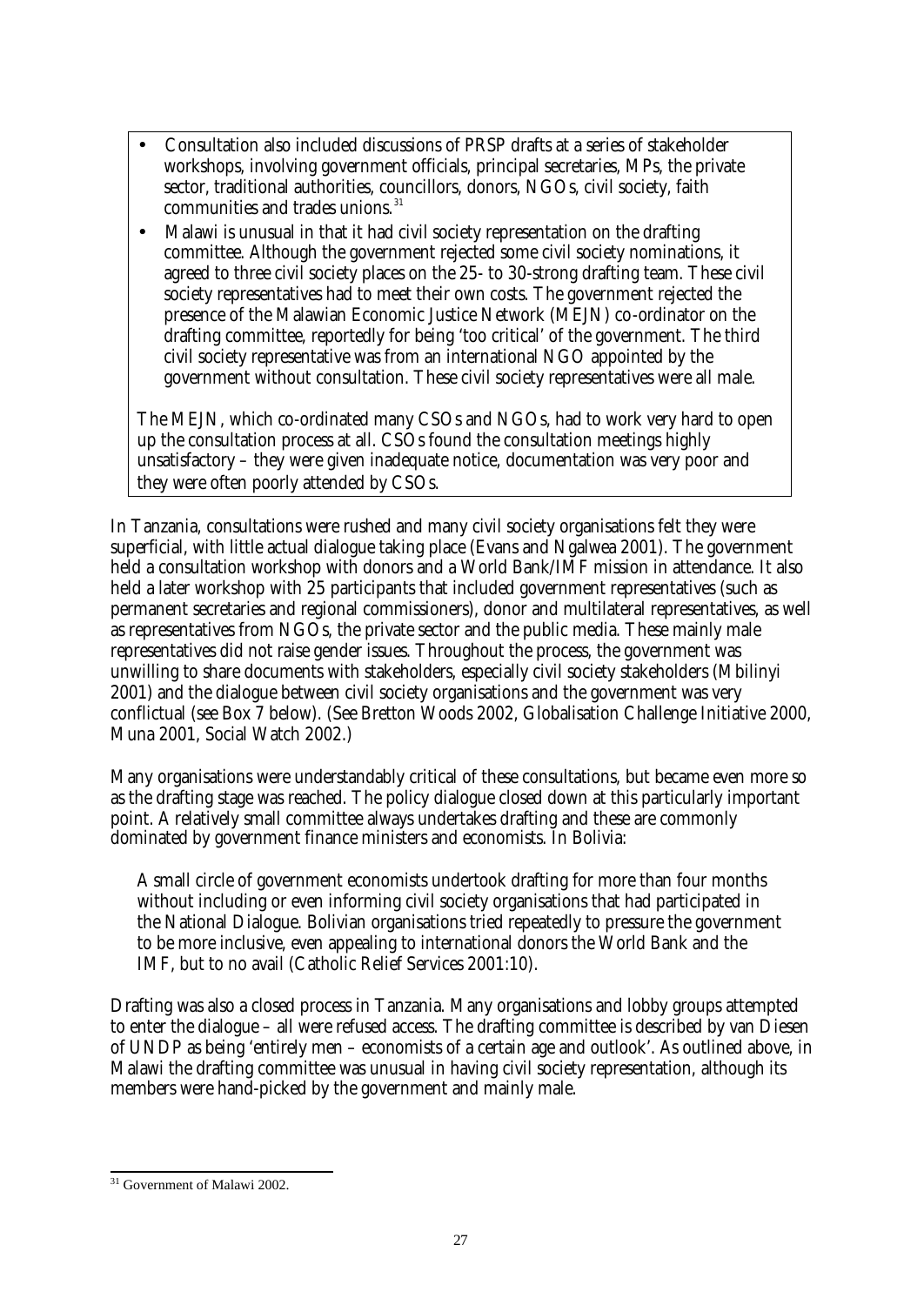Commenting on these processes, national actors and external observers emphasise that governments are not constrained by any aspect of the PRSP process and its findings, and there is consequently a lack of accountability (McGee with Levene and Hughes 2002; Catholic Relief Services 2001). The Bolivian PRSP failed to include 'a series of agreements reached between civil society and the government during the periods of social conflict in 2000' (Catholic Relief Services 2001). UNDP representatives went on to comment, 'The link between the contents of the EBRP, and the dialogue is tenuous. No members of the UDAPE (PRSP drafting) team attended the National Dialogue and no-one who participated in the dialogue was invited to participate in the writing of  $EBRP'$  (UNDP 2001).<sup>32</sup>

### **4.5 Evaluating PRSP consultations from a civil society and gender perspective**

Many external observers are positive about the processes opened up by the requirements of participation and consultation within the PRSP (eg McGee and Levene 2002). An INTRAC<sup>33</sup> study of civil society engagement in Malawi identifies civil society involvement at many different levels 'despite a history that discourages participatory decision-making' (Chirwa and James 2002) and considerable achievements, including the start of civil society involvement in government policy-making. It goes on to argue that the Malawian government has become more comfortable with civil society involvement (Chirwa and James 2002). In Bolivia, Ortuno of UNDP suggests that the more progressive sections of the previous government became fully convinced of the value of participatory policy dialogue. Additionally, the Bolivian PRSP received wide media coverage and raised awareness and debate about poverty more generally.<sup>34</sup>

In some instances the response of civil society groups to the inadequacy of their government's consultation processes was to initiate their own. This was the case in Bolivia (see Boxes 4, 5 and 6), and the civil society processes ultimately involved many more people than the government's National Dialogue (see Box 5). In Tanzania, the PRSP process also generated parallel civil society activities (see Box 7), but the government of Tanzania seemed uninterested in their outcomes and the final PRSP draft included minimal civil society input. Tanzanian NGOs have voiced considerable concern that their engagement regarding in government consultations is actually co-option, and are worried that they may be used to rubber stamp or give government policies even more legitimacy.<sup>35</sup> Evans and Ngalwea also observe in Tanzania that, 'NGOs worry that their role is seen mainly in instrumental terms around the preparation of the document rather than in institutional terms, such as establishing repeat dialogue with the government on key policy issues'(Evans and Ngalwea 2001: vi).

In the Malawian case there is a similar frustration, but here the organisations are also very overstretched – lacking sufficient personnel and resources to engage as effectively as they would like. This is a broader problem in many PRSP countries where national CSOs do not necessarily have the logistical and technical capacity to participate in the process. Although a space has been opened up (often by the actions of CSO themselves) and CSOs have gained or consolidated experience in policy lobbying beyond sectoral interests and with a newer focus on poverty reduction, the organisations that have been involved have often been left tired, frustrated and disillusioned after the process.

l

 $32$  UDAPE is a think-tank located within the Bolivian Ministry of Finance which took the lead in designing and drafting the PRSP. UDAPE itself holds a very different view – believing that the PRSP drafting and National Dialogue processes were well connected (Christian Aid 2002)

<sup>&</sup>lt;sup>33</sup> INTRAC is the International NGO Training and Research Centre

<sup>&</sup>lt;sup>34</sup> Interview with Armando Ortuno, UNDP Bolivia

<sup>35</sup> Interview with Marjorie Mbilinyi, TGNP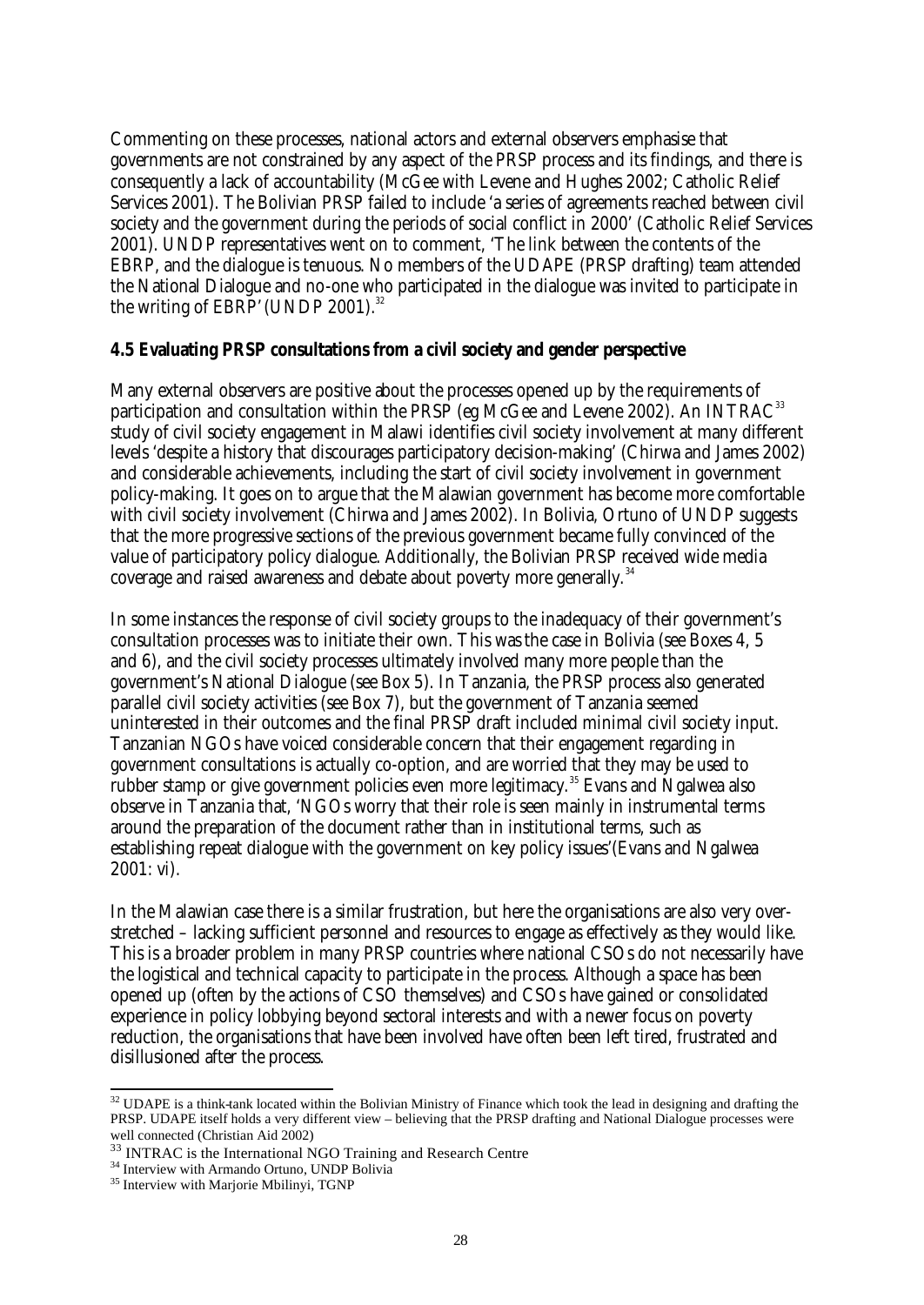These general points have a bearing on how gender issues were addressed in the civil society activities that did occur in Malawi. Gender was only very weakly addressed in the general civil society response in Malawi, where policy engagement and lobbying is an extremely new experience. The MEJN did not itself develop a document of civil society priorities at any of the meetings to discuss the PRSP draft, but was mainly kept busy responding critically to government initiatives.<sup>36</sup> Women's advocacy organisations and the gender research community are very thin on the ground in Malawi and very over-stretched. Some activists report that NGOs' understanding of and attention to gender issues is very limited. $37$ 

### **Box 7 Civil society mobilises in Tanzania**

The PRSP process sparked off considerable, frenzied activity amongst civil society organisations and the research community in Tanzania. These actors are relatively well established in Tanzania and there is a long track record of advocacy on policy issues and in some quarters of highly critical perspectives on government policy. All civil society actors in the PRSP had to struggle hard to have any voice and were largely frustrated by the government.

In January 2000, and after publication of the interim PRSP with no civil society consultation, Oxfam GB and the Tanzanian Coalition on Debt and Development (TCDD) organised a meeting for civil society organisations. Representatives from 28 civil society organisations, plus a few government and donor personnel, met to co-ordinate a civil society response to HIPC and the PRSP (Mbilinyi 2001).

They set up five working groups and a TCDD/PRSP Steering Committee. A joint civil society report on the PRSP was later prepared and discussed at a second workshop held in March 2000. There was a highly conflictual exchange with the Deputy Permanent Secretary, who maintained that the PRSP and participation process was not significant, but that HIPC funds were. The report was critical of the macroeconomic framework of the strategy, and also called for more representation of civil society organisations in the Tanzania Assistance Strategy (TAS) task groups and the technical committee.

In response, the government:

l

- did not acknowledge the existence of the TCDD/PRSP committee
- did not invite further representation on TAS task groups
- blocked leaders of the coalition from taking a leadership role in the preparation and implementation of the zonal workshops, referring to them as 'briefcase NGOs'.

The subsequent final PRSP draft included hardly any input from the civil society.

In Bolivia, civil society organisations are highly developed, numerous and politically very powerful. They are also very divided, along class, ethnicity, gender and religious lines. The social movements of indigenous groups and others have a tense relationship with some NGOs and the class composition of each is very different. Groups representing the many different interests of, for example, indigenous rural populations, trade unions, peasant producers, the Catholic Church and feminist advocacy groups are vying for power within the

 $36$  The MEJN has, however, made substantive contributions to the post PRSP-period, working extensively on the national budget (Chirwa and James 2002)

<sup>&</sup>lt;sup>37</sup> Interviews with Asiyati Chiweza, University of Malawi and Seodi Mnthali-White, WILSA, Malawi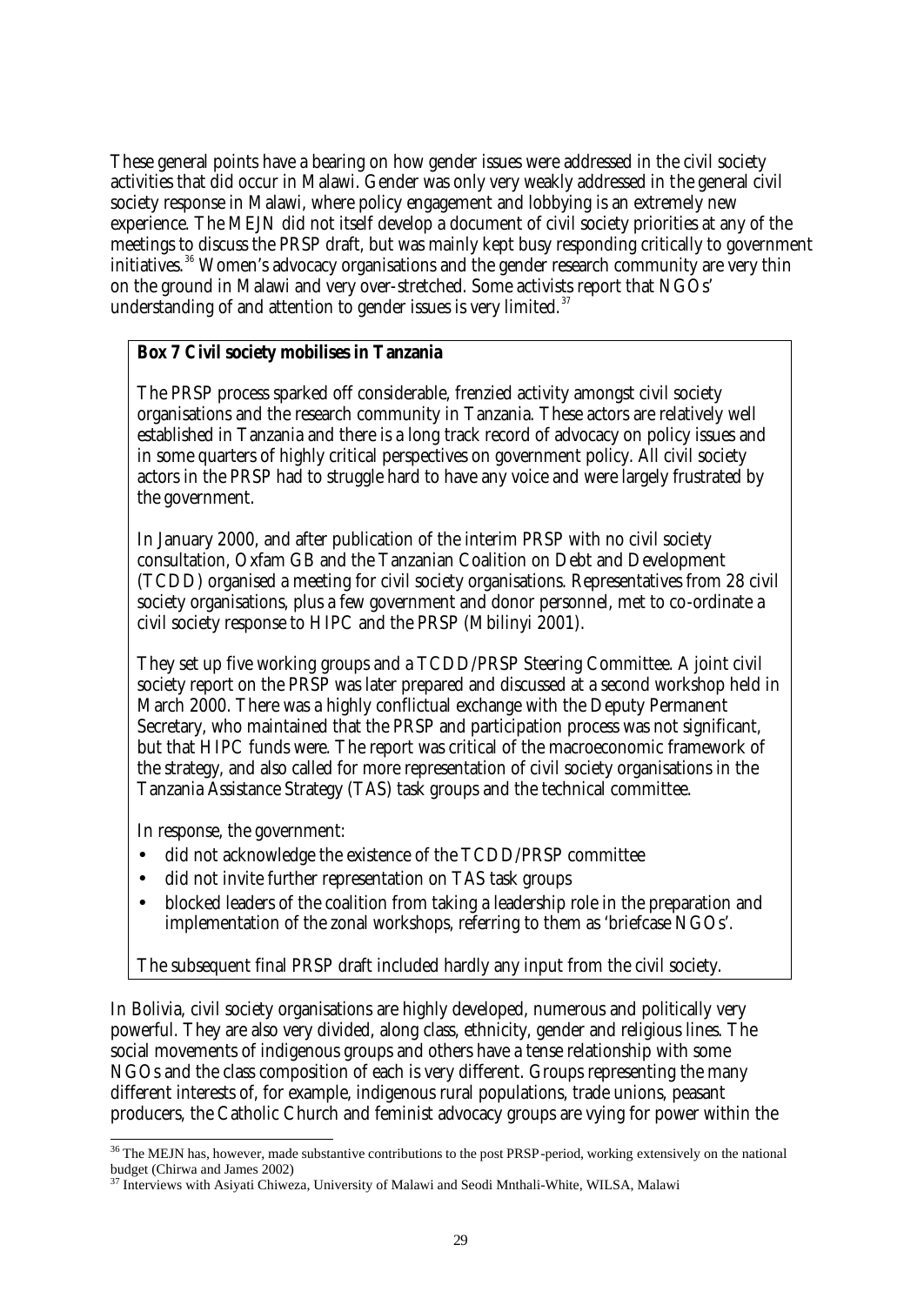wider political system. Each has complex relationships with the Bolivian political parties. Some of the Bolivian CSOs are also particularly well-resourced – notably the Catholic Church.<sup>38</sup> Whose voices are heard and whose interests are met when civil society groups are seriously competing for power and where national interests are very divided? The way in which the parallel civil society processes developed within the formal PRSP consultation process and the questions raised about who is excluded indicate some of the problems of achieving consensus where civil society is well developed and where there are many fora for political decision making.

Bolivian women's organisations were particularly critical of the lack of commitment to and understanding of gender issues amongst some elements of civil society, citing the leaders of social movements and trade unions as being particularly male chauvinist. Against this, other observers point out the elite and class-based nature of the feminist groups. The relationship between feminist organisations and the Catholic Church is a relatively good one, according to interviewees, with the church adopting a relatively low-key approach to reproductive issues, although some external observers are less sanguine.<sup>39</sup> More generally questions are raised about the influence and legitimacy that women's groups wield within society. Here they are marginalised by a stereotypic understanding of what gender issues are and in some cases are working in an environment that is hostile toward them.

There are important questions here too about who CSOs represent. The Bolivian parallel civil society dialogues organised widespread participation, but much more detailed study would be required to evaluate how their composition reflected the interests groups and categories of poor people at local levels. Few other CSOs in the other country case studies seem to have tried to consult with their grassroots, and indeed many are not grassroots organisations themselves. This is also an issue for women's advocacy groups. It was voiced by some of their representatives in both Tanzania and Bolivia. Marjorie Mbilinyi of the Tanzania Gender Networking Project (TGNP) argues that it is the absence of popular participation that prevents advocates from maintaining a feminist stance when they get into policy dialogue with government.<sup>40</sup>

l

<sup>&</sup>lt;sup>38</sup> This is also raised in an interesting discussion of the role of donors in Bolivia by Rosalind Eyben (Eyben n.d)

<sup>&</sup>lt;sup>39</sup> Interview with Rosalind Eyben

<sup>40</sup> Mbilinyi 2001 and interview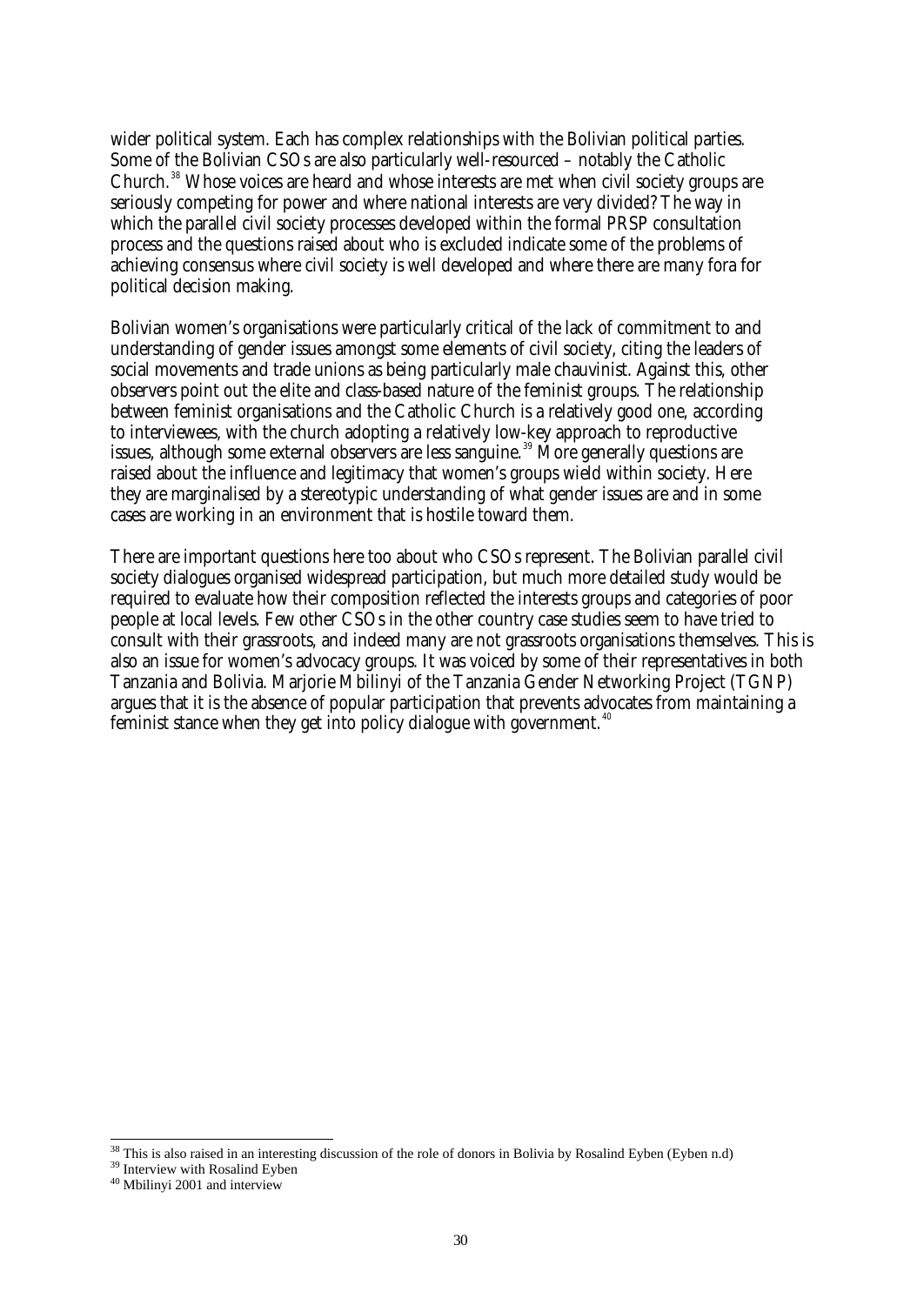## **Section 5: Whose voices are heard?**

Shaping the PRSP and the systems for monitoring poverty eradication has emerged as an intensely political process. Section 4 looked at how governments set the agenda – carrying out consultations on their own terms – and at the limited departmental participation in the drafting process. The difficulty that CSOs had in getting their views heard is clear, although the fate of the views expressed at some of the formal workshops where donors and INGO stakeholders commented on the PRSP is perhaps less so. Some limitations of civil society mobilisations with respect to both general poverty and gendered poverty advocacy were also discussed.

A much less visible aspect of the whole political process lies in the individual lobbying that took place, including the final dialogues with the IFIs. In Tanzania, the World Bank played a key role in the argument about the abolition of user fees for primary schools. This had been a major and highly publicised demand by Tanzanian civil society organisations, including the feminist groups. The government refused to abolish them but the final PRSP did get rid of them. The change to the document is reported to have been made at very last stage by the President after representations to him by the World Bank. It was not agreed by Cabinet. Tanzanian NGOs had lobbied World Bank and bilateral donors heavily about user fees. The World Bank also intervened later in the process in Tanzania. Disappointed with attention to cross-cutting issues of gender and environment it asked the government of Tanzania to address these issues post PRSP. As reported earlier, this is reflected in the two progress reports on the PRSP and in the design of the monitoring and evaluation scheme.

Many observers have suggested that there are wider problems associated with the relative power of different stakeholders to have their views taken on board. Bolivia's UNDP representative in particular emphasised the importance of who had influence at government level.

In the technical process that took place in the Finance Ministry, other [external] actors took part – actors that had not been present in the dialogue. Rather than engage with the social actors that had been involved in the dialogue… they lobbied for their demands to be included during the writing up period. For example, the Ministries that wanted some programs to be included in the strategy, rather than participating in the dialogue, they went to negotiate at the Finance Ministry once the dialogue was over. The same happened with international co-operation agencies... they never sat at the dialogue table to discuss it with the people, instead they rather discussed [it] with the technicians that were writing the strategy. $41$ 

This kind of lobbying was not confined to Bolivia. In Tanzania it has been a major complaint of the radical CSOs. 'Government departments are oriented towards donor agencies not towards their own citizens. They hold themselves accountable to the donors, not citizens and not civil society organisations' (Mbilinyi 2001:23).

From a gender perspective there is a tension, since these more powerful voices are sometimes highly committed to gender issues. In Malawi, gender specialists, including independent researchers and professional women's groups lobbied hard, contacting donors known to be sympathetic to gender issues, especially the Canadian agency for international development (CIDA), DFID and UNDP. In Bolivia, these undemocratic negotiations had positive outcomes for the gender content of the PRSP (See Box 8).

l <sup>41</sup> Amando Ortuno Yanez, UNDP Bolivia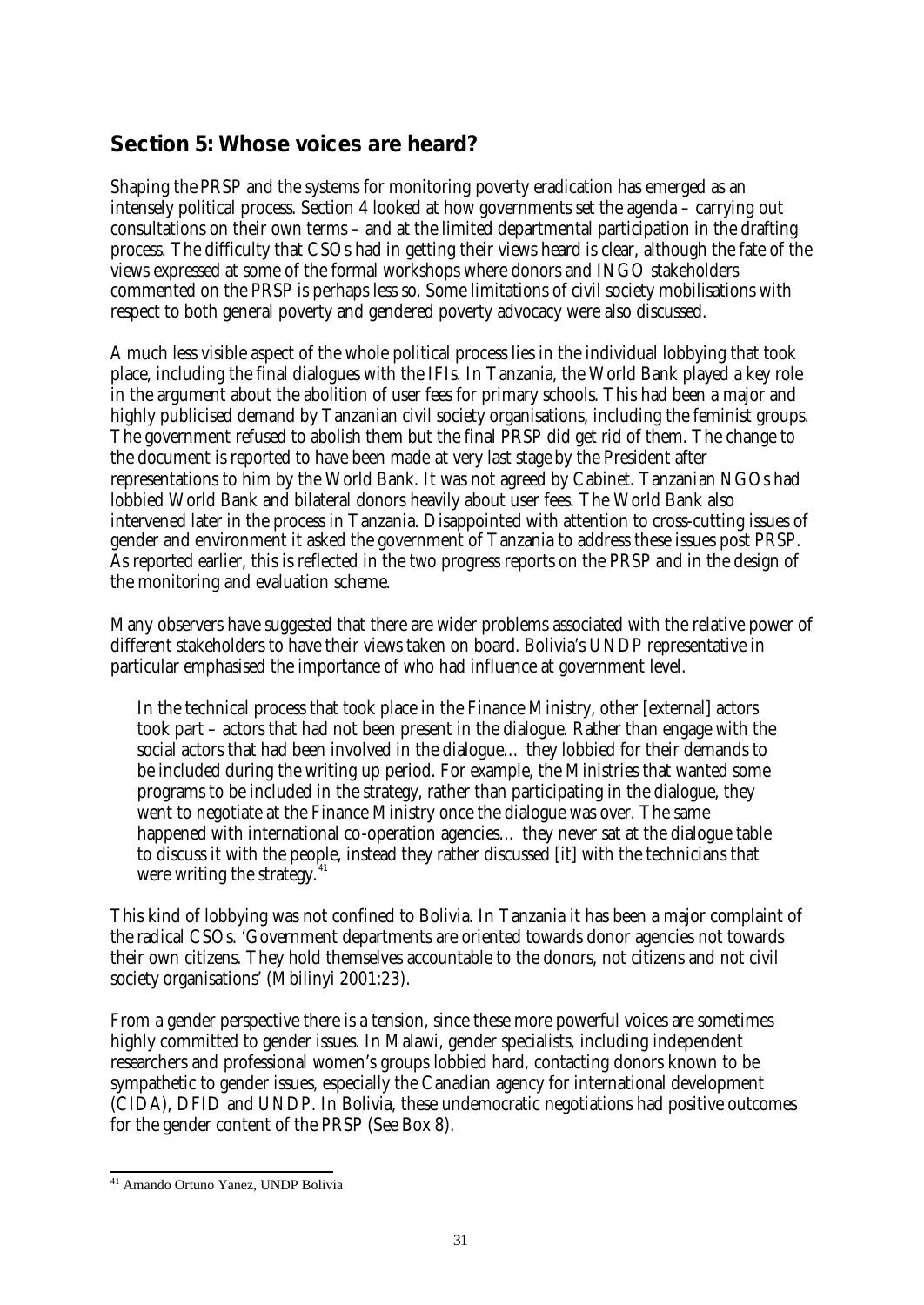### **Box 8 Gender policy evaporation in the EBRP, Bolivia**

Donors played a large part in efforts to get gender issues into the EBRP. DFID organised internal gender training sessions to take advantage of the presence in La Paz of Caroline Moser, an international gender and development expert. This training was organised around how to mainstream gender within the PRSP.

Three other PRSP-related workshops were then held with a) international co-operation agencies and the interagency gender group b) Bolivian officials, the majority of which were from the Vice Ministry of Gender, <sup>42</sup>and c) civil society organisations. This brought together about 20 women's CSOs in La Paz. Agreement on the five priority gender issues from these workshops was high (Moser).

The interagency gender group later liased with the Vice-Minister for Women's Affairs to produce a document based on the workshop findings. This was put on the table at a meeting of the drafting committee, but hardly any of it got into the PRSP document. The references in the paper to gender inequality and domestic violence were included, but 'they wouldn't listen'.<sup>43</sup> Gender power relations within government have been cited as the main reason for this, although women activists are more critical of the national women's machinery: 'there was absolutely no leadership from the Gender Vice Ministry, they seem to have forgotten that this was an important space for participation'.<sup>44</sup>

Box 8 describes how donors joined forces with the Vice-Minister for Women to present a gender document to the drafting committee. It also describes how this initiative was rebuffed. Representatives from some donors and national women's organisations have different political explanations for this rebuff – 'gender power relations' inside the government, or a 'weak' women's minister.

There is another possible explanation, which has been put forward in some of the previous discussions – especially those about the poverty and gender analysis in the EBRP and the relative weakness of the feminist groups within the highly developed but highly divided civil society organisations of Bolivia. Like all the other examples, the EBRP is a document from the Finance Ministry and Economic Planning Ministries. Its main thrust concentrates on economic policies related to employment, production and social protection, together with the rights and resources of indigenous peoples. In many ways this kind of focus on PRSPs is to be welcomed, because the 'Adjustment with a Human Face' model, which largely saw poor groups as the vulnerable recipients of social safety nets, produced little poverty reduction.<sup>45</sup> Few gender and development specialists have, however, concentrated on these macro- and micro-economic issues and the highly active and historically long-lived Bolivian women's movement is no exception. The gender document arising out of the DFID workshops in La Paz was also very light on these economic issues, meaing that they were unlikely to be able to bridge the language and policy concerns of economists in the drafting committee.

However, as in the case of Tanzania, capacity around macroeconomics and a focus on the material aspects of women's well-being does not guarantee that economists in the government will listen.

l <sup>42</sup> *Vice-Ministerio de Asuntos de Género*

<sup>43</sup> Ros Eyben, DFIDDFID Bolivia

<sup>44</sup> Diana Urioste, Coordinadora de la Mujer

<sup>&</sup>lt;sup>45</sup> As UNCTAD 2002 notes, making poverty eradication the responsibility of Ministers of Planning and Finance, rather than the Welfare ministries is a positive move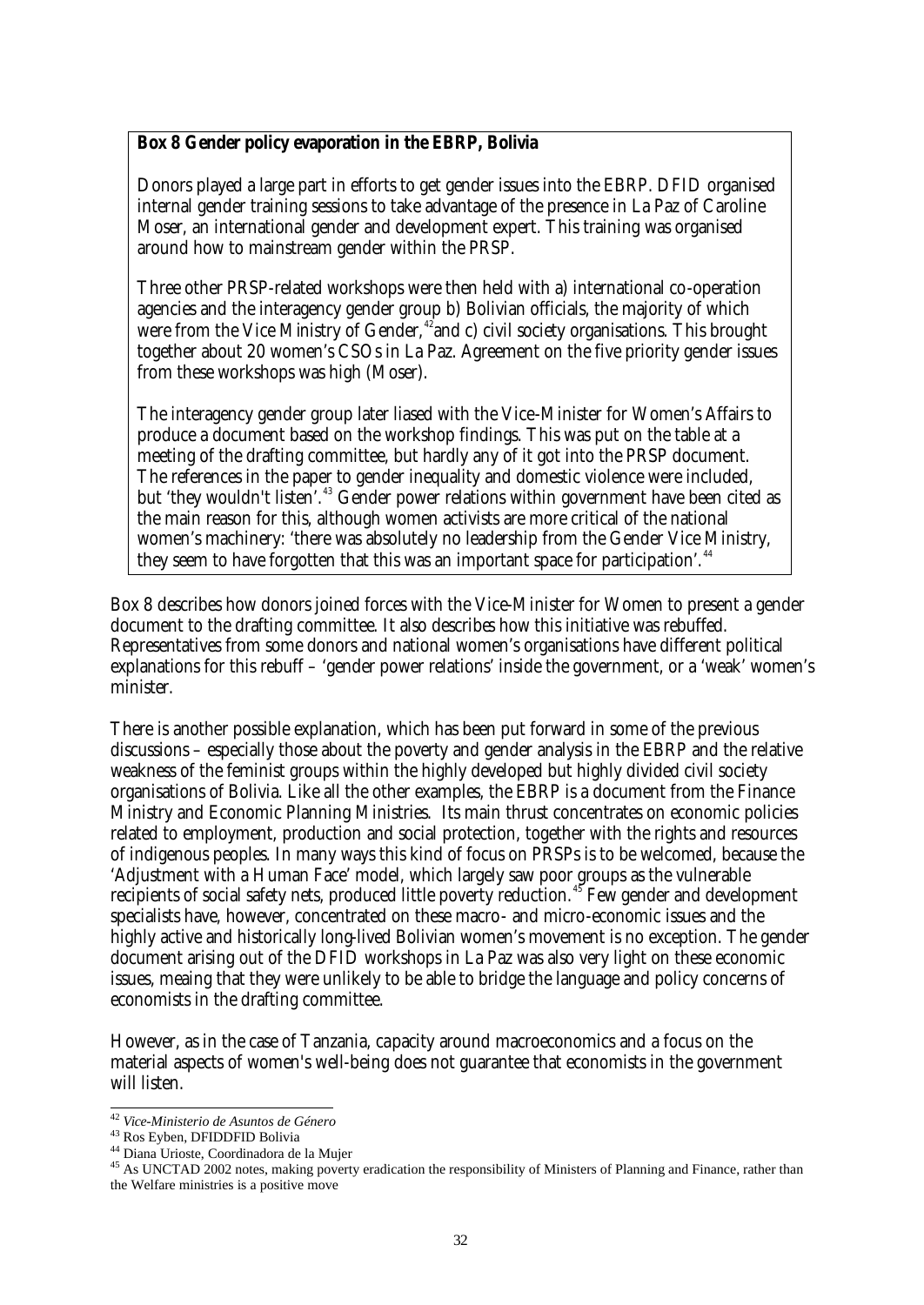### **Box 9 Tanzanian gender advocates frustrated by PRSP process**

Tanzania has a well-developed, very active and diverse set of women's and feminist groups. As well as organisations of female lawyers, and other professional groups and more service-delivery NGOs, the Tanzania Gender Network Programme (TGNP) is a longstanding and high-profile group with a great deal of sustained research and advocacy in its history. The TGNP belongs to the set of Tanzanian CSOs engaged in a sustained radical critique of government policy. It is a key member of the Tanzanian Coalition on Debt and Development (TCDD), which played a leading role in the civil society mobilisation around the PRSP. The TGNP was one of the organising groups for the civil society discussions and responses to the PRSP.

The TGNP has, with other Tanzanian feminist organisations, been working on gender and macro-economic issues for some time. It coordinates FEMACT a coalition of ten CSOs working on gender initiatives which began a gender budget initiative in 1996/97. By the start of the PRSP process this had had a number of positive outcomes – eg the TGNP had been invited to become part of the Public expenditure review and TAS.

Attempts to integrate gender in the PRSP were coordinated by the Gender Macro economic Working Group composed of representatives from Tanzania's feminist groups, INGOs and active donors. Efforts by the TGNP and the Macro economic Working Group to influence the content of the PRS were, like most of the civil society efforts, unsuccessful. However, they did have some influence on the progress reports.

The experience of being ignored by the government, the PRSP technical committee and the drafting committee confirmed the TGNP's highly critical perspective of participatory policy dialogues. 'What are we participating in?' They have been much less willing to respond to subsequent invitations to be involved in discussions, eg in the Ministry of Women's Affairs, arguing that the absence of genuine dialogue means that such consultations act to legitimise government policy. Some members are also concerned at the way in which gender transformatory objectives become compromised policies once they are in dialogue with the government. Some external observers suggest that the TGNP's critical questioning of the value of participation is leaving them more isolated.

Box 9 describes how a number of Tanzania's women's research and advocacy groups have been working for some time on macro-economic issues and have been carrying out a gender budget initiative. This is also the focus of a long- established working group of gender specialists from amongst the INGO and donor community, as well as from national groups. This did not prevent the gender content of the initial PRSP from being 'appalling' and subsequent negotiations around the PRSP implementation and progress reports have been difficult.<sup>46</sup>

Given the general deafness of the government of Tanzania to outside views in the highly rushed construction of its PRSP, perhaps the main issue initially was a lack of political will. However, one experienced observer suggests that technical capacity is very significant too, arguing that in general departments and personnel, the government of Tanzania lacks the capacity to respond to the gender issues put to it.<sup>47</sup> This extends to its national women's machinery, whose staff lack adequate training in gender analysis, especially in the kind of gendered poverty and economic

l <sup>46</sup> Interview with Alison Evans, ODI

<sup>47</sup> Interview with Alison Evans, ODI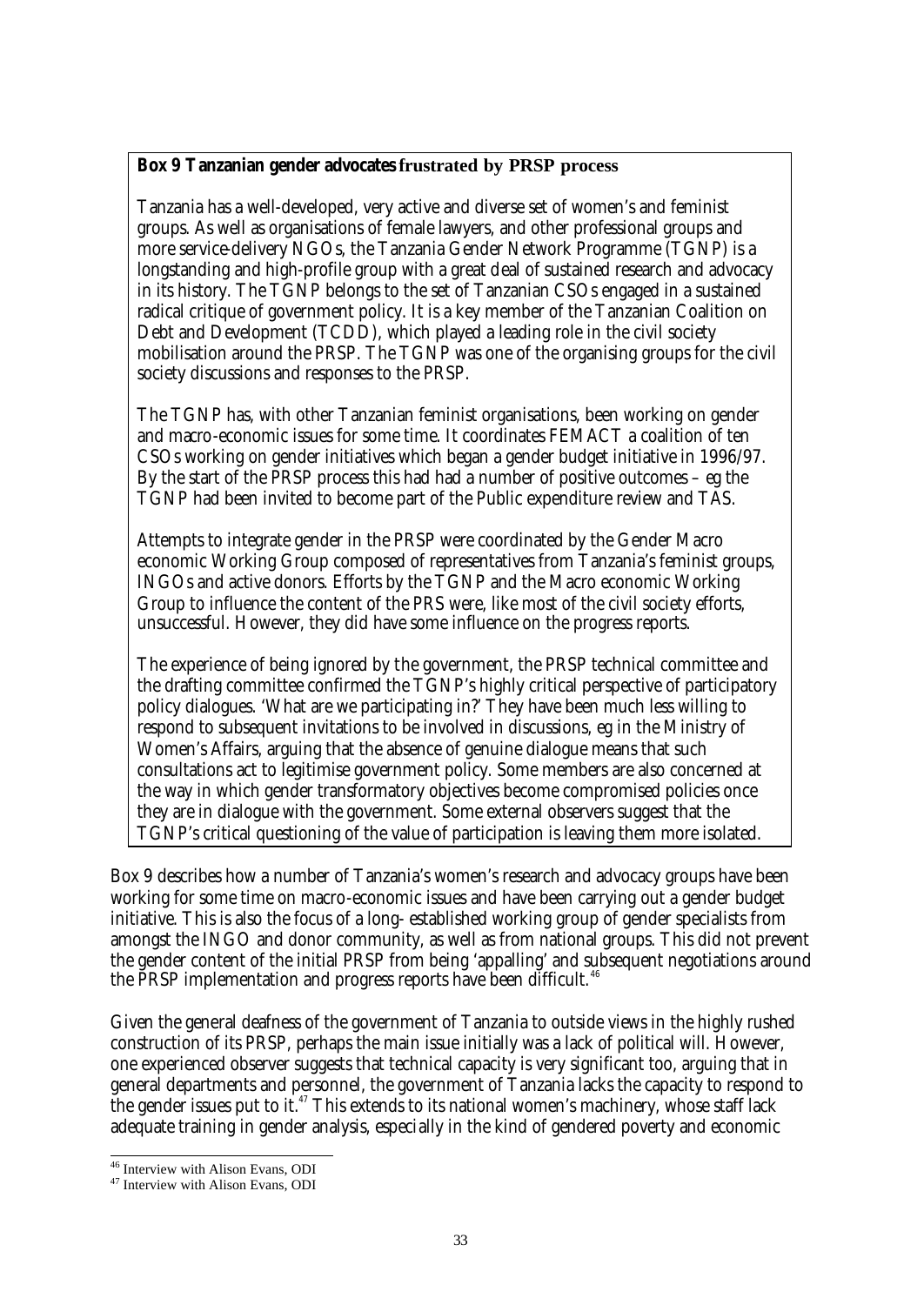analysis which feminist researchers have developed in Tanzania. The capacity of women's national machineries, in the context of a lack of gender awareness within wider government departments, emerges as a critical factor in other case studies too. The gender content of the PRSPs in the four examples owes a good deal to the past policy document and priorities of the government departments that are charged with women's affairs. It is important then that where women's organisation and networks have been developing capacity for gendered macro-economic analysis and gendered budgets, these developments have rarely reached the national machineries for representing women.

### **Implementation**

The most significant impacts on poverty will come from the implementation of the PRSP. The limited time available for this study has prevented proper investigation of actual public spending and its impacts, which requires much more hands-on research. Some preliminary points can be made:

- Some nationals felt the PRSPs' gender sections did not represent realistic government commitments and this was reflected in the absence of gender indicators and effective gender-sensitive monitoring.
- As pointed out earlier, in Tanzania the post PRSP has seen more positive gender involvement via the Gender and Macro-economic Working Group and the Poverty Monitoring Master Plan (PMMP) (see Box 4).

But there are also counter tendencies:

- In Tanzania, new negative legislation concerning NGOs has been passed since the PRSP was accepted.
- The negotiated trigger points for post-PRSP IFI lending have not been open to any public scrutiny.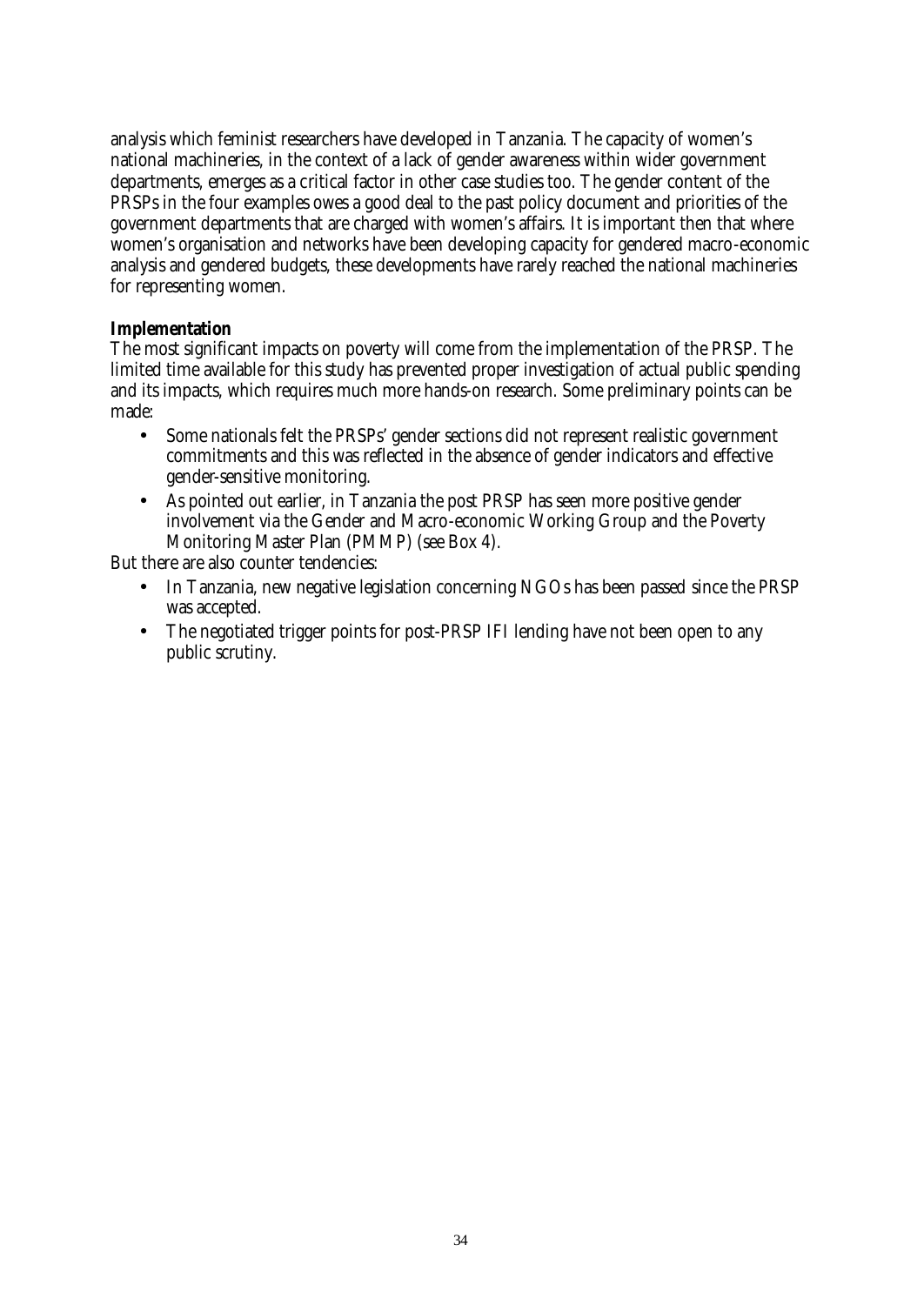## **Section 6: Conclusions and recommendations**

The World Bank stocktaking exercise on gender in the PRSPs finds that some hardly mention gender at all, and that the range and quality of the gender analysis and policy commitment in the others is generally poor (World Bank 2002). Only a handful of PRSPs can be said to have taken women's poverty seriously, despite the enormous number of poor womenworldwide. This review has tried to determine why this is the case, by examining four country case studies in depth.

Gender issues appear in a fragmented and arbitrary way in the body of the PRSPs dealing with policy priorities and budget commitments. Some 'women in development' issues are raised, especially in the sections on health and education, but gender is not integrated, or mainstreamed. Where a more elaborated set of general goals for improvements in the position of women is made, their link with tackling women's poverty is unclear. There is very limited attention to women's material well-being, and no recognition that macro-economic policy and national budgets can be gendered.

These failings have a number of sources:

- They can be attributed in part to the limited poverty analysis of the PRSPs, where the description of poverty groups does not extend to an analysis of why they are poor, so gender relations cannot be advanced as an explanation of women's poverty. There is also insufficient sex disagregation of data, and women's incomes, livelihoods and resource constraints are poorly captured.
- They are also attributable to governments' poor understanding of gender issues, particularly in the Finance Ministries that have the responsibility for the PRSPs.
- The national women's organisations are often weak, lacking in influence and have limited capacity for gendered poverty analysis.

Beyond this, the report identifies three main issues: the quality of the participation by stakeholders other than government Finance and Planning Ministries; the politics of advocacy around PRSPs; and the capacity for gendered poverty analysis.

Governments' efforts to listen to and consult women at all levels were very poor:

- Within local communities, the choice of who to consult and the way these consultations were carried out usually meant that few or no women's voices were sought. When more participatory processes were used, gender issues were initially flagged up better in the PRSPs, but they were not then used to inform policy priorities and spending plans.
- As numerous evaluations have emphasised, consultations with national-level CSOs were generally flawed, and CSOs had to work very hard to get their views recorded, but these views were rarely then reflected in the content of the PRSPs. Men's *and* women's voices were stifled in this contested space between government and CSOs, and this seems to have been exacerbated in the case of women.

In conclusion, women's voices have hardly been sought and have definitely not been heard. Women citizens are hardly consulted at all and gender advocates within national CSOs are not heeded.

National governments and IFIs play the biggest role in determining the policy content of the PRSP. Their understanding of the scope of gender issues and the causes of women's poverty are thus very significant.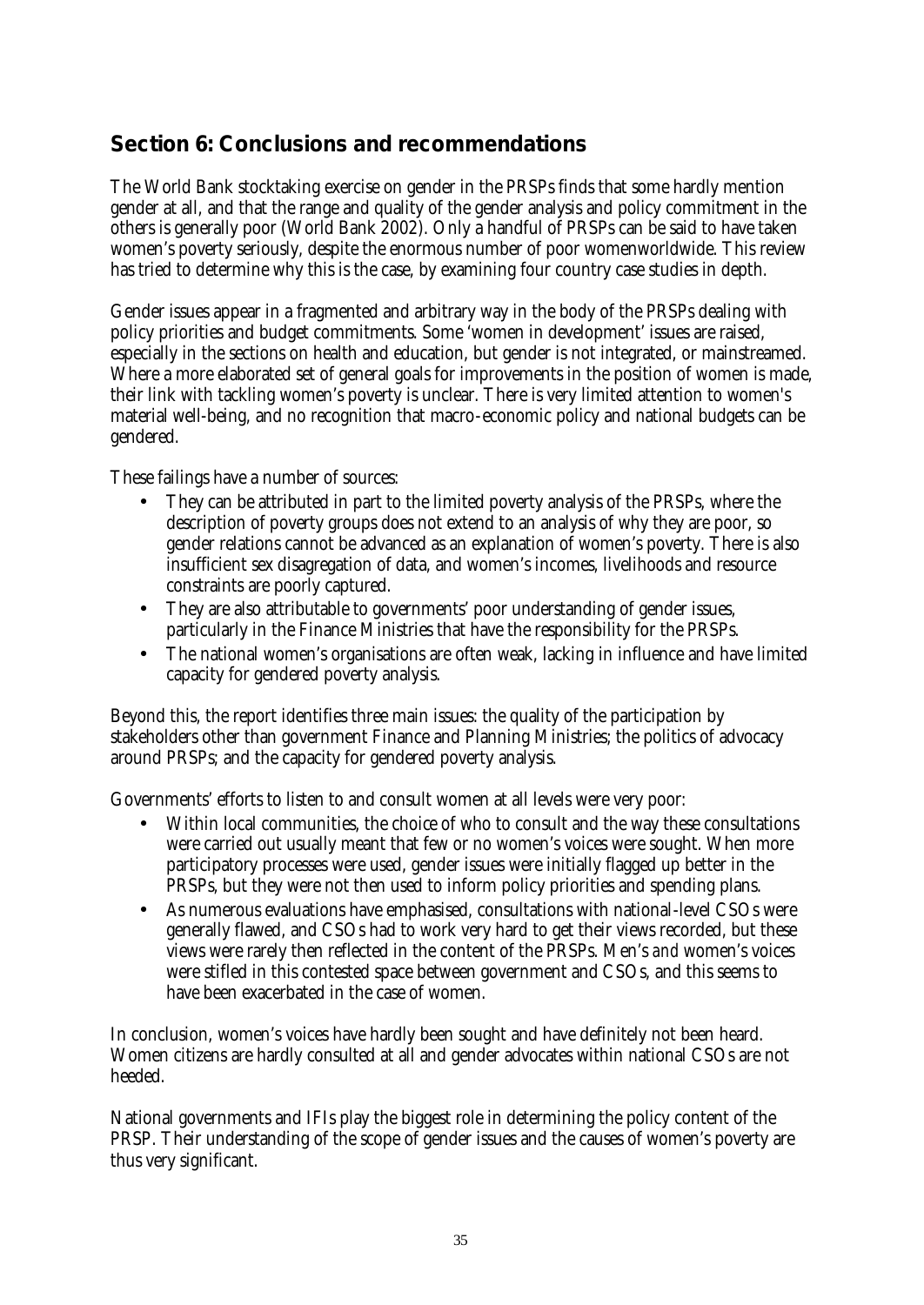Within national CSOs as a whole, the commitment to and understanding of gender issues is at best variable and often weak. Gender advocates in national women's organisations, a limited number of donor organisations and INGOs are being left with the responsibility for pushing gender issues and for advancing the understanding of women's poverty. Donors and INGOs played a bigger role in getting gender onto the agenda than national actors. The influence and legitimacy of women's advocacy organisations affects their dialogue with other groups. Some women's organisations are operating in a hostile environment that de-legitimates them. In some cases, this is true of their relationships with other CSOs, but more often true of their relationships with governments, which are often very tense.

A major theme that emerges from this review is what kind of gender skills are needed to best help to reduce women's poverty and influence poverty reduction strategies? The limitations of gendered poverty analysis and gendered analysis of macro-economic issues are widespread among all the major sets of actors. These analyses should include attention to the sphere of reproduction; deconstructing the household; a focus on women's livelihoods; incomes and employment; and an analysis of the gender implications of budget priorities and public spending. Integrating the noneconomic dimensions of poverty – vulnerability, powerlessness, voicelessness and male-biased governance systems – with these economic dimensions is essential. To influence the analysis and policy making of the PRSPs – as well as to be effective in reducing women's poverty – expertise in macro-economics and in gendered national budgets, together with a specific focus on micro issues that effect women's material well being, are needed.

Even so, it needs to be repeated that effective advocacy from women's groups or INGOs and donors who have adopted a gender perspective will depend on much greater receptiveness within governments, within the major sections of the IFIs, and from some donors and national and international NGOs. It remains to be seen whether this receptiveness is primarily a question of political will or whether it will improve with more widespread capacity for gendered poverty analysis and understanding of national economies from a gender perspective.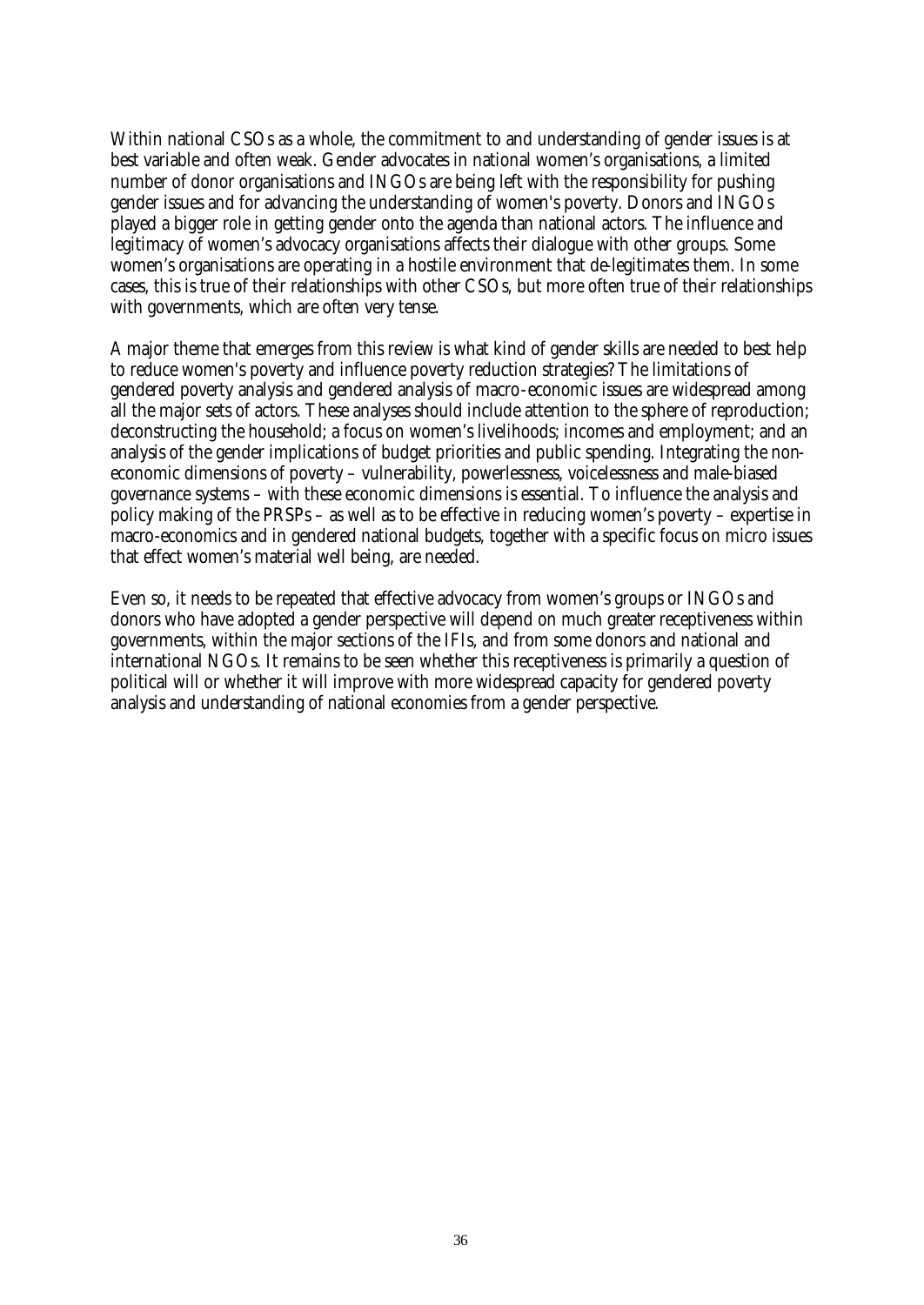## **Recommendations**

Having looked in some detail at the PRSP processes and documents of these four countries, the Gender and Development Network of the UK makes the following recommendations to the various actors involved in PRSP processes around the world:

### **Gendered analysis**

- The analysis on which a PRSP is based must fully demonstrate the gender dimensions of poverty – highlighting the embedded gender biases in macroeconomics and structural policies; gender inequality as a cause of poverty; the different experiences of poverty for women and men; and the different effects of policy and budgetary decisions on women and men.
- PRSPs should be based on a multidimensional view of poverty, better integrating the non-economic dimensions of poverty (vulnerability, powerlessness, voicelessness and male-biased governance systems) with the economic dimensions, and giving space to the views of poor men and women about their own poverty.

### **PRSP processes**

- National governments should make gender-sensitive participatory methodologies central to poverty assessments, and the design and implementation of poverty-reduction strategies. A better understanding is needed by all actors of how to make participatory poverty assessments gender sensitive. Particular support should be provided to the most poor and marginalised people, the majority of whom will be women, who will find it most difficult to participate, but are central to the success of a PRSP.
- All stakeholders within the PRSP process need to ensure that gender is mainstreamed within their own institutions and gender inequalities addressed.
- The PRSP assessment processes of the IFIs, including Joint Staff Assessments and IFI board discussions, should fully mainstream gender. They should consider whether a PRSP treats poverty as a gendered phenomenon and seeks to tackle the gender dimensions of poverty, as well as the quality of participation by women and other traditionally marginalised groups.

### **Policies for poor women and men**

- In order to have a long-term and sustainable impact on poverty levels, PRSPs must place measures to tackle women's poverty at their centre, because so many poor people in most countries are women.
- PRSP policies and associated spending plans should be firmly linked to gendered poverty analysis and gender equity.

### **Advocacy on gender**

- Advocacy by civil society groups around PRSPs should have a much sharper focus on the gender dimensions of poverty – highlighting the need for PRSP task forces and working groups, and the IFIs to take gender seriously.
- During the PRSP process, communication and trust building need to take place between women's organisations and other CSOs that have more access to the PRSP process.
- International NGOs working on PRSPs should give special attention to gender issues and women's poverty in their international advocacy on the PRSP approach.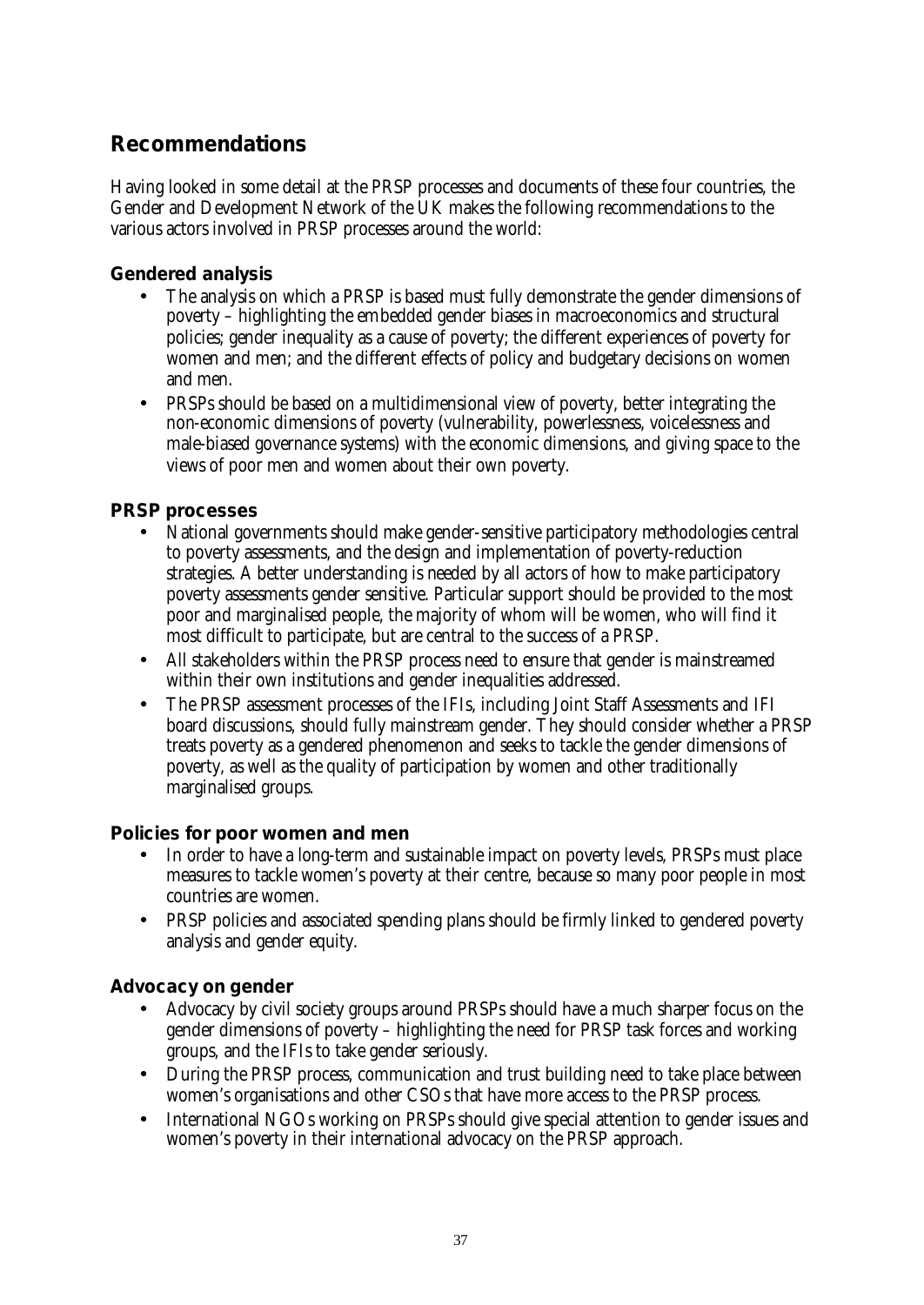### **Capacity building**

- Most national government ministries, especially Ministries of Finance and Planning who generally lead PRSP processes, need support to better conduct gendered policy analysis and implement gender policy solutions. They also need improved capacity to listen to CSO voices in the PRSP process, in particular those voices representing poor women.
- Ministries of Gender/Women need capacity to develop their economic analysis and advocacy skills, in order to influence PRSP processes to fully mainstream gender.
- Donors and international NGOs should try innovative ways of helping local and national civil society organisations to analyse and promote gendered poverty issues through PRSP policy-making and implementation.
- Women and women's groups require specific help to overcome traditional and institutional barriers and become involved in policy-making and implementation, particularly on economic issues. Specifically gender advocates will need to develop the skills to analyse budgets in terms of their differential impact on women and men. Such support could be provided by governments, INGOs, international donors and other CSOs that have more influence over the PRSP.
- The IFIs must train staff, particularly those involved in advising on PRSPs and members of technical missions that advise national governments about poverty analysis, macroeconomic policy, national budgets and sectoral policies, so that they can conduct capacity for gendered poverty analysis and gendered economic analysis.

### **Monitoring**

- In order to avoid losing sight of gendered PRSP policies during implementation, gender must be fully mainstreamed through PRSP monitoring indicators.
- National actors should collect and analyse sex-disaggregated data through both quantitative methods, such as a national survey, and qualitative, participatory methods, like interviews, and use this information for monitoring the implementation and effects of the PRSPs.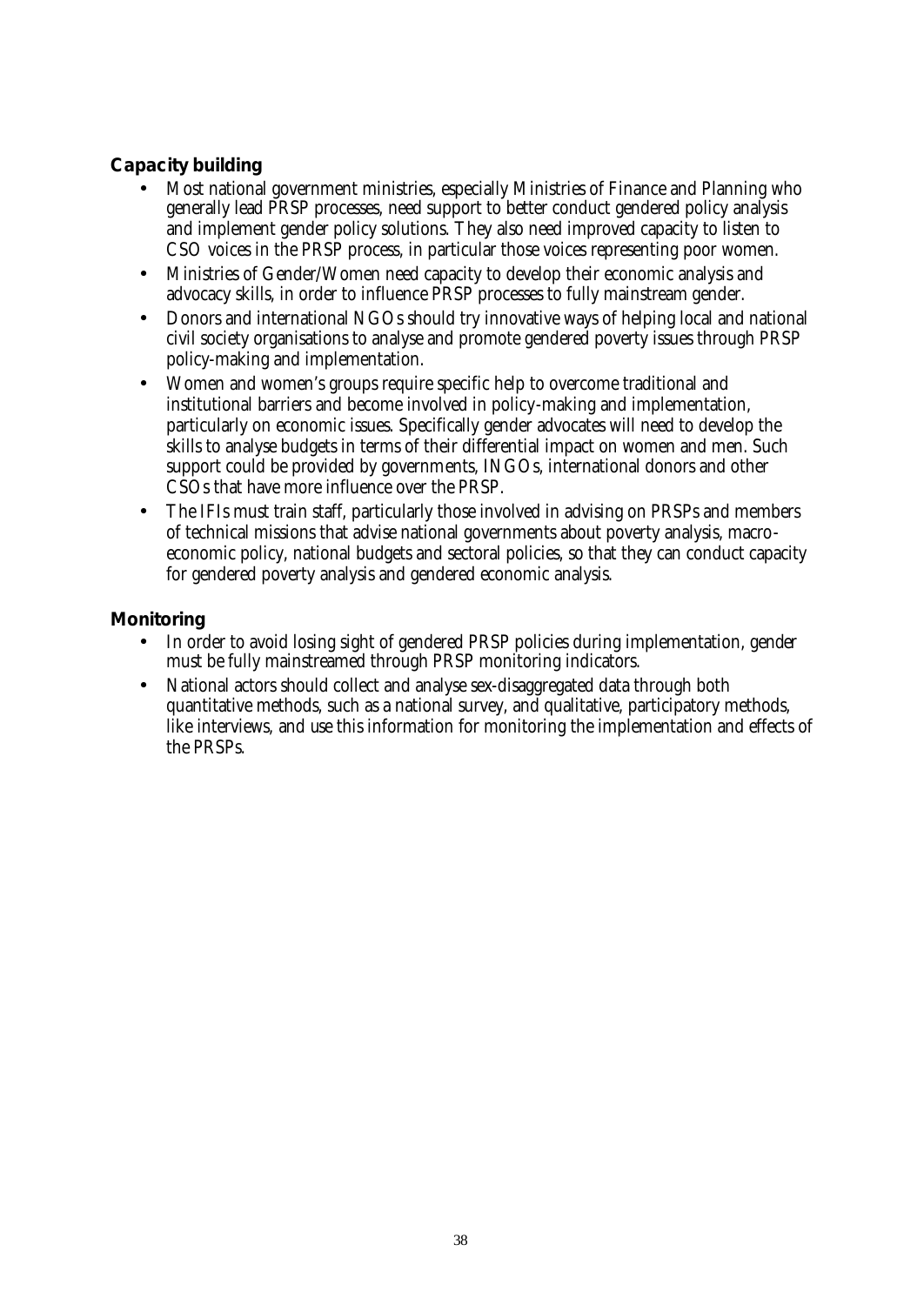## **Bibiliography**

ActionAid, 2002. *Inclusive Circles Lost in Exclusive Cycles*

Bell, Emma, 2003. *Gender and PRSPs: with experiences from Tanzania, Bolivia, Vietnam and Mozambique*. (Brighton BRIDGE)

Booth, David, 2001. *PRSP Processes in 8 African Countries: Paper for presentation to the WIDER Development conference on Debt relief. 17-18 August 2001* (ODI. 2001)

Bretton Woods Project, 2002. 'Tanzanian NGOs criticise PSRP' web posting 21 October 2002

Brock, Karen and Rosemary McGee, 2002 *Knowing poverty: critical reflections on participatory research and policy* (London: Earthscan) Cagatay, Nilufer, 2001*Trade, Gender and Povert,y* United Nations Development Programme, New York)

Catholic Relief Services, 2001. *Review of the Poverty Reduction Strategy Initiative Based upon the Experiences and Comments of CRS partners in Bolivia, Honduras, Zambia and Cameroon,* (Catholic Relief Services, Baltimore)

Chijere, Wiseman and Michael Nyirenda, 2001. *Consultation By Helicopter: People's Participation in Policy Making in Malawi* (Christian Aid, London, 2001)

Chirwa,Wiseman and Rick James 2002 *Long Walk To Participation: Civil Society's Participation in Malawi's PRSP Formulation* (INTRAC

Christian, Aid, 2001. *Ignoring the Experts; Poor People's exclusion from Poverty Reduction Strategies*

Christian Aid, 2002. *Participating in Dialogue?: The Estrategia Boliviana de Reduccion de la Pobreza* (prepared in partnership with ACLO, Causananchispaj, CEDEC, CEDLA, Funacion Solon, UNITAS, London)

CIDA, 2001. *The Canadian International Development Agency's Experience with the PRSP Process in Bolivia* http://poverty.worldbank.org/update/20/2018.html

Cornwall, Andrea, 2002*Making spaces, changing places: situating participation in development* Working paper 170 (IDS Brighton, 2002)

Derbyshire, Helen, 2001*Evaluation of Gender Mainstreaming in Oxfam's Advocacy Work on Poverty Reduction Strategy Papers: Stage 1: Briefing Paper for Country Case Studies*(Oxfam, Oxford)

Derbyshire, Helen, 2002*Gender Manual: A Practical Guide for Development Policy Makers and Practitioners* (DFID, London)

Erhart, Charles, 2002. *Combining Methodologies to Improve Pro-poor Public Policies in Tanzania* (University of Wales, Swansea)

Eurodad, 2001a '*Shortcoming of the Bolivian PRSP* posted at www.eurodad.org/articles/ 01/06/2001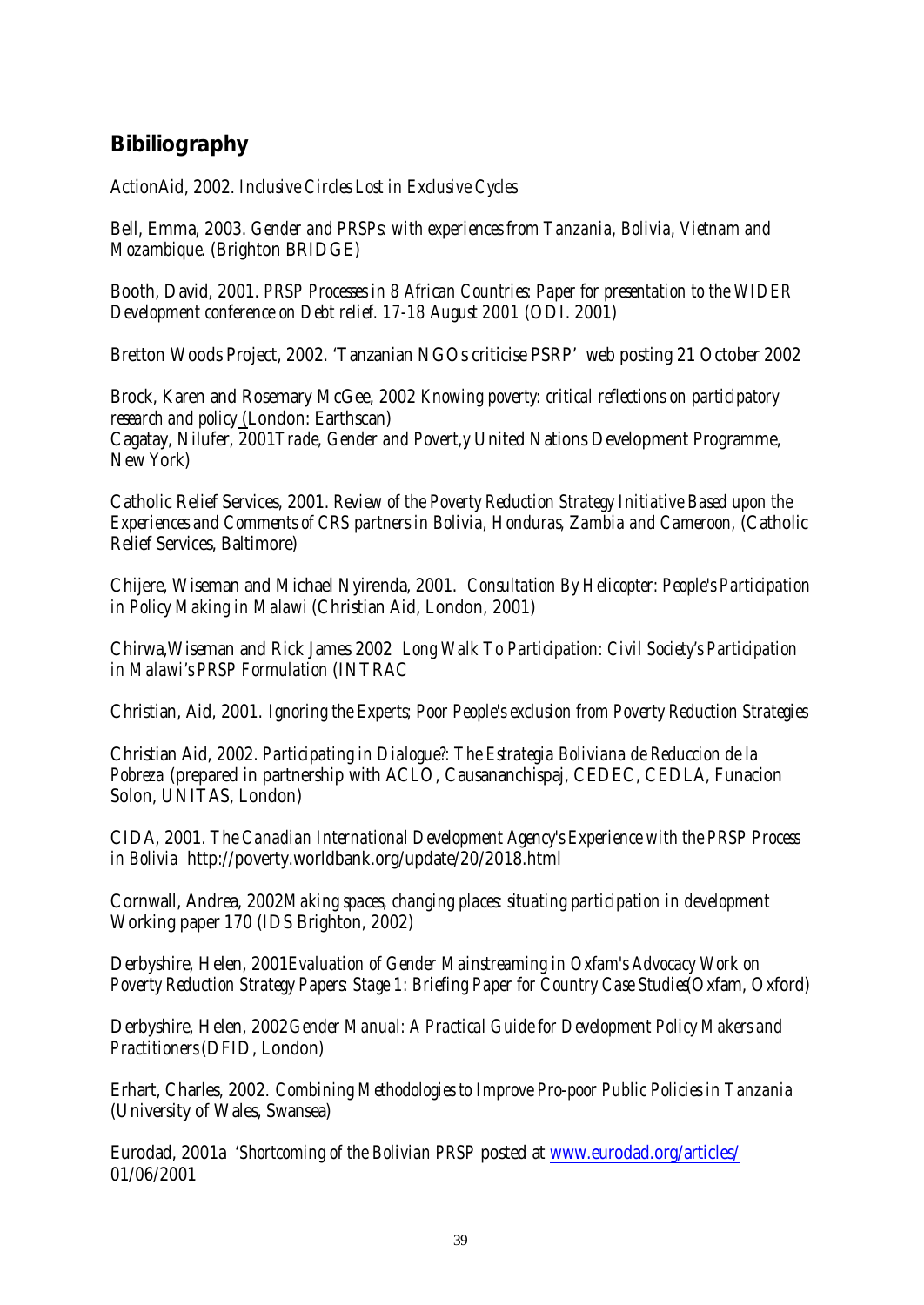Eurodad, 2001b. *Many Dollars, Any Change? Executive Summary* (European Network on Debt and Development, Brussels).

Evans, Alison, 2001*Institutionalising the PSRP approach in Tanzania* (Chapter 9) (ODI

Eyben, R, 2001. *Who owns a poverty reduction strategy? A case study of power, instruments and relationships in Bolivia*(Unpublished manuscript)

Eyben, R, nd *Funding Accountability: Donors as Political Actors in Bolivia* (Draft paper)

Globalization Challenge Initiative, 2000. *Comments from the Tanzanian Gender Networking Project Regarding the IMF and World Bank Endorsement of the Government of Tanzania's 'Poverty Reduction Strategy Paper'*' (Inter-Church Coalition on Africa)

Government of Malawi, 2002. *Malawi Poverty Reduction Strategy Paper: Final Draft*, (Lilongwe) Government of Malawi, 2001. *Malawi PSRP: Report of Commenting Workshops* (Salima)

Government of Tanzania, 2000. *Poverty Reduction Strategy Paper* (Dar Es Salaam)

Government of Tanzania, 2001. *Poverty Reduction Strategy Paper 2000/01* (Dar Es Salaam)

Government of Tanzania, 2002. *PSRP Progress Report 2*

Government of Tanzania, nd *Recommendations for Integrating Gender into the Poverty Reducation Stratgey paper (PRSP) and related Processes* (Ministry of Community Development, Women Affairs and Children)

Holtom, Duncan Robert, 2002. *Tanzania's poverty reduction strategy paper: 'everyone wants a success story*'(Centre for Development Studies, University of Wales, Swansea, unpublished)

IMF and the International Development Association, 2002a. *Republic of Yemen: Joint Staff Assessment of the Poverty Reduction Strategy Paper* (IMF and International Development Association)

IMF and the International Development Association, 2002b. *Malawi Poverty Reduction Strategy Paper: Joint Staff Assessment*

IMF and the International Development Association, 2002c. *Review of the Poverty Reduction Strategy Paper (PSRP) Approach: Main Findings Approved by the Staffs of the World Bank and IMF*.

IMF/WorldBank, 2002d. *External comments and contributions on the Joint Bank/Fund Staff Review of the PSRP Approach*. *Volume I: Bilateral agencies and multilateral institutions; Volume II: Civil society organisations and individual contributions*. (IMF and World Bank, Washington DC)

Jackson, Cecile, 1996. 'Rescuing Gender from the Poverty Trap' (*World Development* 24 (3): 489-504)

Jenkins, Rob and Maxton Tsoka, 2001. *Institutionalising the PSRP approach in Malawi*, Chapter 5 (ODI)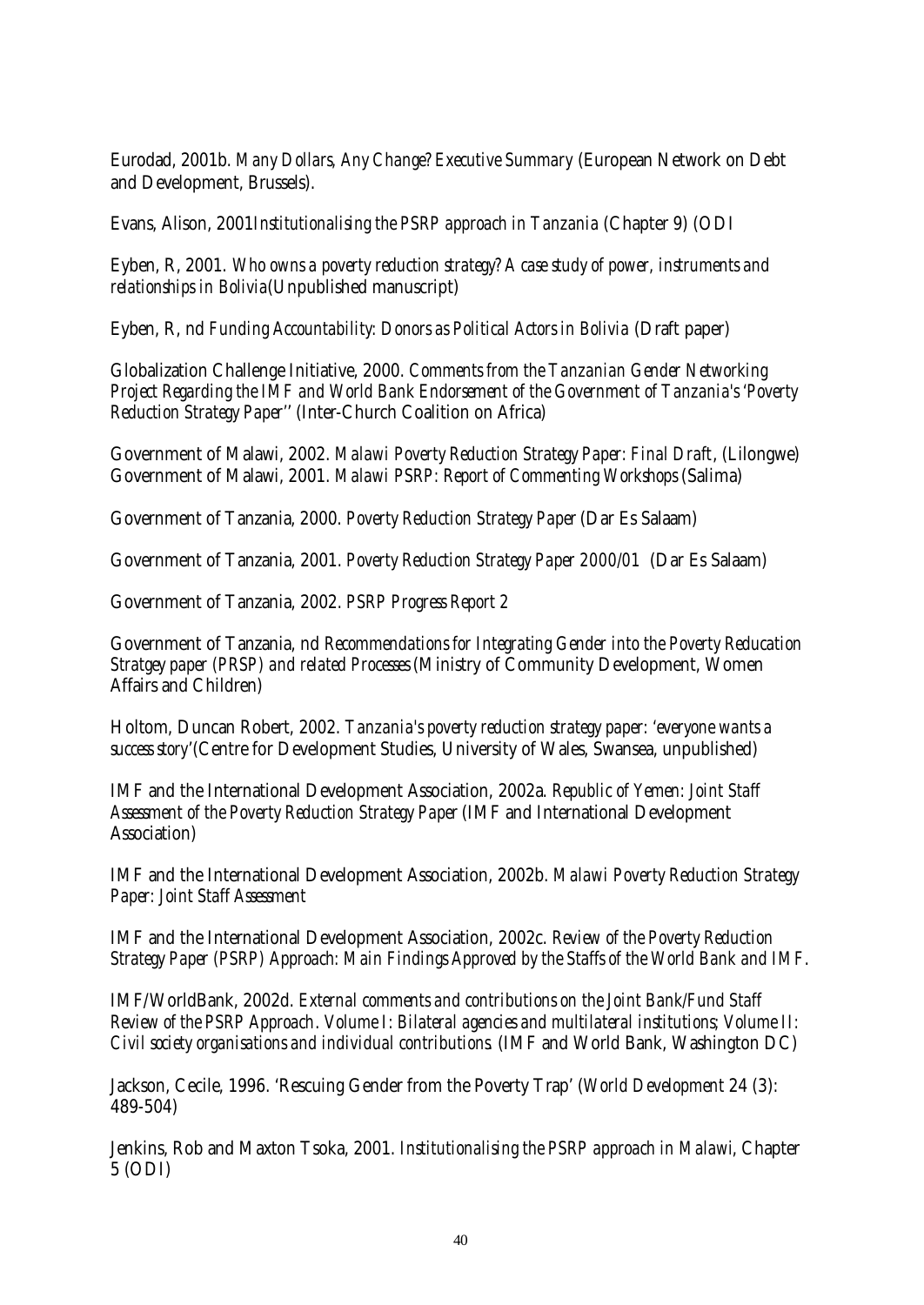Jubilee South, 2001. 'Flawed Thinking and Failing Experiences' in *External comments and contributions on the Joint Bank/Fund Staff Review of the PSRP Approach. Volume I: Bilateral agencies and multilateral institutions; Volume II: Civil society organisations and invidual contributions*, World Bank (Washington DC: IMF and World Bank)

Malawian Economic Justice Network, 2001. *Position Paper on the Status of PRSP and Civil Society Involvement in Malawi*

Mbilinyi, Marjorie, 2000. *The new face of IMF structural adjustment (Tanzania)*

Mbilinyi, Marjorie and Timothy Nyoni, 2000. *Livelihoods, employment and income policy* (Rural Food Security Policy and Development Group, Institute of Development Studies, University of Dar Es Salaam, Dar Es Salaam)

Mbilinyi, Marjorie, 2001. *Budgets, Debt Relief and Globalisation'* (Gender and Economic Reforms in Africa & Third World Network-Africa)

McGee, Rosemary and Karen Brock, 2001. *From Poverty Assessment to Policy Change; processes actors and data* Working Paper 133 (IDS, Brighton)

McGee, Rosemary, with Josh Levene, and Alexandra Hughes, 2002. *Assessing participation in poverty reduction strategy papers: a desk-based synthesis of experience in sub-Saharan Africa*. Research Report 52 (IDS, Brighton)

McGee, Rosemary with Andy Norton, 2002. *Participation in Poverty Reduction Strategies: A Synthesis of Experience with Participatory Approaches to Policy Design Implementation and Monitoring* IDS Working Paper 109 (IDS, Brighton)

Moser, Caroline, 2001. *Strengthening the Capacity of DFID to promote gender equality and the empowerment of women in Bolivia* (ODI, London)

Moser, Caroline and Oscar Anteneze, 2001. *Social Protection Policy and Practice in Bolivia: Its implications for Bolivia's Poverty Reduction Strategy Paper (PSRP)* (ODI, London)

Muna, Rebecca, 2001. *Civil society participation in the PSRP: A case study of Tanzania*, Tanzania Gender Networking Programme

Mung'ong'o, Claude, 2000. *Market liberalization in Tanzania: a review in relation to food security and sustainable livelihoods* (Rural Food Security Group, University of Dar Es Salaam, Dar Es Salaam)

Norton, Andy, Bella Bird, and Karen Brock, 2001. *A rough guide to PPAs: participatory poverty assessment: an introduction to theory and practice*. (DFID, London)

Oxfam, 2001. 'Are PSRPs working? Oxfam contribution to the World Bank/IMF Review Process' in *External comments and contributions on the Joint Bank/Fund Staff Review of the PSRP Approach. Volume I: Bilateral agencies and multilateral institutions; Volume II: Civil society organisations and individual contributions*, edited by World Bank (Washington DC.: IMF & World Bank)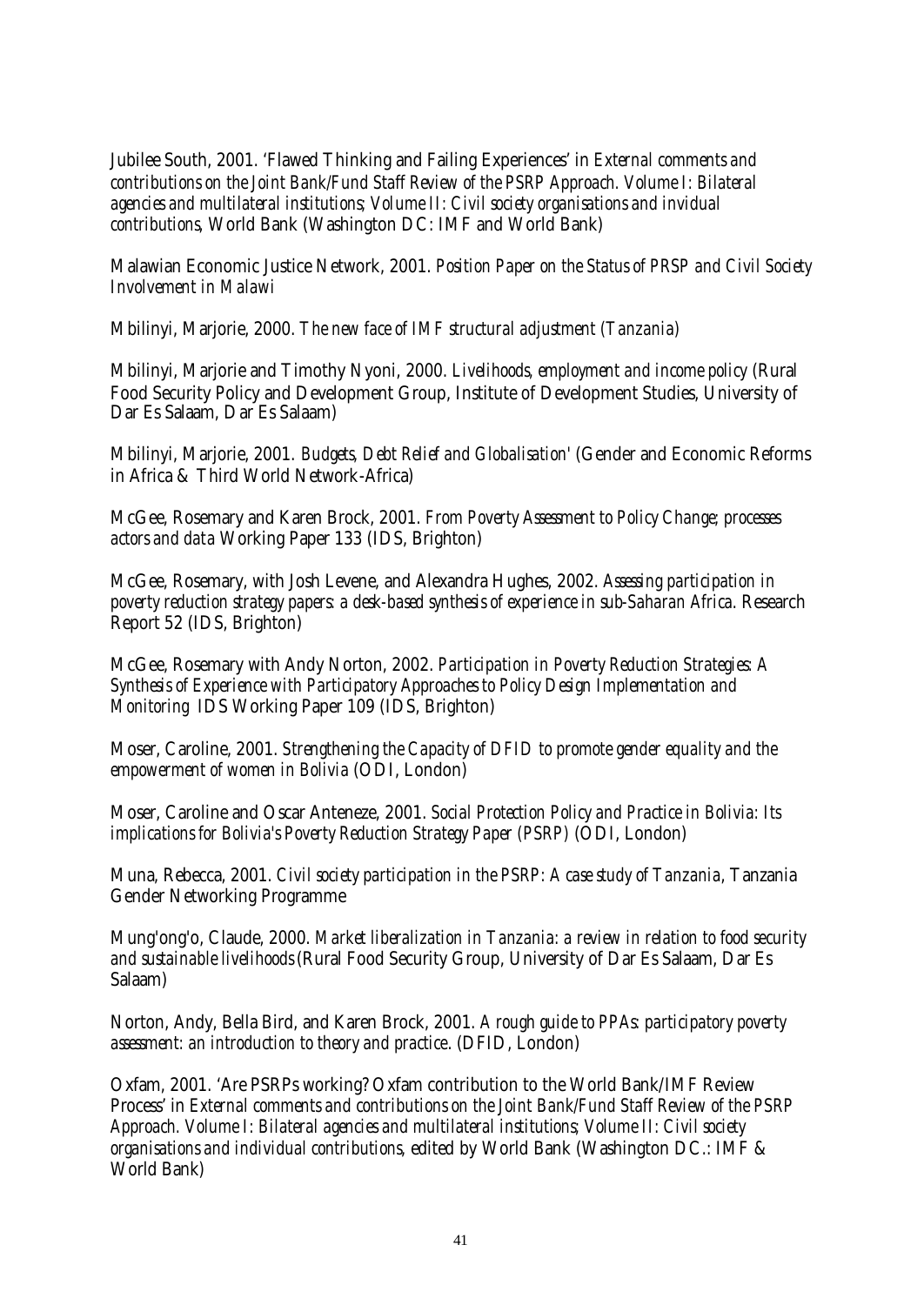Painter, Genevieve, 2002. *Quality Participation in Poverty Reduction Strategies: Experiences from Malawi, Bolivia, and Rwanda* (London Christian Aid)

PDIs Networks, 2000. *All Debt Relief for Sustainable Local Development* (La Paz)

PRSP, Monitoring and Synthesis Project, 2001. *Synthesis Notes 1: September 2001* (ODI, London)

Republic of Bolivia, 2001. *Estrategia Boliviana de Reduccion De La Pobreza - EBRP (Poverty Reduction Strategy Paper - PSRP* (Republic of Bolivia, La Paz)

Republic of Yemen, 2002. *Poverty Reduction Strategy Paper 2003-5* (Republic of Yemen)

Robb, C., 2002. *Can the Poor Influence Policy? Participatory Poverty Assessments in the Developing World* (IMF/World Bank) Robb, Caroline M. and Alison M. Scott, 2001. *Reviewing Some Early Poverty Reduction Strategy Papers in Africa* (International Monetary Fund)

Rodenberg, 2002. *Integrating Gender into Poverty Reduction Strategies: From the Declaration of Intent to Development Policy in Practice?* (German Development Institute)

Rusimbi, Mary, nd *Brief discussion points presented by the Executive Director to a meeting organised by the Ministry of Finance for the IMF Managing Director, government officials and civil society on progress on the International/Millennium Declaration development goals* (TGNP, Dar Es Salaam)

Social Watch, 2002. *National Report: Tanzania*

Tanzania Gender Networking Programme, nd *A case study on strategies for transforming and mainstreaming gender into national planning and budgeting processes & macro-economic policies in Tanzania: The case of the gender budget initiative (GBI).*' Dar Es Salaam

Tanzania, Gender Macro Policy Working Group, 2001. *Gender Contribution to the PSRP First Annual Progress Report* (Gender Macro Policy Working Group)

Thin, N, M Underwood, and J Gilling, 2001. *Sub-Saharan Africa's Poverty Reduction Strategy Papers from social policy and sustainable livelihoods perspectives, a report for the Department for International Development* (Oxford Policy Management, Oxford)

UNCTAD, 2002. *Escaping the Poverty Trap: The Least Developed Countries Report 2002* (UNCTAD, New York)

UNDP, 1995. *Human Development Report 1995* (UNDP, New York)

UNDP (Bolivia), 2001. *Responses to PSRP Questionaire: Bolivia*

UNDP, 2001. 'Review of the Poverty Reduction Strategy Paper' in *External comments and contributions on the Joint Bank/Fund Staff Review of the PSRP Approach. Volume I: Bilateral agencies and multilateral institutions; Volume II: Civil society organisations and individual contributions*, edited by IMF & World Bank (Washington DC)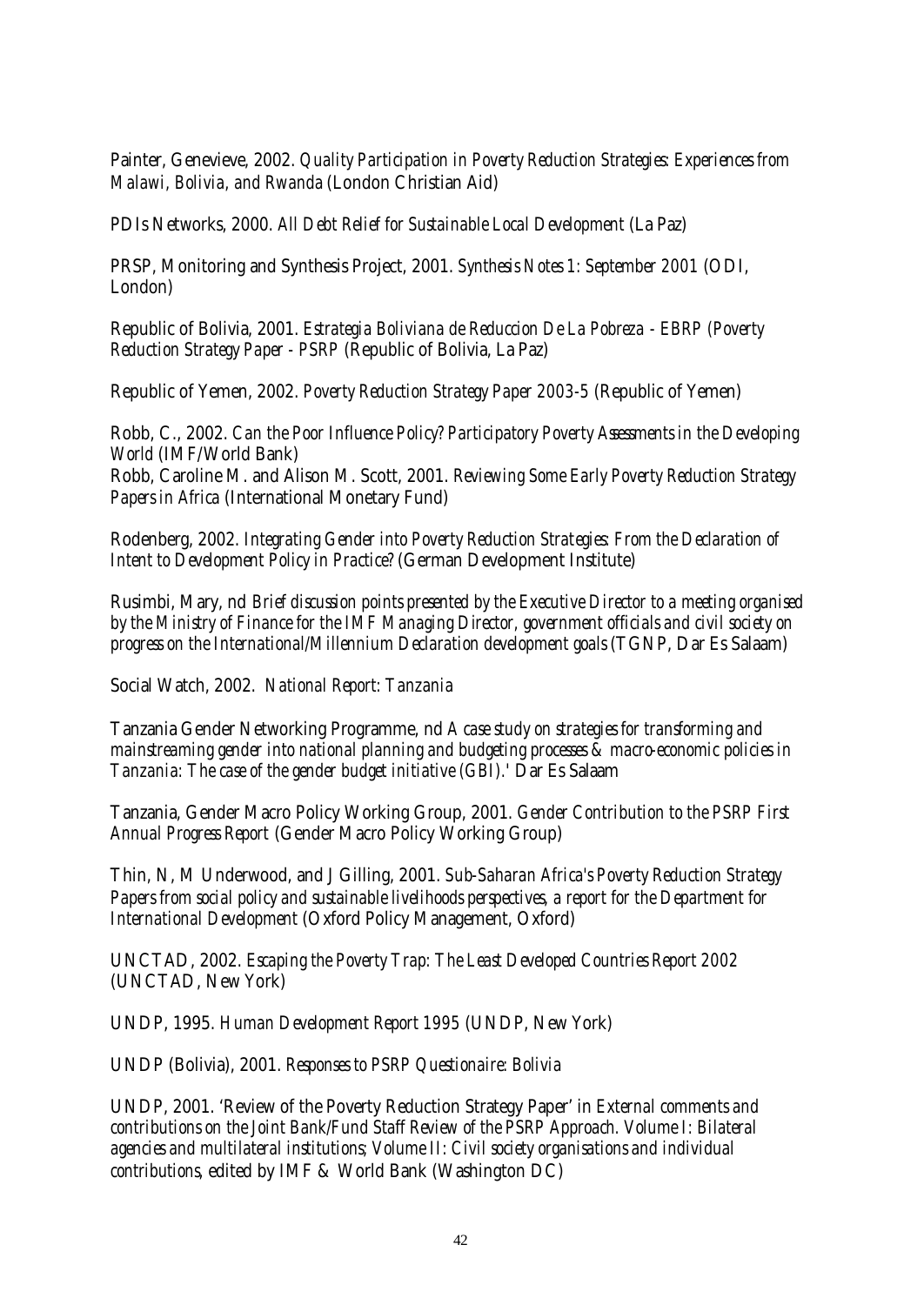UNIFEM, 2001. *Contribution to the World Bank and IMF PRSP Review*.

Wangwe, Samuel, 2002. *The PRSP Process in Malawi: Second Meeting of the African Learning Group in the Poverty Reduction Strategy Papers (PRSP-LG)* (PRSP-LG, Brussels)

Wilks, Alex and LeFrancoise, 2002. *Blinding with Science or Encouraging Debate? How World Bank Analysis determines PRSP policies* (Bretton Woods Project and World Vision)

World Bank, 2002a. *Tanzanian experience with HIPC and PSRP'* (The Poverty Reduction and Growth Facility).

World Bank, 2000 (draft) *Case Study 1: Bolivia*. (The Participation Group Social Development Department, Action Learning Program on Participatory Processes for Poverty Reduction Strategies)

World Bank, 2002b. *Participation in Poverty Reduction Strategy Papers: A Retrospective Study Participation and Civic Engagement Group, Social Development Department* (The World Bank, Washington DC)

World Bank, 2002c. *Gender in the PSRPs: A Stocktaking*. (World Bank Poverty Reduction and Economic Management Network, Washington DC)

Zuckerman, Elaine, 2001. *Why Engendering PRSPs Reduce Poverty, and the Case of Rwanda WIDER Discussion Paper 2001/112*

Zuckerman, Elaine, 2002. *A Primer on Poverty Reduction Strategy Papers and Gender* (Gender Action)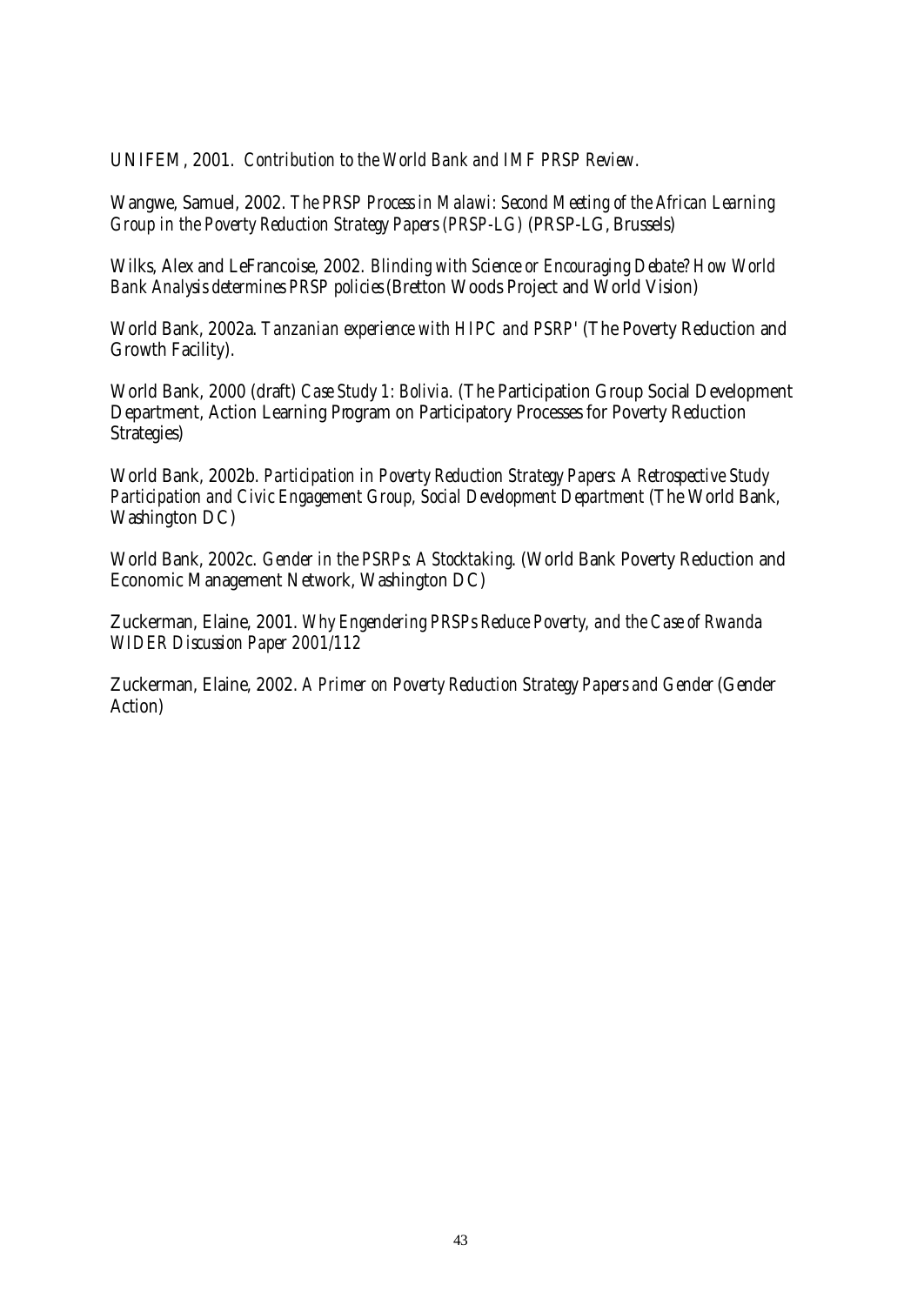## **Annex 1 Acronyms**

| <b>EBRP</b>   | <b>Bolivian Poverty Reduction Strategy Paper</b>            |
|---------------|-------------------------------------------------------------|
| <b>CSO</b>    | Civil society organization                                  |
| <b>ESRF</b>   | Economic and Social Research Foundation (Tanzania)          |
| EURODAD       | European Network on Debt and Development                    |
| <b>FEMACT</b> | A Tanzanian Coalition of CSOs working on gender initiatives |
| <b>GBI</b>    | Gender Budget Initiative (Tanzania)                         |
| <b>HIPC</b>   | <b>Heavily Indebted Poor Countries Initiative</b>           |
| IFI           | <b>International Financial Institution</b>                  |
| I-PRSP        | Interim poverty reduction strategy paper                    |
| <b>IMF</b>    | <b>International Monetary Fund</b>                          |
| <b>MPRSP</b>  | <b>Malawi Poverty Reduction Strategy Paper</b>              |
| <b>MEJN</b>   | Malawi Economic Justice Network                             |
| <b>MTEF</b>   | Medium-term expenditure framework                           |
| <b>NGO</b>    | Non-governmental organisation                               |
| <b>INGO</b>   | International non-governmental organisation                 |
| <b>PER</b>    | Public expenditure review                                   |
| <b>PMMP</b>   | Poverty Monitoring Master Plan (Tanzania)                   |
| <b>PPA</b>    | Participatory Poverty Assessment                            |
| PRGF          | Poverty Reduction and Growth Facility                       |
| <b>PRS</b>    | Poverty reduction strategy                                  |
| <b>PRSP</b>   | Poverty reduction strategy paper                            |
| <b>SWAP</b>   | Sector-wide approach                                        |
| <b>TAS</b>    | Tanzania Assistance Strategy                                |
| <b>TCDD</b>   | Tanzanian Coalition on Debt and Development                 |
| <b>TGNP</b>   | Tanzania Gender Networking Project                          |
| <b>TPRSP</b>  | <b>Tanzanian Poverty Reduction Strategy Paper</b>           |
| <b>TWG</b>    | Thematic working groups (Malawi)                            |
| UNIFEM        | <b>United Nations Development Fund for Women</b>            |
| <b>UDAPE</b>  | Unidad de Anàlisis de Políticas Sociales y Económicas       |
| <b>UNDP</b>   | <b>United Nations Development Programme</b>                 |